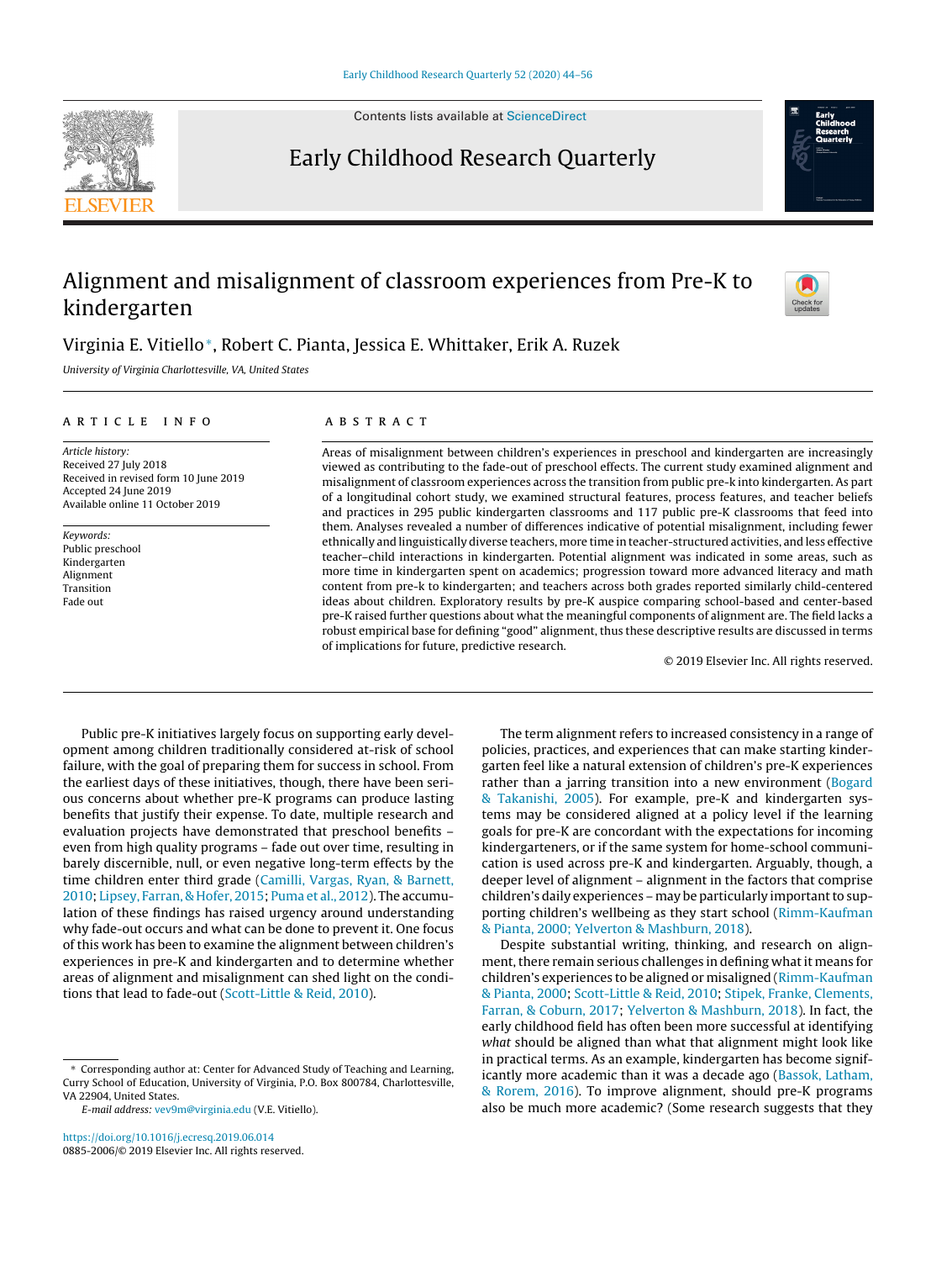should ([Fuller,](#page-11-0) [Bein,](#page-11-0) [Bridges,](#page-11-0) [Kim,](#page-11-0) [&](#page-11-0) [Rabe-Hesketh,](#page-11-0) [2017\).\)](#page-11-0) Only recently have researchers begun to operationalize alignment in specific terms and to show how specific forms of misalignment are associated with weaker child gains ([Ansari](#page-10-0) [&](#page-10-0) [Pianta,](#page-10-0) [2018;](#page-10-0) [Engel,](#page-11-0) [Claessens,](#page-11-0) [&](#page-11-0) [Finch,](#page-11-0) [2013\).](#page-11-0)

The current, descriptive study examines areas of alignment and misalignment in the proximal characteristics of pre-K and kindergarten teachers and classrooms that affect children's daily school experiences. The purpose of this study is to present a more comprehensive picture of these factors than prior studies have been able to do. Most notably, we include observational data from pre-K and kindergarten classrooms in addition to teacher reports, and we present exploratory analyses examining differences by pre-k program auspice. Our primary goal is to build on the strong conceptual foundations and emerging empirical work that is extant in the literature to raise important questions about what should be aligned, and how, and why. Future work must delve more deeply into how these additional aspects of alignment affect children; this initial step is meant to raise some of the practical challenges in defining, measuring, and analyzing what alignment is.

#### **1. Theory and research on alignment**

The study of alignment is an extension of research on school readiness and the transition into kindergarten. School readiness refers to a child's readiness to engage fully in kindergarten (including physical health, academic knowledge, social skills, selfregulation, etc.; [Snow,](#page-11-0) [2006\).](#page-11-0) The transition into kindergarten is conceptualized as the full period during which children learn about kindergarten, get some exposure to their new school or classroom, start kindergarten, and adjust to its demands ([Ramey](#page-11-0) [&](#page-11-0) [Ramey,](#page-11-0) [2010\).](#page-11-0) Early childhood professionals widely view this time, between ages 4 and 5, as a dense developmental period that combines rapid physical and cognitive maturation with a great deal of exposure to novelty ([Yelverton](#page-12-0) [&](#page-12-0) [Mashburn,](#page-12-0) [2018\).](#page-12-0) Importantly, the terms school readiness, transition, and alignment refer not only to what children know and experience directly, but also to the systems in place to make families, teachers, and schools feel connected to each other and efficacious in supporting children ([Early,](#page-11-0) [Pianta,](#page-11-0) [Taylor,](#page-11-0) [&](#page-11-0) [Cox,](#page-11-0) [2001;](#page-11-0) [Kagan,](#page-11-0) [2010\).](#page-11-0)

Theoretical perspectives on alignment emphasize the multiple layers of factors that influence children's transition experiences and how those factors interact with each other over time (Pianta, Rimm-Kaufman, [&](#page-11-0) [Cox,](#page-11-0) [1999;](#page-11-0) [Yelverton](#page-12-0) [&](#page-12-0) [Mashburn,](#page-12-0) [2018\).](#page-12-0) Alignment can involve high-level policies, local policies, curricula, outreach, teaching practices, and many other factors operating across spheres of influence. For example, funding from the federal government influences what programs are available in a community and how wide their reach is; state governments license private child care programs, appropriate funds, administer state programs, and set early learning standards; and local communities turn state and federal funding into brick-and-mortar programs serving children ([Sandfort,](#page-11-0) [Selden,](#page-11-0) [&](#page-11-0) [Sowa,](#page-11-0) [2008;](#page-11-0) [Stipek](#page-11-0) et [al.,](#page-11-0) [2017\).](#page-11-0) At each of these levels, policies and practices can be aligned with each other or at cross-purposes. Aspects of alignment that are salient to children's daily experiences include how teachers interact with children, how they structure the day, what curriculum is used, how parents interact with teachers, and characteristics of the children and teachers themselves [\(Kagan,](#page-11-0) [2010\).](#page-11-0) These proximal factors likely transfer the effects of higher levels of alignment to children's actual experiences of the pre-K to school transition ([Yelverton](#page-12-0) [&](#page-12-0) [Mashburn,](#page-12-0) [2018\).](#page-12-0)

Growing evidence suggests that misalignment between proximal characteristics of pre-K and kindergarten may be one factor contributing to the pattern of fade out in the benefits of pre-K. In particular, multiple studies indicate that children lose ground when they transition from a high quality pre-K program into a lowerquality elementary school [\(Ansari](#page-10-0) [&](#page-10-0) [Pianta,](#page-10-0) [2018;](#page-10-0) [Carr,](#page-10-0) [Mokrova,](#page-10-0) [Vernon-Feagans,](#page-10-0) [&](#page-10-0) [Burchinal,](#page-10-0) [2019;](#page-10-0) although it is important to acknowledge that some evidence contradicts this idea ([Jenkins](#page-11-0) et [al.,](#page-11-0) [2018\)\)](#page-11-0). Additional work suggests that teaching that is too easy for children given their skills at school entry may contribute to the loss of early pre-K benefits ([Claessens,](#page-11-0) [Engel,](#page-11-0) [&](#page-11-0) [Curran,](#page-11-0) [2014\).](#page-11-0)

Below we review evidence on alignment between proximal characteristics of children's pre-K and kindergarten experiences. We focus on *pedagogical alignment* ([Kagan,](#page-11-0) [2010\),](#page-11-0) which incorporates all of the ingredients that contribute to children's direct experiences inside the classroom. This includes structural classroomfeatures (e.g., who the teacher and students are, what physical space and resources are available), process features (the "how" of teaching and learning – e.g., how class time is used to maximize learning and engagement), and teacher beliefs and practices thatinfluence the learning environment(e.g., child-centered versus adult-centered beliefs; [Kagan,](#page-11-0) [2010\).](#page-11-0) Of note, this review does not capture all of the potential factors that may be important during children's transitions to kindergarten but focuses on key factors that have been discussed in prior literature and have been raised as potential targets for alignment [\(Kagan,](#page-11-0) [2010\).](#page-11-0)

#### 1.1. Structural features

Research on the importance of structural classroom features to child outcomes is mixed. Many studies have examined preschool teacher education, early childhood credentials, and years of experience but have found few consistent associations with classroom quality or child outcomes [\(Early](#page-11-0) et [al.,](#page-11-0) [2006;](#page-11-0) [Lin](#page-11-0) [&](#page-11-0) [Magnuson,](#page-11-0) [2018\).](#page-11-0) Findings from elementary school research are similarly inconclusive. Results from the Early Childhood Longitudinal Study (ECLS-K) suggested that having a post-secondary degree was not associated with children's achievement gains but having a degree in elementary education showed a small association with reading gains ([Croninger,](#page-11-0) [Rice,](#page-11-0) [Rathbun,](#page-11-0) [&](#page-11-0) [Nishio,](#page-11-0) [2007\).](#page-11-0) Another study of urban elementary schools similarly showed no associations between having an advanced degree and greater student gains [\(Buddin](#page-10-0) [&](#page-10-0) [Zamarro,](#page-10-0) [2009\).](#page-10-0) Research on teaching experience among elementary teachers suggests that teachers reach their highest level of effectiveness just a few years into teaching, indicating that experience may have diminishing returns in promoting child outcomes [\(Rice,](#page-11-0) [2010\).](#page-11-0)

Another factor of potential interest is classroom composition: class size; racial, ethnic, and language diversity; and teacher–child racial match. There is fairly strong evidence that smaller class sizes are associated with better student achievement, attainment, and long-term outcomes, especially when implemented in the early grades [\(Mosteller,](#page-11-0) [1995;](#page-11-0) [Whitehurst](#page-11-0) [&](#page-11-0) [Chingos,](#page-11-0) [2011\).](#page-11-0) Some evidence indicates that larger class sizes are associated with lower student engagement, less time on task, and more teacher-led instruction [\(Blatchford,](#page-10-0) [Bassett,](#page-10-0) [&](#page-10-0) [Brown,](#page-10-0) [2011\).](#page-10-0) In terms of the racial, ethnic, and linguistic composition of classrooms, evidence is somewhat limited but does suggest that ethnic and linguistic match between teachers and students can be beneficial. Spanish-speaking children appear to make greater literacy gains in English when their teachers are Spanish speakers, and some research indicates that teachers may rate different-race children differently than samerace children, suggesting that teachers' perceptions of children are influenced by their own racial or ethnic backgrounds [\(Bates](#page-10-0) [&](#page-10-0) [Glick,](#page-10-0) [2013;](#page-10-0) [Downer,](#page-11-0) [Goble,](#page-11-0) [Myers,](#page-11-0) [&](#page-11-0) [Pianta,](#page-11-0) [2016\).](#page-11-0)

One study that descriptively examined alignment from pre-K to kindergarten using nationally-representative Head Start data from the 2009 FACES study found several areas of misalignment in structural classroom features [\(Abry,](#page-10-0) [Taylor,](#page-10-0) [Jimenez,](#page-10-0) [Pratt,](#page-10-0) [&](#page-10-0)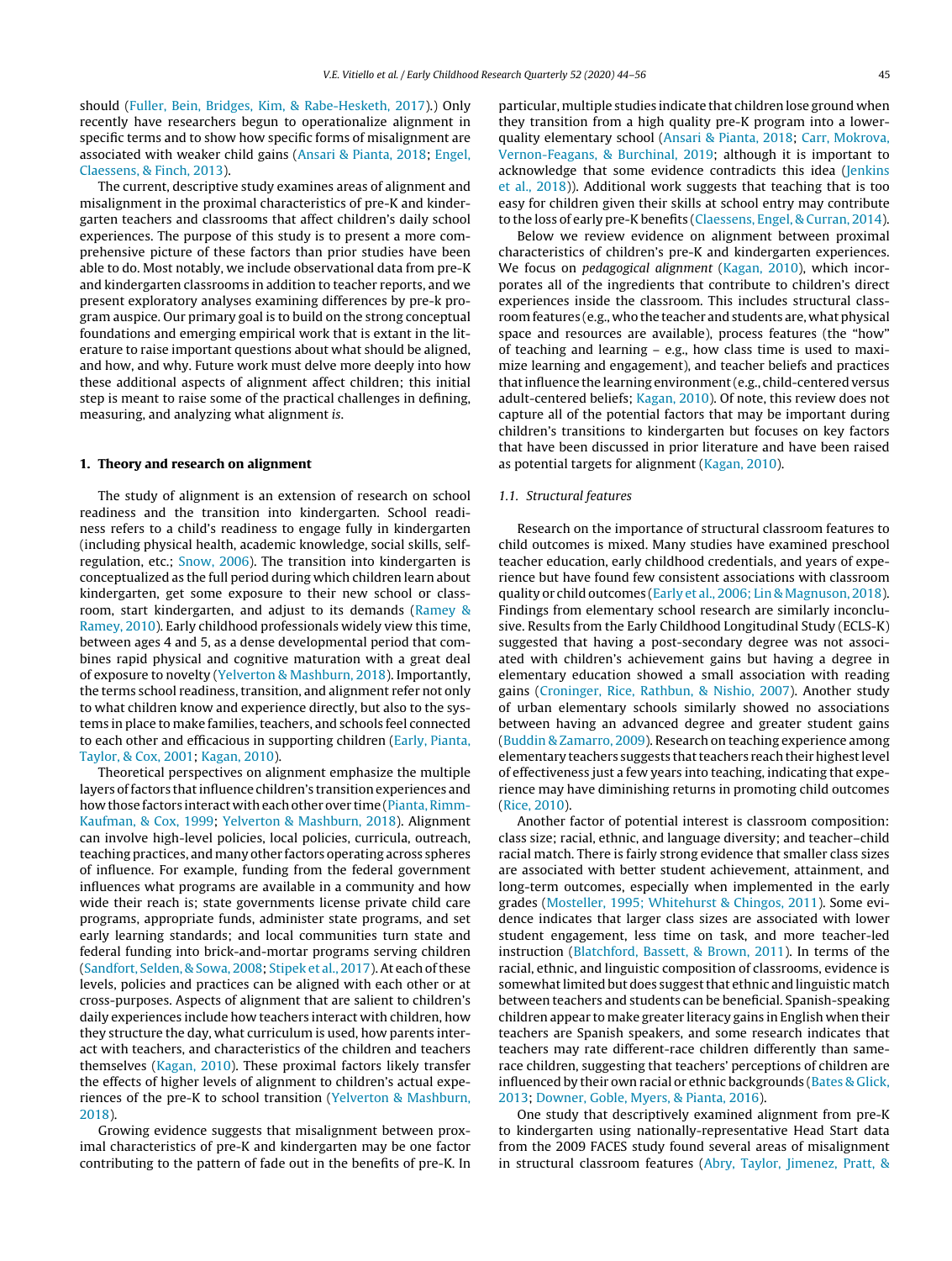[LoCasale-Crouch,](#page-10-0) [2018\).](#page-10-0) Specifically, kindergarten classrooms had larger class sizes, higher levels of teacher education, and more children in full-day versus part-day programs compared with Head Start [\(Abry](#page-10-0) et [al.,](#page-10-0) [2018\).](#page-10-0)

# 1.2. Process features

Process features of classrooms include how teachers and children interact with each other, how class time is organized, and what content is covered over the course of the year. Studies across pre-K and early elementary school have demonstrated small but significant associations between warm, supportive, and stimulating teacher–child interactions and child achievement gains ([Curby,](#page-11-0) [Rimm-Kaufman,](#page-11-0) [&](#page-11-0) [Ponitz,](#page-11-0) [2009;](#page-11-0) [Hamre,](#page-11-0) [Hatfield,](#page-11-0) [Pianta,](#page-11-0) [&](#page-11-0) [Jamil,](#page-11-0) [2014\).](#page-11-0) Evidence suggests that consecutive years of high-quality experiences have an additive, positive benefit to children ([Cash,](#page-10-0) [Ansari,](#page-10-0) [Grimm,](#page-10-0) [&](#page-10-0) [Pianta,](#page-10-0) [2018\)](#page-10-0) although research also indicates that there is great variability in children's experiences of interactions fromyear to year ([Ansari](#page-10-0) [&](#page-10-0) [Pianta,](#page-10-0) [2018\).](#page-10-0) This evidence linking higher quality teacher–child interactions to better child outcomes suggests that alignment should be defined not as mere similarity across settings, but as kindergarten classrooms providing equal or greater quality of teacher–child interactions as compared with pre-K classrooms.

There is growing evidence on content alignment: what is taught, and whether content covered in kindergarten advances children's current understandings. Evidence suggests that children who have attended pre-K are often re-taught information they were previously exposed to, potentially leading them to benefit less from their kindergarten experiences compared with children who had not attended pre-K ([Bassok,](#page-10-0) [Fitzpatrick,](#page-10-0) [Greenberg,](#page-10-0) [&](#page-10-0) [Loeb,](#page-10-0) [2016;](#page-10-0) [Bassok,](#page-10-0) [Latham,](#page-10-0) et [al.,](#page-10-0) [2016;](#page-10-0) [Claessens](#page-11-0) et [al.,](#page-11-0) [2014\).](#page-11-0) This line of inquiry represents some of the clearest evidence in favor of better alignment, but even these studies had data only from the kindergarten year and were not able to directly examine what content was taught in pre-K.

Regarding how much class time is devoted to academic content, there is tension between early childhood stakeholders who view self-directed play as paramount to learning [\(Nicolopoulou,](#page-11-0) [McDowell,](#page-11-0) [&](#page-11-0) [Brockmeyer,](#page-11-0) [2006\)](#page-11-0) and those who argue in favor of more structured time on content [\(Fuller](#page-11-0) et [al.,](#page-11-0) [2017\).](#page-11-0) Evidence suggests that more academic time is associated with greater learning outcomes ([Fuller](#page-11-0) et [al.,](#page-11-0) [2017\),](#page-11-0) but there is little evidence in early education to define how much time is enough or too much. Interestingly, evidence from Head Start FACES suggested that pre-K classrooms may spend more time on math than kindergarten classrooms: about two-thirds of pre-K and kindergarten classrooms reported daily literacy instruction but reports of daily math instruction were lower in kindergarten than in pre-K [\(Abry](#page-10-0) et [al.,](#page-10-0) [2018\).](#page-10-0) For content alignment, we expect a well-aligned system to show a progression of content from pre-K to kindergarten, with kindergarten teachers reporting that they spend more time on academic topics and focus on more challenging skills than the pre-K teachers.

Time in teacher-structured learning is another factor that may be important for children's experiences of alignment. A large survey study found sharp increases in teacher-structured learning and decreases in free play from pre-K to kindergarten ([Ritchie,](#page-11-0) [Clifford,](#page-11-0) [Malloy,](#page-11-0) [Cobb,](#page-11-0) [&](#page-11-0) [Crawford,](#page-11-0) [2010\).](#page-11-0) However, there is, again, little research to indicate how much time children should spend in different types of settings, and therefore little basis for defining what it means for settings to be aligned or misaligned.

# 1.3. Teacher beliefs and practices

There are several types of teacher beliefs and practices that may influence how children experience classrooms and the transition to kindergarten. Teachers' adult-centered ideas about children – the extent to which they believe that children should defer to adults' authority under most circumstances – are associated with teachers' perceptions that they must rigidly follow school district policies, versus having some control over learning activities [\(Parker](#page-11-0) [&](#page-11-0) [Neuharth-Pritchett,](#page-11-0) [2006\).](#page-11-0) Teachers' greater use of data is associated with student gains in reading and math [\(Faria](#page-11-0) et [al.,](#page-11-0) [2012\)](#page-11-0) and may influence the extent to which teachers individualize or differentiate instruction based on children's skills ([Shields,](#page-11-0) [Cook,](#page-11-0) [&](#page-11-0) [Greller,](#page-11-0) [2016\).](#page-11-0) Lastly, communication between parents and teachers about school is an important aspect of classroom culture [\(Fantuzzo,](#page-11-0) [Tighe,](#page-11-0) [&](#page-11-0) [Childs,](#page-11-0) [2000\).](#page-11-0) Longitudinal research suggests that contacts between teachers and parents decrease from pre-K to kindergarten ([Rimm-Kaufman](#page-11-0) [&](#page-11-0) [Pianta,](#page-11-0) [1999,](#page-11-0) [2005\).](#page-11-0)

#### **2. Alignment and auspice**

Public pre-K programs are often administered by several different types of organizations, or auspices, within a single community [\(Weiland,](#page-12-0) [2018\).](#page-12-0) Many communities have center-based Head Start classrooms, public pre-K programs located within public schools, and even subsidized placements for children within private, forprofit, childcare centers. Findings are increasingly clear that pre-K classrooms located within public schools tend to be higher on several indicators of quality [\(Bassok,](#page-10-0) [Fitzpatrick,](#page-10-0) et [al.,](#page-10-0) [2016\)](#page-10-0) and are more effective at preparing children for kindergarten compared with center-based classrooms ([Phillips](#page-11-0) et [al.,](#page-11-0) [2017\).](#page-11-0) Because they are co-located with kindergarten classrooms within schools, it may be the case that school-based pre-K classrooms show greater alignment to kindergarten classrooms than do center-based classrooms. Although the majority of pre-K classrooms in the current sample were located within public schools (as described in more detail below), we examine differences in our indicators by auspice as a means of exploring whether school-based pre-K classrooms show greater alignment to kindergarten than center-based classrooms.

#### **3. The current study**

There have been several attempts to define what it means to be aligned in terms of specific variables, most notably related to instructional content (e.g., [Claessens](#page-11-0) et [al.,](#page-11-0) [2014\).](#page-11-0) However, few studies have examined alignment comprehensively across structural, process, and teacher belief factors, and we currently lack a clear framework for defining what it means to be aligned or misaligned in terms of these factors. Furthermore, much of the research on alignment is limited to demographic information and teacher report data. There is a clear need for more comprehensive descriptive information about alignment in children's experiences from pre-K to kindergarten, and a better understanding of whether school-based classrooms provide children with more aligned experiences. The current study sought to provide a more detailed perspective on alignment by examining alignment across multiple classroom factors and drawing on observational data in addition to teacher reports. This study was conducted within a large, diverse school district engaging with challenges faced by urban and suburban school districts across the country: the need to provide high quality early education to families that represent many different backgrounds, home languages, and cultural norms, as well as substantial program decentralization.

Drawing from multiple perspectives on the proximal targets for alignment in children's experiences across pre-k and kindergarten, the current study focused on several key areas:

• Structural elements: including class size, child characteristics, teacher characteristics, and teacher education and experience;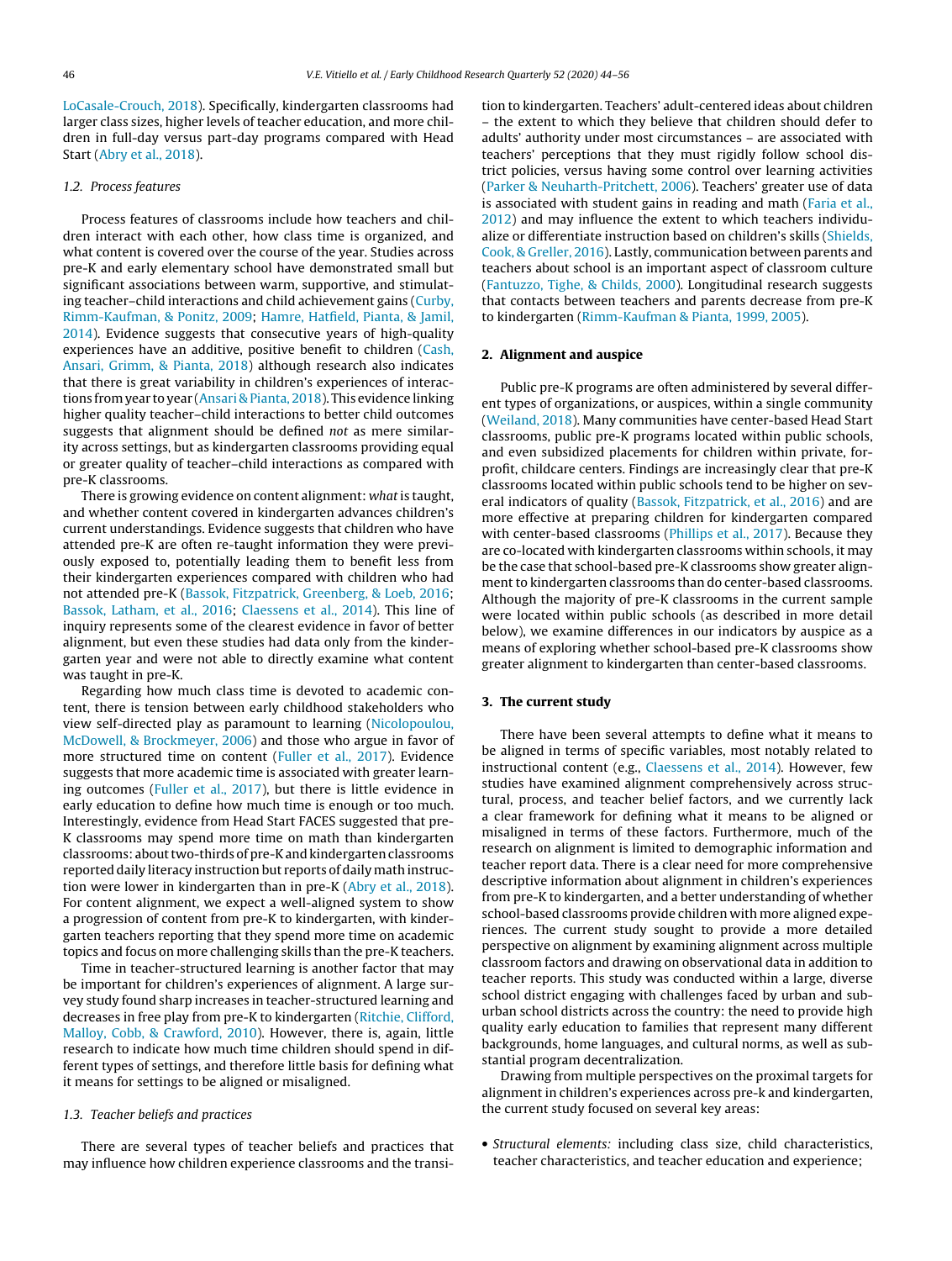- Process elements: including the quality of teacher–child interactions and the use of teacher-structured versus child-structured learning time; time spent on different content areas; and specific literacy and math concepts covered by pre-K and kindergarten teachers; and
- Teacher beliefs and practices: including teachers' data use, communication with parents, and child-centered versus adult-centered ideas about children.

The primary research question informing this work was: To what extent are pre-K and kindergarten classrooms aligned or misaligned on these factors? Based on prior research, we consider pre-K and kindergarten classrooms to be better-aligned in support of children's ongoing development if the indicators of alignment across structural elements, process elements, and teacher beliefs and practices suggest equal or greater quality of educational experiences in kindergarten compared to pre-K. As a secondary question, we explore whether alignment differs by programauspice, comparing school-based pre-K classrooms to center-based classrooms. In the discussion, we discuss how our definition of alignment applies to our results and some limitations of this approach, as well as how the results related to auspice can inform future discussions of alignment.

# **4. Method**

#### 4.1. Research setting

This research was conducted in a large school district that serves a mixed urban and suburban county. The school division is in a relatively affluent community but has substantial child poverty: 19.8% of children come from families with incomes less than twice the federal poverty rate; nearly 9% are food insecure; and 27.3% of children in public school qualify for free or reduced price lunch ([Annie](#page-10-0) [E.](#page-10-0) [Casey](#page-10-0) [Foundation,](#page-10-0) [2018;](#page-10-0) [U.S.](#page-11-0) [Department](#page-11-0) [of](#page-11-0) [Education,](#page-11-0) [National](#page-11-0) [Center](#page-11-0) [for](#page-11-0) [Education](#page-11-0) [Statistics,](#page-11-0) [2017\).](#page-11-0) The county blends local, state, and federal funding to provide public pre-K to eligible children, with classrooms located within public schools, standalone Head Start centers, and private centers. This large early childhood program is overseen by a governing office that coordinates across providers, holds trainings for caregivers, conducts community outreach, and oversees policies related to pre-K to kindergarten transitions.

### 4.2. Participants

Participants included 117 public pre-K teachers from 71 programs and 295 kindergarten teachers from 93 schools within a large, urban and suburban school district participating in a longitudinal study of children's experiences in pre-K and the early elementary grades. Children and parents were recruited when children were enrolled in pre-K: the parents of 1500 children enrolled in 138 pre-K classrooms consented to participate. In total, 71.7% of classrooms were located in public schools, 23.9% in private notfor-profit centers, and 4.3% in private for-profit centers. From those classrooms, 113 pre-K teachers returned demographic questionnaires and surveys and 117 consented to classroom observations. When children transitioned into kindergarten, they dispersed into 405 classrooms. Fromthose classrooms, 295 provided demographic data and surveys and 289 consented to classroom observations. Of pre-K and kindergarten teachers who provided demographic information, 98% were female. Teachers had an average of 17.3 years of education, and 39% had completed an Early Childhood Education major. The majority of teachers where White (73.6%); the rest were

Black/African American (9.6%), Asian (4.7%), Hispanic/Latino (3.7%), and multiracial, Native American, or other ethnicities (8.4%).

Children in the cohort study were 50% female and 52.8 months old at the start of the study (SD = 3.5). The majority of children (55%) spoke Spanish at home, with smaller proportions speaking English (21%) and other languages (24%). Children were ethnically diverse (61% Hispanic/Latino, 16% Black/African American, 11% White, 10% Asian, and 3% multiracial, Native American, or other ethnicities). Income-to-needs ratios indicated that most families were living below the federal poverty line (mean = .86, SD = .53).

#### 4.3. Measures

Demographic information about children was collected through a parent survey and from their schools. At the start of the school year, parents reported on their children's ethnicities and home languages, as well as the number of children and adults in the home and family income. The schools supplied information on children's date of birth and gender. Teachers completed questionnaires that included teacher and classroom demographic information.

#### 4.4. Teacher surveys

Teachers responded to a series of items on literacy and math instructional content. Items were adapted from the Early Childhood Longitudinal Study – Kindergarten: 2011 Cohort (ECLS-K:2011) teacher questionnaires ([Westat,](#page-12-0) [2013\)](#page-12-0) following procedures similar to those used by Claessens and colleagues (2014). Literacy and math items were selected to represent a range of difficulty levels and content areas and were edited for clarity and to increase alignment to state standards and learning trajectories. The pre-K survey included 29 literacy items and 26 math items; the kindergarten version included 35 literacy items and 34 math items because additional, more difficult items were added to better cover a full range of instructional challenge in kindergarten. For each item, teachers indicated whether the content was taught as part of general classroom instruction. To assist in scoring, we asked literacy and math content experts to identify whether each item was most appropriate for pre-K, kindergarten, first, or second grade; we then cross-walked their responses with the state standards local to the school district and consulted again with the experts to resolve any discrepancies. For the current study, we created four composites using items that were common across both years: basic literacy (10 items), advanced literacy (7 items), basic math (4 items), and advanced math (7 items). The basic literacy and math subscales included items identified as most appropriate for pre-K; the advanced subscales included items identified as most appropriate for kindergarten. Internal consistency estimates ranged from low for the basic subscales (basic literacy,  $\alpha$  = .35; basic math,  $\alpha$  = .32) to acceptable for the advanced subscales (advanced literacy,  $\alpha$  = .82, advanced math,  $\alpha$  = .65). The low internal consistency estimates for the basic subscales were due to low variability on those items: most teachers endorsed most or all of the basic content areas (basic literacy, mean = .92, SD = .10; basic math, mean = .95, SD = .13). Because the purpose of the current study was descriptive, this low variability was not a major concern.

The Ideas About Children Scale (or caregiver modernity scale; [Schaefer](#page-11-0) [&](#page-11-0) [Edgerton,](#page-11-0) [1985\)](#page-11-0) is a measure of child-centered versus adult-centered beliefs about children (e.g., Children should always obey the teacher; Children have a right to their own point of view and should be allowed to express it). Sixteen items are rated on a 5-point scale from strongly disagree to strongly agree; lower scores indicate more child-centered beliefs, and higher scores indicate more adult-centered beliefs. The scale had good internal consistency in the current sample ( $\alpha$ =.78).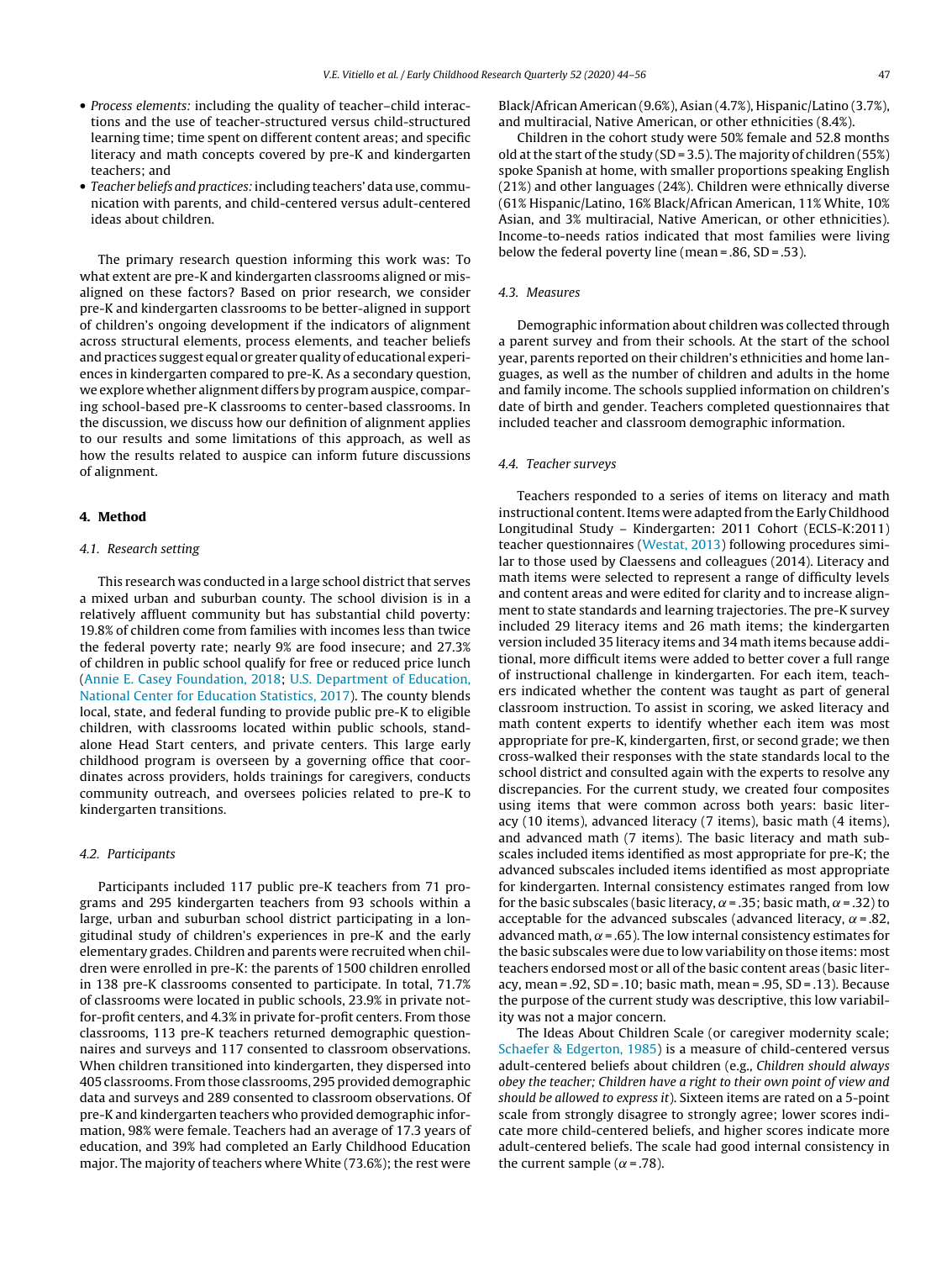Teachers also responded to items drawn from the Five Essentials scale, a measure of organizational climate in education settings ([Ehrlich](#page-11-0) et [al.,](#page-11-0) [2018\).](#page-11-0) For purposes of the current study, we examined two composites: data use (4 items,  $\alpha$ =.71) capturing the frequency of teachers' use of assessment and classroom observation data to inform practice; and parent communication (2 items,  $\alpha$  = .66) capturing the frequency of teachers' communication about home learning and child progress. Data use items were rated on a four- ('never' to '10 or more times') or five-point scale ('never' to 'weekly'). Parent communication items were rated on a six-point scale ('never' to 'daily'). Items were z-scored and averaged together to form composites.

# 4.5. Observations

The quality of teacher–child interactions was observed using the Classroom Assessment Scoring System (CLASS; [Pianta,](#page-11-0) [La](#page-11-0) [Paro,](#page-11-0) [&](#page-11-0) [Hamre,](#page-11-0) [2008\).](#page-11-0) The CLASS is coded in multiple 25-min cycles which include 15 min to observe and record classroom interactions and 10 min to code the 10 CLASS dimensions. Codes from each cycle are averaged together to arrive at a single set of classroom scores. Dimensions are coded on a seven-point scale with detailed behavioral descriptors of interactions at the low (1–2), mid (3–5), and high (6–7) ranges of effectiveness. Dimensions are collapsed to form three domains: Emotional Support, capturing teacher sensitivity, promotion of autonomy, and climate; Classroom Organization, capturing the degree to which teachers manage behavior and use time and materials effectively to get the most out of the day; and Instructional Support, capturing teachers' promotion of higher order thinking and language. Double-coded observations indicated adequate to strong levels of agreement between coders (Emotional Support, ICC = .79; Classroom Organization, ICC = .73, Instructional Support, ICC = .59).

While observing classrooms using the CLASS, observers used the Classroom Snapshot to capture classroom-level activity settings (whole group, small group, individual time, free play/stations, routines/transitions, and meals) and content of instruction (e.g., language/literacy, math, science, social studies). Activity settings and content are recorded using a continuous timing feature within the CLASS coding application: coders select setting and content codes at the start of the observation and change them as the activity setting and/or content changes. Codes represent the proportion of each cycle that was dedicated to each setting or content area and are averaged across cycles to arrive at classroom averages. Intraclass correlations indicated good agreement between coders (ICCs ranging from .56 to .93, median = .76).

# 4.6. Procedure

The procedures for this study were approved by the university IRB and the school district's research review board. We worked with county-level early childhood administrators to recruit all eligible school and community-based preschool classrooms providing public preschool within the school district. Teachers were eligible to participate if they taught in classrooms with at least five publiclyfunded preschool children enrolled. To recruit community-based programs, we identified a list of community childcare centers that were either publicly funded (e.g., Head Start) or included slots for publicly funded children. A flyer was sent to center directors describing the project, and we followed up by contacting centers individually. If center directors indicated that they were interested in participating, researchers and program staff contacted teachers to describe the project in more detail and obtain teachers' consent. For the public schools, project information was distributed to teachers by the district coordinator. Teachers who opted to participate returned consent forms to the research team.

Surveys were sent to teachers in the fall/winter and spring of each study year. School-based participants received and completed surveys electronically, while community-based participants completed paper versions. Teachers were given a small honorarium to thank them for their participation.

Classroom observations were conducted in the winter and spring of each year. In pre-K, each classroom was observed in the winter and spring for an average of 2.7 days  $(SD = .49, )$ min/max = 1–4). In kindergarten, teachers were observed during consecutive weeks an average of 2.1 days (SD = .39, min/max = 2–4). Observation scores were averaged across days. During both years, observers arrived and began observations at the start of the school day and observed until the end of the day (around 2:30 pm for kindergarten classrooms, and up until nap time for pre-K classrooms). Classrooms were observed across all activity settings except for "specials" (art, music, physical education, library) led by a specials teacher in a separate classroom, outside free-play/recess, or meals in cafeterias. During the pre-K year, observers alternated between cycles of CLASS observation and cycles of another observation rubric (mean CLASS cycles =  $10.9$ , SD =  $2.0$ , min/max =  $4-16$ ). During the kindergarten year, observers coded continuously with the CLASS (mean CLASS cycles =  $17.0$ , SD =  $2.5$ , min/max =  $7-24$ ).

# **5. Results**

Descriptive analyses include proportions or means, standard deviations, minimums, and maximums for study variables, presented by grade level. We conducted independent samples t-tests to test for differences in continuous variables and asymptotic Chisquare tests for differences in categorical variables. For all analyses, we used a significance level of  $p < .005$  to adjust for the large number of comparisons and increase the likelihood that findings would replicate across similar samples ([Benjamin](#page-10-0) et [al.,](#page-10-0) [2018\).](#page-10-0) Findings in the range of  $.005 > p < .05$  were considered suggestive evidence of a difference rather than a significant difference [\(Benjamin](#page-10-0) et [al.,](#page-10-0) [2018\).](#page-10-0)

## 5.1. Structural features

[Table](#page-5-0) 1 provides descriptive information on the structural features of pre-K and kindergarten classrooms. Compared to pre-K teachers, kindergarten teachers had significantly more years of education but fewer years of experience. Kindergarten teachers were less likely to be of minority race or ethnicity and were less likely to report that they or a teaching assistant in their classroom spoke Spanish. Pre-K and kindergarten classrooms did not differ in the proportion of teachers with degrees in early childhood education or in the proportion of teachers or teacher assistants who spoke languages other than English or Spanish. In terms of classroom characteristics, kindergarten class sizes were significantly larger than pre-K class sizes and had a marginally significant lower proportion of students with limited English proficiency ( $p = .006$ ).

#### 5.2. Process features

[Table](#page-5-0) 2 provides descriptive information on the instructional features of classrooms. For teacher–child interactions, codes in both groups of classrooms were in the low to mid ranges across all domains; however, pre-K classrooms were coded significantly higher on Emotional Support and Instructional Support compared with kindergarten classrooms. Classrooms also differed substantially in the time spent in different activity settings: kindergarten classrooms spent significantly more time in teacher structured activities (whole group, small group, and individual work time) and less time in free play or centers.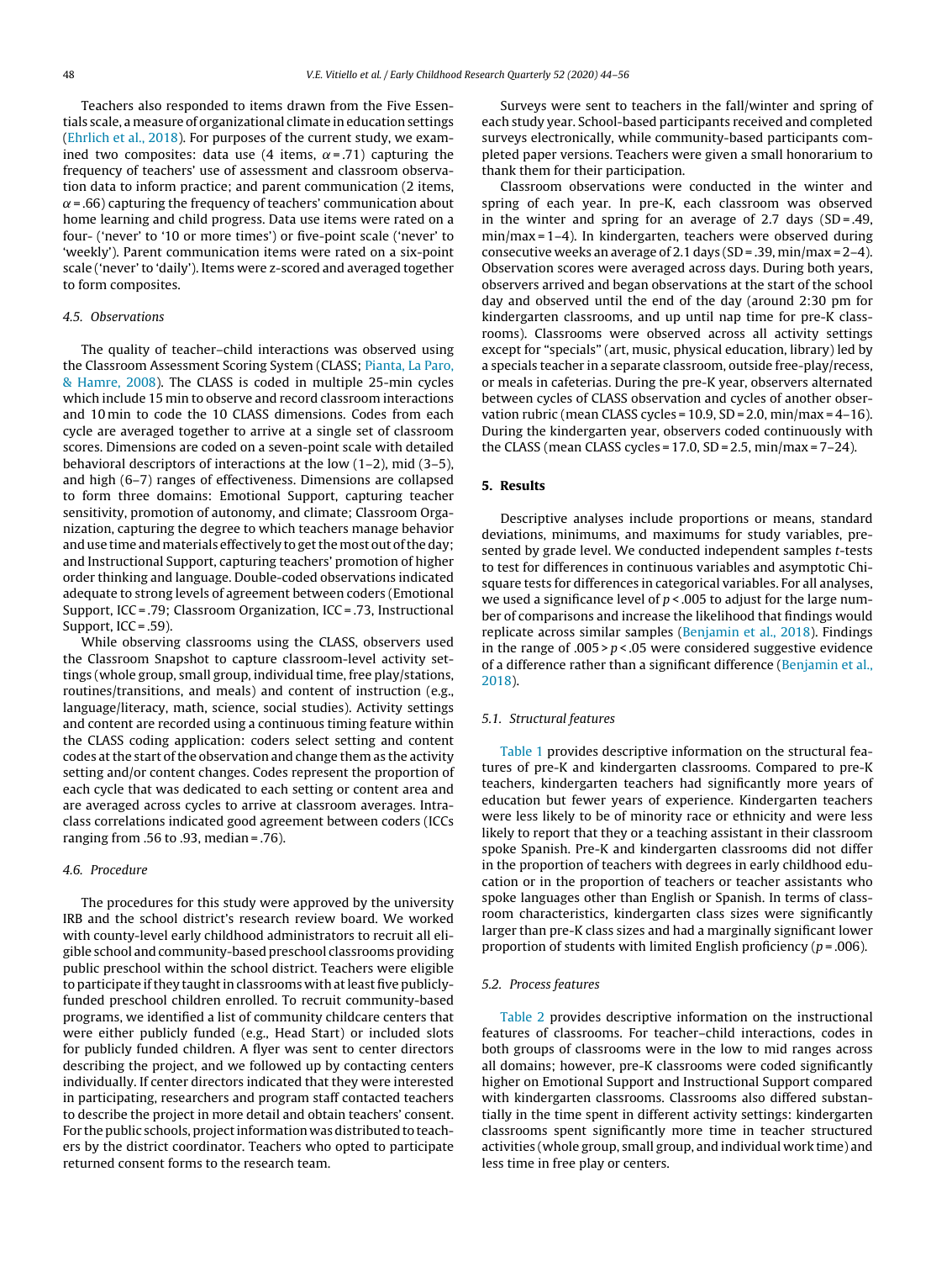#### <span id="page-5-0"></span>**Table 1**

Structural features of pre-K and kindergarten classrooms.

|                                       | Pre-K $(n=112-113)$ |           |      | Kindergarten ( $n = 289-295$ ) |           |           | t(df)            | р       |
|---------------------------------------|---------------------|-----------|------|--------------------------------|-----------|-----------|------------------|---------|
|                                       | Min-Max             | Mean/Prop | SD   | Min-Max                        | Mean/Prop | <b>SD</b> |                  |         |
| <b>Teacher characteristics</b>        |                     |           |      |                                |           |           |                  |         |
| Years of education                    | $12 - 18$           | 16.9      | 1.6  | $16 - 20$                      | 17.4      | 0.9       | $-3.606(141.1)$  | < 0.001 |
| Years of teaching experience          | $0 - 42$            | 15.7      | 9.7  | $0 - 37$                       | 6.9       | 6.5       | 8.869(151.9)     | < 0.001 |
| Teacher or TA speaks English          |                     | 0.98      |      |                                | 0.96      |           | 1.354(301.5)     | .255    |
| Teacher or TA speaks Spanish          |                     | 0.48      |      |                                | 0.28      |           | 3.706(184.6)     | < 0.001 |
| Teacher or TA speaks other language   |                     | 0.19      |      |                                | 0.14      |           | 1.034(184.8)     | .302    |
| Early Childhood Education major       |                     | 0.39      |      |                                | 0.39      |           | .118(405)        | .906    |
| Teacher is of minority ethnicity      |                     | 0.42      |      |                                | 0.16      |           | 4.984(160.1)     | < 0.001 |
| <b>Classroom characteristics</b>      |                     |           |      |                                |           |           |                  |         |
| Proportion limited English proficient | $0 - 1$             | 0.56      | 0.37 | $0 - 1$                        | 0.46      | 0.24      | 2.790(147.9)     | 0.006   |
| Classroom enrollment                  | $9 - 23$            | 16.9      | 1.85 | $15 - 48$                      | 21.8      | 3.82      | $-17,322(384.5)$ | < 0.001 |

#### **Table 2**

Process features of pre-K and kindergarten classrooms.

|                                    | Pre-K $(n = 117)$ |      |      | Kindergarten ( $n = 289$ ) |           |           | t(df)            | p       |
|------------------------------------|-------------------|------|------|----------------------------|-----------|-----------|------------------|---------|
|                                    | Min-Max           | Mean | SD   | Min-Max                    | Mean/Prop | <b>SD</b> |                  |         |
| <b>Teacher-child interactions</b>  |                   |      |      |                            |           |           |                  |         |
| <b>Emotional Support</b>           | $3.23 - 6.38$     | 5.35 | 0.61 | $2.54 - 6.73$              | 4.93      | 0.70      | 6.033(244.8)     | < 0.01  |
| Classroom Organization             | $3.88 - 6.46$     | 5.43 | 0.55 | $2.98 - 6.75$              | 5.28      | 0.61      | 2,249(403)       | 0.025   |
| <b>Instructional Support</b>       | 1.38-3.76         | 2.38 | 0.49 | $1.17 - 4.18$              | 2.09      | 0.51      | 5.245(404)       | < 001   |
| Time in activity settings          |                   |      |      |                            |           |           |                  |         |
| Whole group                        | $.06 - .62$       | 0.29 | 0.11 | $.11 - .81$                | 0.40      | 0.11      | $-9.368(404)$    | < 0.001 |
| Small group                        | $0 - 30$          | 0.06 | 0.07 | $0 - .83$                  | 0.12      | 0.13      | $-7.126(381.4)$  | < 0.001 |
| Individual work                    | $0 - 20$          | 0.02 | 0.04 | $0 - .62$                  | 0.25      | 0.13      | $-26.014(376.7)$ | < 0.001 |
| Free Play/Centers                  | $.01 - .67$       | 0.33 | 0.13 | $0 - .39$                  | 0.05      | 0.07      | 22.198(140.6)    | < 0.001 |
| Routines/Transitions               | $.04 - .41$       | 0.18 | 0.08 | $0 - .36$                  | 0.14      | 0.06      | 4.766(175.2)     | < 0.01  |
| <b>Time on content</b>             |                   |      |      |                            |           |           |                  |         |
| Language and Literacy              | $0 - .48$         | 0.11 | 0.09 | $0 - .89$                  | 0.41      | 0.14      | $-25.846(323.6)$ | < 0.001 |
| Math                               | $0 - .25$         | 0.03 | 0.05 | $0 - .82$                  | 0.21      | 0.11      | $-22.988(401.5)$ | < 0.01  |
| Science                            | $0 - 14$          | 0.03 | 0.03 | $0 - 30$                   | 0.05      | 0.06      | $-5.290(362.2)$  | < 0.001 |
| Social Studies                     | $0 - .23$         | 0.05 | 0.06 | $0 - 25$                   | 0.03      | 0.04      | 3.432(164.6)     | .001    |
| Specific literacy and math content |                   |      |      |                            |           |           |                  |         |
| <b>Basic Literacy</b>              | $.50 - 1.00$      | .90  | .12  | $.60 - 1.00$               | .93       | .08       | $-3.167(160.8)$  | .002    |
| Advanced Literacy                  | $0 - 1.00$        | .48  | .22  | $.43 - 1.00$               | .95       | .10       | $-21.942(132.1)$ | < 0.001 |
| Basic Math                         | $0 - 1.00$        | .91  | .16  | $.25 - 1.00$               | .96       | .11       | $-2.99(157.2)$   | .003    |
| Advanced Math                      | $.14 - 1.00$      | .65  | .19  | $.43 - 1.00$               | .93       | .10       | $-15.2(140.4)$   | < 0.001 |

Table 2 also provides information about instructional content: the proportions of time teachers were observed to spend on math, literacy, science, and social studies, as well as teacher reports of the specific content they taught. Compared with pre-K classrooms, kindergarten classrooms showed sharp increases in class time spent on math and literacy. Time spent on science was also slightly higher in kindergarten classrooms, but kindergarten classrooms spent slightly less time on social studies.

For teacher-reported literacy content, both pre-K and kindergarten teachers endorsed the majority of the basic items, but kindergarten teachers endorsed significantly more basic items than did the pre-K teachers. For the more challenging advanced literacy items, kindergarten teachers endorsed significantly more of the items by a much larger margin.

The same pattern was apparent for teacher-reported math content. For both the basic and advanced item sets, kindergarten teachers reported teaching significantly more of the content, but the difference was relatively small for the basic item set and much more substantial for the advanced item set.

To illustrate this further, [Fig.](#page-7-0) 1 shows the proportion of pre-K and kindergarten teachers who endorsed specific literacy and math items drawing from the mechanics of reading, numeracy, and operations subscales as examples. While nearly all teachers endorsed the easier content items, the more challenging items were differentially endorsed by kindergarten teachers.

#### 5.3. Teacher beliefs and practices

Pre-K and kindergarten teachers did not differ significantly in their self-reports of child-centered ideas about children or parent communication practices [\(Table](#page-6-0) 3). There was a significant difference in data-use practices, with pre-K teachers reporting less data use compared with kindergarten teachers.

#### 5.4. Auspice

We used one-way ANOVAs to examine differences between school-based pre-K, center-based pre-K, and kindergarten classrooms. Post hoc tests were considered significant at  $p < .005$ . For structural features ([Table](#page-6-0) 4), both pre-K auspices had smaller class sizes and greater teacher experience, but center-based pre-K classrooms differed from the other two groups in having fewer years of education, more Spanish-speaking adults, and more ethnic minority teachers. In terms of process features ([Table](#page-6-0) 5), both pre-K auspices spent less time in teacher-structured activities (whole group, small group, individual work time) and more time in free play and routines. In addition, center- and schoolbased pre-K endorsed fewer of the advanced literacy and math content areas. For teacher beliefs and practices [\(Table](#page-7-0) 6), both pre-K auspices reported less frequent data use than kindergarten classrooms, but center-based pre-K teachers reported significantly more adult-centered beliefs compared with school-based pre-K and kindergarten.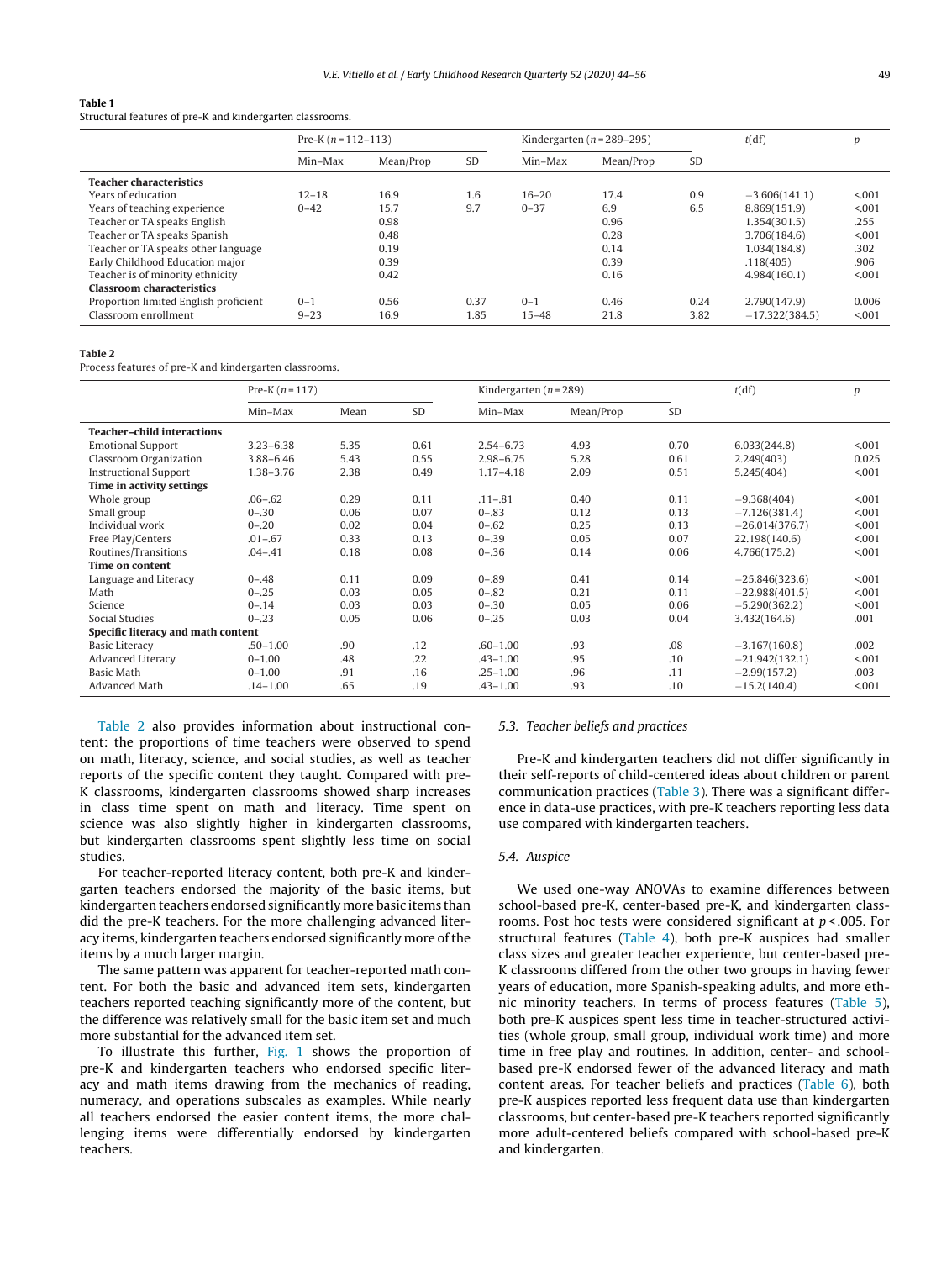# <span id="page-6-0"></span>**Table 3**

Teacher beliefs and practices in pre-K and kindergarten classrooms.

|                      | Pre-K $(n=115)$ |        |           |                | Kindergarten ( $n = 287$ ) |           |                  |       |
|----------------------|-----------------|--------|-----------|----------------|----------------------------|-----------|------------------|-------|
|                      | Min-Max         | Mean   | <b>SD</b> | Min-Max        | Mean                       | <b>SD</b> |                  |       |
| Ideas about children | 1.06–4.00       | 2.19   | 0.61      | $1.13 - 3.50$  | 2.19                       | 0.51      | ns               |       |
| Parent communication | $-2.06 - 2.81$  | $-.09$ | .84       | $-2.06 - 2.42$ | $-.08$                     | .88       | ns               |       |
| Data use             | $-2.44 - 1.44$  | $-.65$ | .80       | $-1.98 - 1.44$ | .05                        | .67       | $-8.27(180.271)$ | < 001 |

#### **Table 4**

Comparisons of structural features across classrooms by auspice.

|                                       |           | School-based Pre-K | Center-based Pre-K | Kindergarten       | p      |
|---------------------------------------|-----------|--------------------|--------------------|--------------------|--------|
|                                       | n         | 86                 | 27                 | 294                |        |
| <b>Teacher</b>                        |           |                    |                    |                    |        |
| Years of education                    | M         | 17.34a             | 15.33 <sup>b</sup> | 17.44 <sup>a</sup> | < 001  |
|                                       | <b>SD</b> | 1.19               | 1.80               | 0.92               |        |
| Years of teaching experience          | M         | 16.30 <sup>a</sup> | 13.70 <sup>a</sup> | 6.90 <sup>b</sup>  | < 001  |
|                                       | <b>SD</b> | 10.27              | 7.59               | 6.45               |        |
| Teacher or TA speaks English          | M         | 0.99               | 0.96               | 0.96               | 0.255  |
|                                       | <b>SD</b> | 0.11               | 0.19               | 0.20               |        |
| Teacher or TA speaks Spanish          | M         | 0.43 <sup>a</sup>  | 0.63 <sup>b</sup>  | 0.28 <sup>a</sup>  | < 001  |
|                                       | <b>SD</b> | 0.50               | 0.49               | 0.45               |        |
| Teacher or TA speaks other language   | M         | 0.20               | 0.15               | 0.14               | 0.278  |
|                                       | <b>SD</b> | 0.40               | 0.36               | 0.35               |        |
| Early Childhood Education major       | M         | 0.42               | 0.31               | 0.39               | 0.594  |
|                                       | <b>SD</b> | 0.50               | 0.47               | 0.49               |        |
| Teacher is of minority ethnicity      | M         | 0.27 <sup>a</sup>  | 0.89 <sup>b</sup>  | 0.16 <sup>a</sup>  | < 001  |
|                                       | <b>SD</b> | 0.45               | 0.32               | 0.37               |        |
| <b>Classroom</b>                      |           |                    |                    |                    |        |
| Proportion limited English proficient | M         | 0.67 <sup>a</sup>  | 0.25 <sup>b</sup>  | 0.46 <sup>c</sup>  | < 0.01 |
|                                       | <b>SD</b> | 0.33               | 0.33               | 0.24               |        |
| Classroom enrollment                  | M         | 16.79 <sup>a</sup> | 17.07 <sup>a</sup> | 21.76 <sup>b</sup> | < 001  |
|                                       | <b>SD</b> | 1.30               | 3.03               | 3.82               |        |
|                                       |           |                    |                    |                    |        |

Note: Significance for the post hoc tests was set to  $p < 0.005$ . Across the rows, means with the same superscript were not significantly different from each other in post hoc tests; means with different superscripts were significantly different.

#### **Table 5**

Comparisons of process features across classrooms by auspice.

|                              | $\boldsymbol{n}$ | School-based Pre-K<br>86 | Center-based Pre-K<br>30 | Kindergarten<br>289 | p       |
|------------------------------|------------------|--------------------------|--------------------------|---------------------|---------|
| <b>Emotional Support</b>     | M                | 5.36 <sup>a</sup>        | 5.37 <sup>ab</sup>       | 4.93 <sup>b</sup>   | < 0.001 |
|                              | SD               | 0.6                      | 0.58                     | 0.7                 |         |
| Classroom Org.               | M                | 5.45                     | 5.38                     | 5.28                | 0.055   |
|                              | SD               | 0.55                     | 0.57                     | 0.61                |         |
| <b>Instructional Support</b> | M                | 2.44 <sup>a</sup>        | 2.24ab                   | 2.09 <sup>b</sup>   | < .001  |
|                              | SD               | 0.48                     | 0.51                     | 0.51                |         |
| Whole Group                  | M                | 0.30 <sup>a</sup>        | 0.25 <sup>a</sup>        | 0.40 <sup>b</sup>   | < .001  |
|                              | SD               | 0.11                     | 0.13                     | 0.11                |         |
|                              | M                | 0.06 <sup>a</sup>        | 0.04 <sup>a</sup>        | $0.12^{b}$          | < .001  |
| Small Group                  |                  |                          |                          |                     |         |
|                              | SD               | 0.07                     | 0.06                     | 0.13                |         |
| Individual                   | M                | 0.02 <sup>a</sup>        | 0.01 <sup>a</sup>        | 0.25 <sup>b</sup>   | < 0.001 |
|                              | SD               | 0.04                     | 0.03                     | 0.13                |         |
| Free Play                    | M                | 0.32 <sup>a</sup>        | 0.35 <sup>a</sup>        | 0.05 <sup>b</sup>   | < 0.001 |
|                              | SD               | 0.11                     | 0.17                     | 0.07                |         |
| Routines/Transitions         | M                | 0.18 <sup>a</sup>        | 0.18 <sup>a</sup>        | $0.14^{b}$          | < .001  |
|                              | SD               | 0.07                     | 0.11                     | 0.06                |         |
| Language and Literacy        | M                | 0.12 <sup>a</sup>        | 0.09 <sup>a</sup>        | 0.41 <sup>b</sup>   | < .001  |
|                              | SD               | 0.09                     | 0.08                     | 0.14                |         |
| Math                         | M                | 0.03 <sup>a</sup>        | 0.02 <sup>a</sup>        | 0.21 <sup>b</sup>   | < .001  |
|                              | SD               | 0.05                     | 0.04                     | 0.11                |         |
| Science                      | M                | 0.02 <sup>a</sup>        | 0.03 <sup>ab</sup>       | 0.05 <sup>b</sup>   | < .001  |
|                              | SD               | 0.03                     | 0.04                     | 0.06                |         |
| Social Studies               | M                | 0.05 <sup>a</sup>        | 0.04 <sup>ab</sup>       | 0.03 <sup>b</sup>   | < .001  |
|                              | SD               | 0.06                     | 0.05                     | 0.04                |         |
| <b>Basic Literacy</b>        | M                | 0.91 <sup>a</sup>        | 0.86 <sup>b</sup>        | 0.93a               | < .001  |
|                              | SD               | 0.11                     | 0.15                     | 0.08                |         |
| Advanced Literacy            | M                | 0.46 <sup>a</sup>        | 0.52 <sup>a</sup>        | $0.95^{b}$          | < 0.001 |
|                              | SD               | 0.11                     | 0.15                     | 0.08                |         |
| <b>Basic Math</b>            | M                | 0.93 <sup>a</sup>        | 0.87 <sup>b</sup>        | 0.96 <sup>a</sup>   | < 0.001 |
|                              | SD               | 0.14                     | 0.22                     | 0.11                |         |
| Advanced Math                | M                | 0.65 <sup>a</sup>        | 0.67 <sup>a</sup>        | 0.93 <sup>b</sup>   | < 0.001 |
|                              | SD               | 0.18                     | 0.22                     | 0.10                |         |

Note: Significance for the post hoc tests was set to  $p < 0.005$ . Across the rows, means with the same superscript were not significantly different from each other in post hoc tests; means with different superscripts were significantly different.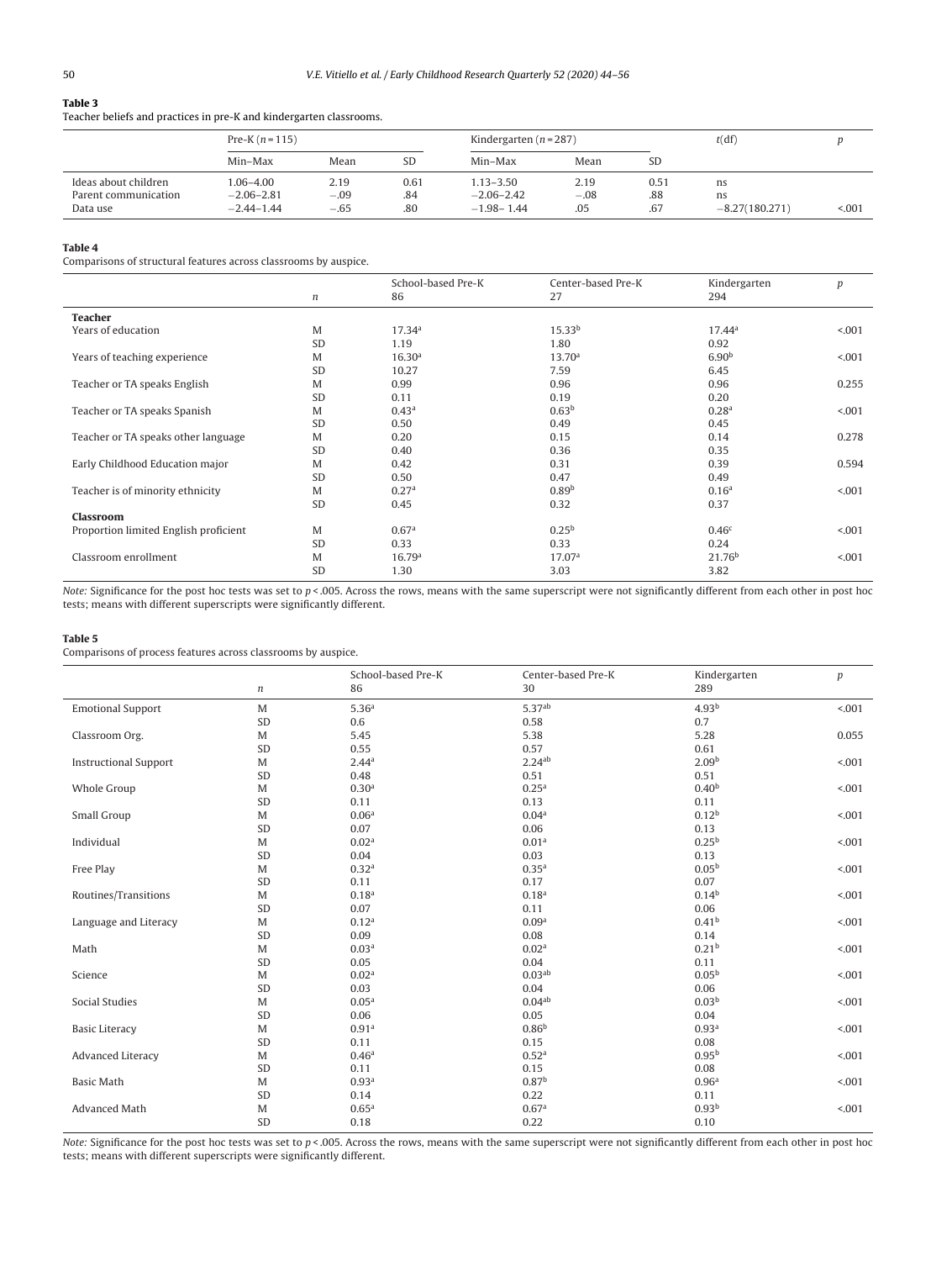<span id="page-7-0"></span>

**Fig. 1.** Sample items from the literacy and math content scales.

#### **Table 6**

Comparisons of teacher beliefs and practices across classrooms by auspice.

|                      | n         | School-based Pre-K<br>86 | Center-based Pre-K<br>28 | Kindergarten<br>287 |         |
|----------------------|-----------|--------------------------|--------------------------|---------------------|---------|
| Ideas about children | M         | 2.05 <sup>a</sup>        | 2.65 <sup>b</sup>        | 2.19 <sup>a</sup>   | < 0.001 |
|                      | <b>SD</b> | .51                      | .68                      | .51                 |         |
| Parent communication | M         | $-.19$                   | .16                      | $-.08$              | 0.169   |
|                      | <b>SD</b> | .76                      | 1.00                     | .88                 |         |
| Data use             | M         | $-.67a$                  | $-.57a$                  | .05 <sup>b</sup>    | < 0.001 |
|                      | <b>SD</b> | .70                      | 1.07                     | .67                 |         |

Note: Significance for the post hoc tests was set to  $p < .005$ . Across the rows, means with the same superscript were not significantly different from each other in post hoc tests; means with different superscripts were significantly different.

# **6. Discussion**

Evidence supports the argument that high quality, targeted pre-K can boost academic and social-emotional skills among children at risk for poor developmental outcomes. In most studies, though, these effects do not last through third grade ([Camilli](#page-10-0) et [al.,](#page-10-0) [2010\),](#page-10-0) raising a series of follow-on questions: What do children experience as they exit the early childhood system and enter public schools? What aspects of their experiences are aligned in ways that may support and carry forward developmental benefits gained in pre-K? Drawing on data that provide a detailed case study of a large, diverse school district, the current study found areas of alignment and misalignment across pre-K and kindergarten classrooms, as well as patterns of difference across pre-K auspices that warrant further investigation.

Prior research has suggested that pre-K effects may fade out when children's pre-K gains are not adequately supported by their kindergarten experiences ([Ansari](#page-10-0) [&](#page-10-0) [Pianta,](#page-10-0) [2018\).](#page-10-0) Based on this, we would consider the pre-K and kindergarten classrooms to be better aligned when kindergarten classrooms provided an equal or greater level of quality as the pre-K classrooms. There are several caveats to note before discussing the results in these terms. First, evidence suggests that multiple years of high-quality experiences are better for children [\(Cash](#page-10-0) et [al.,](#page-10-0) [2018\),](#page-10-0) so we would not consider classrooms to be aligned in ways that would support their growth if pre-K and kindergarten indicators were both low. Second, it is not straightforward to use our definition of alignment in examining how class time is spent in different activity settings or on content areas because there is no clear consensus on how time should be spent at either grade level. Third, for specific literacy and math content we were looking for a progression fromeasier tomore challenging skills rather than similarity across grades. Despite the limitations, using these very rough definitions provides us with a preliminary framework for discussing what these descriptive data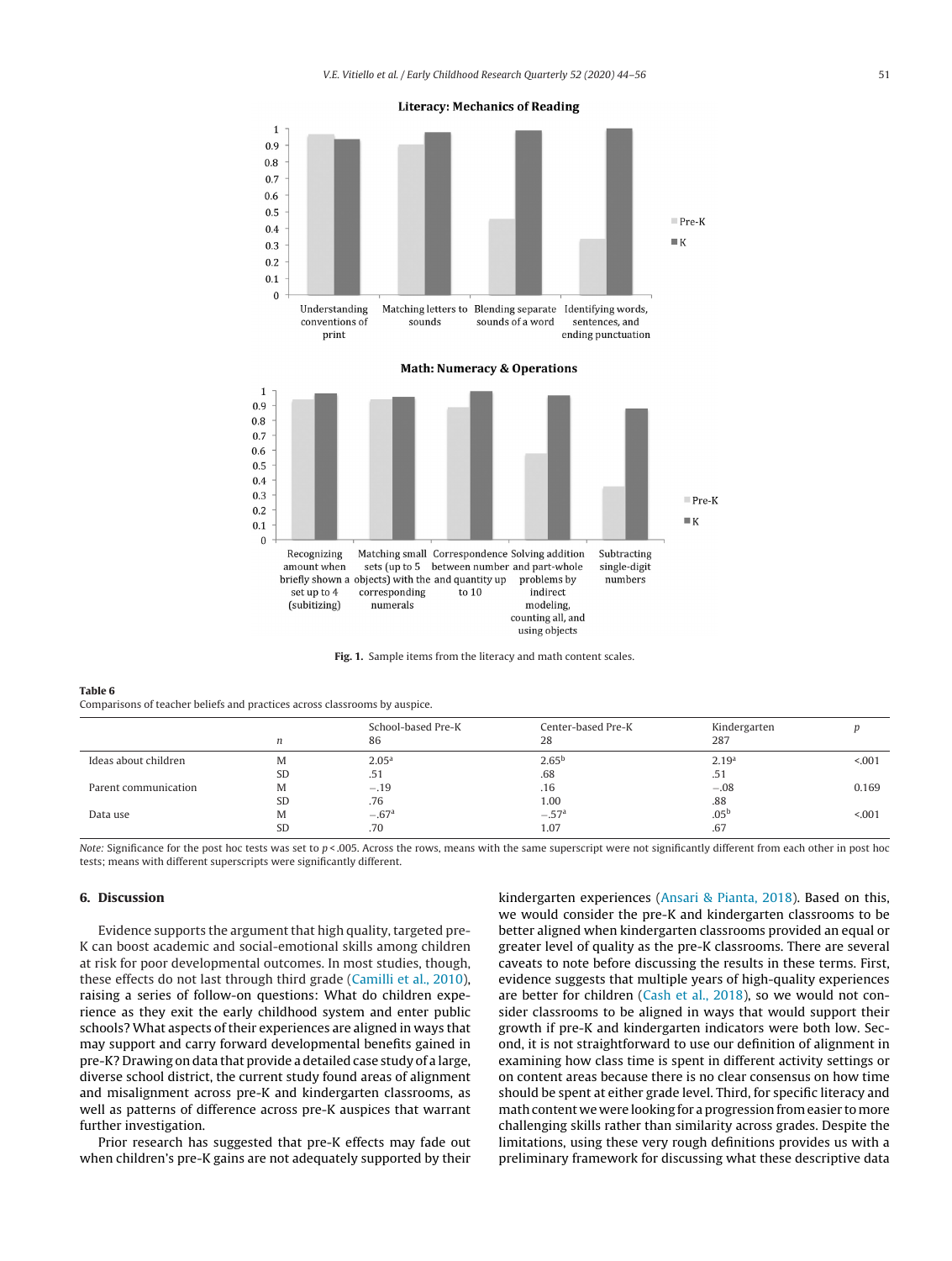may mean for children and identifying next directions for work on alignment. We begin by discussing the overall pre-K versus kindergarten results and follow with a discussion of how the auspice results could inform future research.

# 6.1. Alignment of classrooms' structural features

Results suggested a mixed picture in terms of structural alignment. Differences in structural features were consistent with prior research, which has also found higher teacher education and larger class sizes in kindergarten as compared to pre-K ([Abry](#page-10-0) et [al.,](#page-10-0) [2018\).](#page-10-0) Interestingly, pre-K teachers tended to have less education but more experience in the field. Prior research suggests that teachers past their third year of teaching are already at, or close to, their peak effectiveness, so differences in experience beyond that may not be very relevant to child outcomes ([Rice,](#page-11-0) [2010\).](#page-11-0) It is also somewhat encouraging that equal proportions of teachers had majored in early childhood education, although the overall proportion (39%) was low.

Ultimately, the debate around structural features of classrooms comes down to whether or not they matter for children beyond any indirect effects they may have through classroom processes. In early childhood research, it is not clear that education, experience, or even having an early childhood degree are consistently associated with better classroom experiences or stronger child outcomes ([Early](#page-11-0) et [al.,](#page-11-0) [2006;](#page-11-0) [Lin](#page-11-0) [&](#page-11-0) [Magnuson,](#page-11-0) [2018;](#page-11-0) [Pianta](#page-11-0) et [al.,](#page-11-0) [2005\).](#page-11-0) Two features examined in the current study may have direct implications for children: class size and class diversity. Studies have consistently shown that smaller class sizes are associated with stronger achievement over time, with larger effects in the early grades [\(Mosteller,](#page-11-0) [1995;](#page-11-0) [Whitehurst](#page-11-0) [&](#page-11-0) [Chingos,](#page-11-0) [2011\).](#page-11-0) One potential mechanism is that children are less actively engaged in learning when class sizes are large ([Blatchford](#page-10-0) et [al.,](#page-10-0) [2011\).](#page-10-0) On the basis of this research, it seems possible that transitioning from a slightly more intimate pre-K setting to a less intimate kindergarten setting may pose challenges for some children.

In terms of classroom diversity, a large proportion of children entering kindergarten from public pre-K were of minority ethnicity and/or were Spanish-speaking dual language learners. These children transitioned into classrooms that were less likely to be led by a teacher of minority ethnicity and were less likely to include a Spanish-speaking teacher or TA. Suggestive evidence further indicated that kindergarten classrooms had lower concentrations of children who were limited English proficient. Several studies have suggested that racial and ethnic match between teachers and students can support positive development among children of color, albeit with small effects ([Egalite,](#page-11-0) [Kisida,](#page-11-0) [&](#page-11-0) [Winters,](#page-11-0) [2015\).](#page-11-0) Additional research suggests that having a language match between adults and children in the classroom supports the development of dual language learners [\(Downer](#page-11-0) et [al.,](#page-11-0) [2016\).](#page-11-0) Consistent with prior research on public pre-K (e.g., [Downer](#page-11-0) et [al.,](#page-11-0) [2016\),](#page-11-0) most children in this study were of minority ethnicities and most came from dual language backgrounds, while teachers were mostly white and spoke only English. These differences in demographic characteristics between teachers and the student body were more pronounced in kindergarten than in pre-K. In kindergarten, therefore, children of color and dual language learners were more likely to experience an ethnic or linguistic mis-match with their teachers compared to white peers, and compared to their own prior experiences in pre-K.

### 6.2. Alignment of classrooms' process features

There were very clear differences in instructional practices between kindergarten and pre-K. Teacher–child interactions in the Emotional Support and Instructional Support domains were rated lower in kindergarten, with a trend toward lower Classroom Organization as well. This is the area that we can most clearly state was misaligned (or not aligned in ways that might support continued strong development), because ample research indicates that higher-quality teacher–child interactions (irrespective of grade level) are associated with greater gains across achievement and social domains, and are especially potent when children experience multiple, consecutive years of interactions of high quality [\(Cash](#page-10-0) et [al.,](#page-10-0) [2018;](#page-10-0) [Hamre](#page-10-0) et [al.,](#page-10-0) [2014;](#page-10-0) [Leyva](#page-10-0) et [al.,](#page-10-0) [2015\).](#page-10-0) Because teacher–child interactions are malleable, it is important to better understand why they were lower in kindergarten and whether kindergarten teachers can be supported to engage in better interactions with children.

There were also sharp differences in the use of teacher-directed versus child-directed activity settings, with much more time in teacher-directed settings when children were in kindergarten. This is consistent with prior research [\(Abry](#page-10-0) et [al.,](#page-10-0) [2018;](#page-10-0) [Ritchie](#page-10-0) et al., [2010\)](#page-10-0) and with the observation that kindergarten has become more academic over time ([Bassok,](#page-10-0) [Fitzpatrick,](#page-10-0) et [al.,](#page-10-0) [2016;](#page-10-0) [Bassok,](#page-10-0) [Latham,](#page-10-0) et [al.,](#page-10-0) [2016\).](#page-10-0) Evidence on the value of child-directed versus teacher-directed class time is mixed. Some evidence suggests that more time in child-directed activities is beneficial for vocabulary growth, while other evidence suggests that more time spent in child-directed free play is associated with lower literacy and math gains [\(Chien](#page-11-0) et [al.,](#page-11-0) [2010;](#page-11-0) [Lippard,](#page-11-0) [Choi,](#page-11-0) [&](#page-11-0) [Walter,](#page-11-0) [2019\).](#page-11-0) In kindergarten, providing more child choice and autonomy is associated with greater growth in children's interest in reading and math, which may have long-term implications for children's perceptions of themselves as learners [\(Lerkkannen](#page-11-0) et [al.,](#page-11-0) [2012\).](#page-11-0) There is clearly a need for more research delving into these issues and relating them to children's learning. Future work should examine how different uses of child-directed time are associated with children's motivation and learning gains, whether there are developmental changes in the utility of child-directed versus teacher-directed time, and what a good balance between the two would look like in practical terms.

By our rough standards, instructional content appeared fairly well-aligned across pre-K and kindergarten. Kindergarten teachers spent significantly more time on academic topics, consistent with the research outlined above [\(Bassok,](#page-10-0) [Fitzpatrick,](#page-10-0) et [al.,](#page-10-0) [2016;](#page-10-0) [Bassok,](#page-10-0) [Latham,](#page-10-0) et [al.,](#page-10-0) [2016\).](#page-10-0) They also covered more of the specific math and literacy content overall, and in particular endorsed more of the "advanced" math and literacy items compared to pre-K teachers.

Prior studies on specific math and literacy content have been limited to kindergarten and higher grades ([Claessens](#page-11-0) et [al.,](#page-11-0) [2014;](#page-11-0) [Engel](#page-11-0) et [al.,](#page-11-0) [2013;](#page-11-0) [Engel,](#page-11-0) [Claessens,](#page-11-0) [Watts,](#page-11-0) [&](#page-11-0) [Farkas,](#page-11-0) [2016\),](#page-11-0) but show that more time on basic literacy and math skills is negatively associated with children's gains, while more time on advanced content is associated with greater gains. Studies that have examined class time spent on academic content more generally suggest that greater exposure to content is associated with larger learning gains [\(Connor,](#page-11-0) [Son,](#page-11-0) [Hindman,](#page-11-0) [&](#page-11-0) [Morrison,](#page-11-0) [2005;](#page-11-0) [Fuligni,](#page-11-0) [Howes,](#page-11-0) [Huang,](#page-11-0) [Hong,](#page-11-0) [&](#page-11-0) [Lara-Cinisomo,](#page-11-0) [2012\).](#page-11-0) Given these studies, it seems likely that the larger amount of time on content (and the focus on more advanced content) will support children's achievement gains in kindergarten. It is important to note, though, that many have questioned whether large amounts of time on teacher-structured academic learning is developmentally appropriate for young children [\(Miller](#page-11-0) [&](#page-11-0) [Almon,](#page-11-0) [2009\)](#page-11-0) or whether the increasing demands on kindergarteners actually undermines motivation to learn in the long term ([Katz,](#page-11-0) [2015\).](#page-11-0)

### 6.3. Alignment of teacher beliefs and practices

Again, our rough definition of alignment suggests that pre-K and kindergarten classrooms were fairly well-aligned in terms of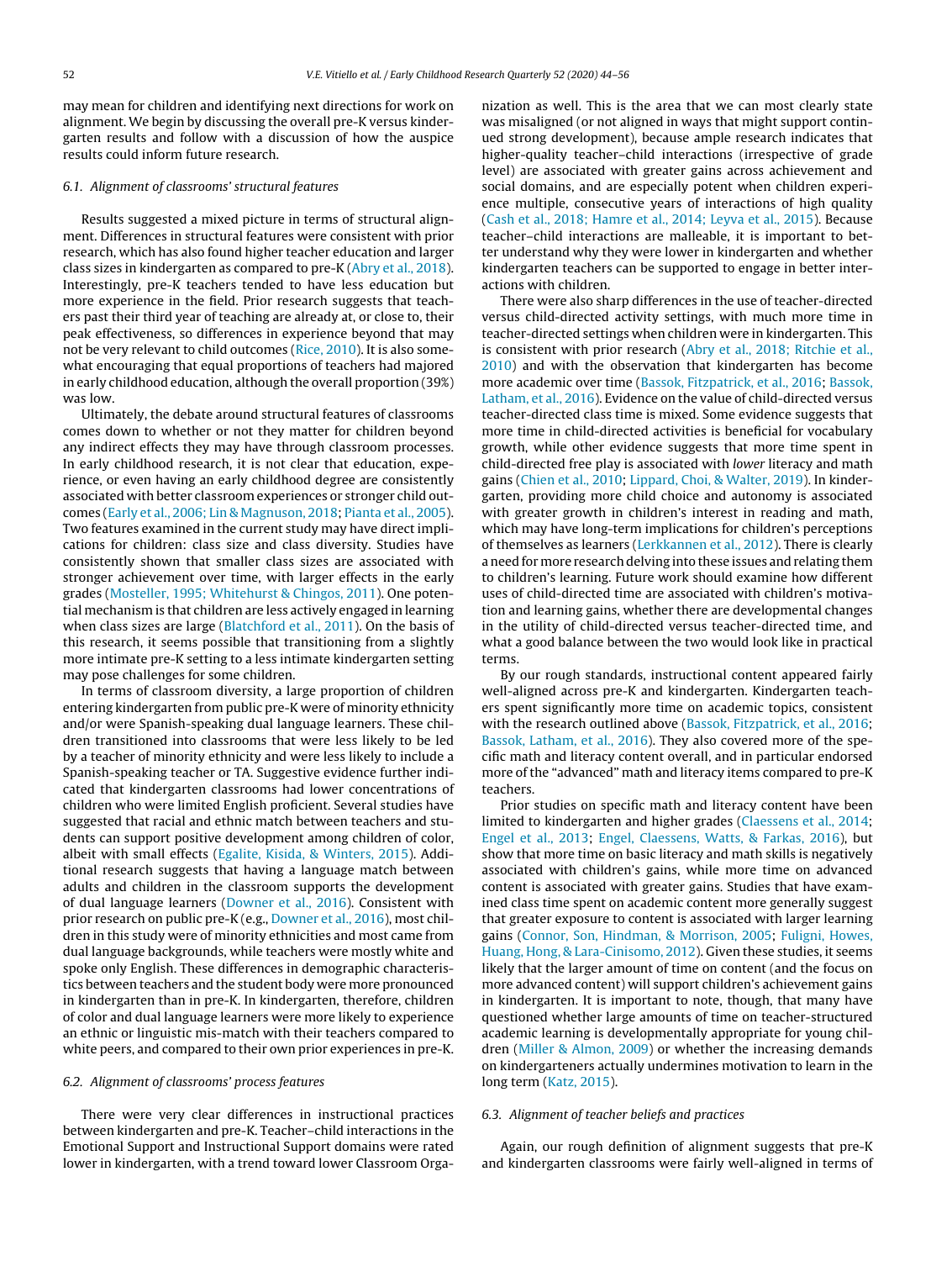the teacher beliefs and practices we measured. We are not aware of prior studies that have examined these factors across grades. A study on home-school match during pre-K indicated that children's school readiness outcomes were better when parents and teachers were aligned in holding child-centered beliefs ([Barbarin,](#page-10-0) [Downer,](#page-10-0) [Odom,](#page-10-0) [&](#page-10-0) [Head,](#page-10-0) [2010\).](#page-10-0) The same may be true across pre-K and kindergarten classrooms, but to our knowledge this research has not yet been done. For parent communication, teachers indicated fairly high rates of communication about children's performance across both grade levels, but it would be interesting to examine parents' perceptions of the quality and frequency of communication and whether perceptions and satisfaction change over the transition.

The finding that kindergarten teachers make greater use of data is not surprising given the strong emphasis on data-driven instruction in K-12 education ([Park](#page-11-0) [&](#page-11-0) [Datnow,](#page-11-0) [2017\).](#page-11-0) Greater attention to child data, in particular, may help teachers differentiate the instruction they provide to children – very important given the wide range of skills that entering kindergarten children display and the need for all children reach certain benchmarks by third grade. In theory, this could reduce the amount of re-teaching that children experience upon school entry and support gains across diverse initial skill levels [\(Abry,](#page-10-0) [Latham,](#page-10-0) [Bassok,](#page-10-0) [&](#page-10-0) [LoCasale-Crouch,](#page-10-0) [2015;](#page-10-0) [Claessens](#page-11-0) et [al.,](#page-11-0) [2014\).](#page-11-0) Greater reliance on data may also be a response to the amount of time kindergarten classrooms spend in teacher-directed instruction: in pre-K, children may have more autonomy to follow their own interests and work at their own levels, but in kindergarten the higher degree of structure may dictate a greater need for activities that are matched to children's skills.

#### 6.4. Results by auspice

We first acknowledge that the results by pre-K program auspice must be interpreted very cautiously, because the sample size was limited and programs were recruited from a single community. Despite these limitations, the results by auspice raise interesting questions for future research.

There were three broad patterns in the findings. For some indicators, school-based pre-K and kindergarten classrooms were more alike than were center-based pre-K and kindergarten classrooms. For another set of indicators, school-based and center-based pre-K were more like each other than they were like kindergarten classrooms. And for a third set of indicators, center-based pre-K was right in the middle: not significantly different from school-based pre-K or kindergarten, although school-based pre-K and kindergarten differed from each other.

On indicators in the first category, school-based pre-K and kindergarten had higher teacher education, fewer Spanishspeaking adults, fewer teachers of minority ethnicity, more teaching of basic literacy and math, and less adult-centered (more child-centered) ideas about children. Several of these factors point to greater alignment between school-based pre-Kand kindergarten classrooms: specifically, higher teacher education and more childcentered ideas about children. The other indicators as not so clear. Prior research suggests that racial and language match can be beneficial for language minority children and children of color [\(Egalite](#page-11-0) et [al.,](#page-11-0) [2015\),](#page-11-0) so experiencing a match in pre-K may be more important than having continuity in teacher race, ethnicity, or language from pre-K to kindergarten if that means having a white, Englishspeaking teacher for both years. Regarding the teaching of basic literacy and math, this academic focus may be a key to the greater effectiveness of school-based pre-K compared with other auspices ([Bassok,](#page-10-0) [Fitzpatrick,](#page-10-0) et [al.,](#page-10-0) [2016;](#page-10-0) [Bassok,](#page-10-0) [Latham,](#page-10-0) et [al.,](#page-10-0) [2016\),](#page-10-0) but it may also lead to fade-out if kindergarten teachers are covering similar material ([Engel](#page-11-0) et [al.,](#page-11-0) [2013\).](#page-11-0)

For the second category of indicators, school-based and center-based pre-K classrooms had teachers with more years of experience, smaller class sizes, less time in teacher-structured learning activities, less time on literacy and math, less focus on advanced literacy and math, and less frequent use of data to drive instruction. Most of these indicators point to misalignment with kindergarten classrooms, but they may signify some ways in which pre-K is better-aligned with children's developmental capacities than is kindergarten [\(Parker](#page-11-0) [&](#page-11-0) [Neuharth-Pritchett,](#page-11-0) [2006;](#page-11-0) [Yelverton](#page-11-0) [&](#page-11-0) [Mashburn,](#page-11-0) [2018\):](#page-11-0) it is possible that more time for free play and less structured time on content do less to prepare children academically for kindergarten but support other skills, like creativity and motivation [\(Hirsh-Pasek,](#page-11-0) [Hyson,](#page-11-0) [&](#page-11-0) [Rescorla,](#page-11-0) [1990\).](#page-11-0)

The last category is the most interesting because it highlights two indicators (CLASS Emotional and Instructional Support) on which center-based pre-K and kindergarten classrooms are more similar to each other than to school-based pre-K but are actually not aligned in ways that would best support children's development. Both scored lower on teacher–child interactions than school-based pre-K (not a significant difference across pre-K auspices) but did not differ significantly from each other. Alignment often means that two things are similar to each other, and alignment efforts in pre-K often seek to get programs engaging in similar types of practices. This is clearly not the case for the quality of teacher–child interactions: robust evidence supports the idea that higher quality interactions are better for children even when children subsequently transition into a lower-quality classroom ([Ansari](#page-10-0) [&](#page-10-0) [Pianta,](#page-10-0) [2018;](#page-10-0) [Li,](#page-11-0) [Farkas,](#page-11-0) [Duncan,](#page-11-0) [Burchinal,](#page-11-0) [&](#page-11-0) [Vandell,](#page-11-0) [2013\).](#page-11-0) The contexts for these low interactions – and the reasons why they are low – may be very different between center-based pre-K and kindergarten classrooms. Kindergarten classrooms have more children, are more structured, and spend more time covering math and literacy content, while center-based pre-K is less structured and less academic. It may be that children in centers spend less time overall interacting with teachers while kindergarten children are in more constant contact with teachers, but that contact is more directive. This is another area for future research, but altogether these findings underscore the need for a more nuanced understanding of alignment.

#### 6.5. Limitations and future directions

There are several limitations to this work worth noting. First, the observation protocol changed slightly from the pre-K year to the kindergarten year, resulting in more CLASS observation cycles in kindergarten classrooms. Although analyses used proportions of time in different settings/content areas instead of overall minutes of content, it is possible that these differences in protocol affected our results in some way.

We also note as a limitation that this study represents an indepth case study of a single large school district and is therefore not nationally representative. This clearly limits the degree to which the findings may be generalizable to other locations. However, because this school district makes a concerted effort to strengthen alignment across pre-K and kindergarten settings and to serve as many children as they can within neighborhood elementary schools, this community represents something of an upper bound on estimates of alignment. Many other communities are likely to have less coordination and therefore lower alignment.

A third limitation is that some teachers in the school district did not consent to participate or did not return surveys, which may have biased our sample. In conversations with principals and teachers, we heard that some teachers did not feel that they had time to participate in the study. Overall, our response rate was over 70% and we saw a full range of variability on our constructs of interest. However, results must be interpreted cautiously, and future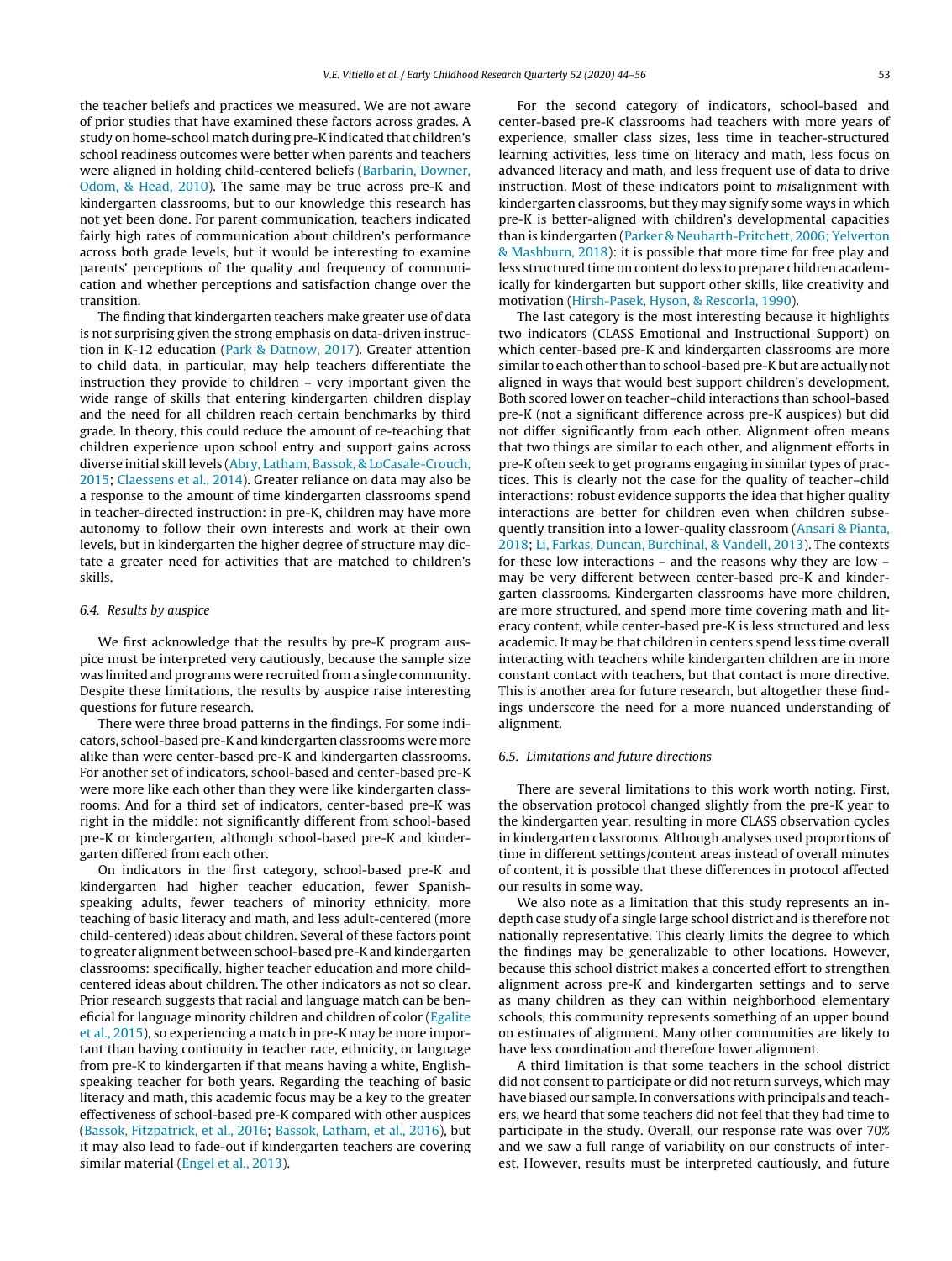<span id="page-10-0"></span>studies should examine these constructs using larger samples or corroborate the results with archival data sets.

A fourth limitation is that the internal consistency of several composites was low. For the basic instruction composites, Pre-K and kindergarten teachers endorsed these items at such high rates that there was little variability in scores. Future work with similar measures should include a wider range of items to increase the measure's discrimination between teachers and improve internal consistency. Internal consistency was also low for the parent communication composite, which included only two items. Future work should use more items on this important topic to improve internal consistency.

In terms of next steps, it is very important to better understand which aspects of alignment have implications for children's development. How does misalignment in structural features, process features, and teacher beliefs and practices affect children as they transition into kindergarten, and what are the short- and long-term implications of these different factors on children's development? One study has documented a decline in teacher perceptions of child competence upon school entry (Barbarin, 2013), but more research is needed in this area, especially research that explicitly examines how alignment and misalignment are associated with key child outcomes. This is particularly important as interestin alignmentis high but efforts to increase alignment may require costly interventions and professional development.

Relatedly, it is critically important to think about and study what should be aligned and how. Taking teacher-structured time and academic content as examples: is it better for children that pre-K programs become more academic? Or that kindergarten programs be less structured or less academic? What pre-k and kindergarten classroomfeatures and experiences are bestfor children's academic growth, but also for their growth as competent, self-confident learners and for their social well-being? These questions are often applied to experiences within a single academic year. The descriptive results of the present study suggest that they have not been adequately framed across years to better understand how to produce more coherent educational experiences with presumably a cumulative impact on children's learning.

It is also important as a research community to examine other types of alignment. Many schools are adopting schoolwide behavioral interventions that provide teachers with a common framework and language for encouraging positive behavior ([Spaulding,](#page-11-0) [Horning,](#page-11-0) [May,](#page-11-0) [&](#page-11-0) [Vincent,](#page-11-0) [2008\).](#page-11-0) Other school systems are adopting curricula to teach values and character [\(Greenberg](#page-11-0) et [al.,](#page-11-0) [2003\).](#page-11-0) Having a common set of behavioral expectations and common language around community values might make transitions easier for children. We do not currently know much about how alignment on these deeper levels may support children's comfort during the transition into school.

Lastly, some of these areas of misalignment, especially in terms of structural features, may be unavoidable or hard to remedy. For example, school funding levels largely dictate class sizes, and a combination of state and federal regulations, funding levels, and teacher workforce characteristics influence the race and education levels of pre-K teachers [\(Whitebook](#page-12-0) [&](#page-12-0) [McLean,](#page-12-0) [2017;](#page-12-0) [Whitehurst](#page-12-0) [&](#page-12-0) [Chingos,](#page-12-0) [2011\).](#page-12-0) Changing alignment along these dimensions could be very costly and we need to better understand the potential benefits to children.

# 6.6. Conclusions

Despite much research and thought on alignment from pre-K to kindergarten, this area of research is still in an early phase. The current descriptive study took a more comprehensive look at pedagogical alignment than have prior studies, measuring alignment across multiple dimensions and using data from a mix of classroom

observations and teacher reports. The results show distinct areas of alignment and misalignment but raise important questions for future research regarding how these factors affect children as they enter school and how different pre-K auspices may be supporting children in different ways.

# **Conflict of interests**

None declared.

# **Acknowledgments**

We gratefully acknowledge the support of our many partners: school district leaders, community programs, teachers, parents and children. Their enthusiastic cooperation and participation made much of this work possible. We also extend appreciation and recognition to Marcia Kraft-Sayre, Marianna Lyulchenko, Laura Helferstay, Brittany Kerr, Nica Basuel, Arya Ansari, and Tara Hofkens, who each made valuable contributions to the project. The research reported here was supported by the Institute of Education Sciences, U.S. Department of Education, through Grant #R305N160021 to the University of Virginia. The opinions expressed are those of the authors and do not represent views of the Institute or the U.S. Department of Education.

### **References**

- Abry, T., Latham, S., Bassok, D., & LoCasale-Crouch, J. (2015). [Preschool](http://refhub.elsevier.com/S0885-2006(19)30103-6/sbref0005) [and](http://refhub.elsevier.com/S0885-2006(19)30103-6/sbref0005) [kindergarten](http://refhub.elsevier.com/S0885-2006(19)30103-6/sbref0005) [teachers'](http://refhub.elsevier.com/S0885-2006(19)30103-6/sbref0005) [beliefs](http://refhub.elsevier.com/S0885-2006(19)30103-6/sbref0005) [about](http://refhub.elsevier.com/S0885-2006(19)30103-6/sbref0005) [early](http://refhub.elsevier.com/S0885-2006(19)30103-6/sbref0005) [school](http://refhub.elsevier.com/S0885-2006(19)30103-6/sbref0005) [competencies:](http://refhub.elsevier.com/S0885-2006(19)30103-6/sbref0005) [Misalignment](http://refhub.elsevier.com/S0885-2006(19)30103-6/sbref0005) [matters](http://refhub.elsevier.com/S0885-2006(19)30103-6/sbref0005) [for](http://refhub.elsevier.com/S0885-2006(19)30103-6/sbref0005) [kindergarten](http://refhub.elsevier.com/S0885-2006(19)30103-6/sbref0005) [adjustment.](http://refhub.elsevier.com/S0885-2006(19)30103-6/sbref0005) [Early](http://refhub.elsevier.com/S0885-2006(19)30103-6/sbref0005) [Childhood](http://refhub.elsevier.com/S0885-2006(19)30103-6/sbref0005) [Research](http://refhub.elsevier.com/S0885-2006(19)30103-6/sbref0005) [Quarterly](http://refhub.elsevier.com/S0885-2006(19)30103-6/sbref0005)[,](http://refhub.elsevier.com/S0885-2006(19)30103-6/sbref0005) [31](http://refhub.elsevier.com/S0885-2006(19)30103-6/sbref0005)[,](http://refhub.elsevier.com/S0885-2006(19)30103-6/sbref0005) [78–88.](http://refhub.elsevier.com/S0885-2006(19)30103-6/sbref0005)
- Abry, T., Taylor, M., Jimenez, M., Pratt, M. E., & LoCasale-Crouch, J. (2018). [Continuity](http://refhub.elsevier.com/S0885-2006(19)30103-6/sbref0010) [and](http://refhub.elsevier.com/S0885-2006(19)30103-6/sbref0010) [change](http://refhub.elsevier.com/S0885-2006(19)30103-6/sbref0010) [in](http://refhub.elsevier.com/S0885-2006(19)30103-6/sbref0010) [low-income](http://refhub.elsevier.com/S0885-2006(19)30103-6/sbref0010) [children's](http://refhub.elsevier.com/S0885-2006(19)30103-6/sbref0010) [early](http://refhub.elsevier.com/S0885-2006(19)30103-6/sbref0010) [learning](http://refhub.elsevier.com/S0885-2006(19)30103-6/sbref0010) [experiences](http://refhub.elsevier.com/S0885-2006(19)30103-6/sbref0010) [across](http://refhub.elsevier.com/S0885-2006(19)30103-6/sbref0010) [the](http://refhub.elsevier.com/S0885-2006(19)30103-6/sbref0010) [school](http://refhub.elsevier.com/S0885-2006(19)30103-6/sbref0010) [transition:](http://refhub.elsevier.com/S0885-2006(19)30103-6/sbref0010) [A](http://refhub.elsevier.com/S0885-2006(19)30103-6/sbref0010) [comparison](http://refhub.elsevier.com/S0885-2006(19)30103-6/sbref0010) [of](http://refhub.elsevier.com/S0885-2006(19)30103-6/sbref0010) [Head](http://refhub.elsevier.com/S0885-2006(19)30103-6/sbref0010) [Start](http://refhub.elsevier.com/S0885-2006(19)30103-6/sbref0010) [and](http://refhub.elsevier.com/S0885-2006(19)30103-6/sbref0010) [kindergarten](http://refhub.elsevier.com/S0885-2006(19)30103-6/sbref0010) [classrooms.](http://refhub.elsevier.com/S0885-2006(19)30103-6/sbref0010) [In](http://refhub.elsevier.com/S0885-2006(19)30103-6/sbref0010) [A.](http://refhub.elsevier.com/S0885-2006(19)30103-6/sbref0010) [J.](http://refhub.elsevier.com/S0885-2006(19)30103-6/sbref0010) [Mashburn,](http://refhub.elsevier.com/S0885-2006(19)30103-6/sbref0010) [J.](http://refhub.elsevier.com/S0885-2006(19)30103-6/sbref0010) [LoCasale-Crouch,](http://refhub.elsevier.com/S0885-2006(19)30103-6/sbref0010) [&](http://refhub.elsevier.com/S0885-2006(19)30103-6/sbref0010) [J.](http://refhub.elsevier.com/S0885-2006(19)30103-6/sbref0010) [Pears](http://refhub.elsevier.com/S0885-2006(19)30103-6/sbref0010) [\(Eds.\),](http://refhub.elsevier.com/S0885-2006(19)30103-6/sbref0010) [Kindergarten](http://refhub.elsevier.com/S0885-2006(19)30103-6/sbref0010) [transition](http://refhub.elsevier.com/S0885-2006(19)30103-6/sbref0010) [and](http://refhub.elsevier.com/S0885-2006(19)30103-6/sbref0010) [readiness:](http://refhub.elsevier.com/S0885-2006(19)30103-6/sbref0010) [Promoting](http://refhub.elsevier.com/S0885-2006(19)30103-6/sbref0010) [cognitive,](http://refhub.elsevier.com/S0885-2006(19)30103-6/sbref0010) [social-emotional,](http://refhub.elsevier.com/S0885-2006(19)30103-6/sbref0010) [and](http://refhub.elsevier.com/S0885-2006(19)30103-6/sbref0010) [self-regulatory](http://refhub.elsevier.com/S0885-2006(19)30103-6/sbref0010) [development](http://refhub.elsevier.com/S0885-2006(19)30103-6/sbref0010) [\(pp.](http://refhub.elsevier.com/S0885-2006(19)30103-6/sbref0010) [85](http://refhub.elsevier.com/S0885-2006(19)30103-6/sbref0010)–[109\).](http://refhub.elsevier.com/S0885-2006(19)30103-6/sbref0010) [New](http://refhub.elsevier.com/S0885-2006(19)30103-6/sbref0010) [York,](http://refhub.elsevier.com/S0885-2006(19)30103-6/sbref0010) [NY:](http://refhub.elsevier.com/S0885-2006(19)30103-6/sbref0010) [Springer.](http://refhub.elsevier.com/S0885-2006(19)30103-6/sbref0010)
- Annie E. Casey Foundation. (2018). KIDS COUNT Data Center. [https://datacenter.](https://datacenter.kidscount.org) [kidscount.org](https://datacenter.kidscount.org)
- Ansari, A., & Pianta, R. C. (2018). [Variation](http://refhub.elsevier.com/S0885-2006(19)30103-6/sbref0020) [in](http://refhub.elsevier.com/S0885-2006(19)30103-6/sbref0020) [the](http://refhub.elsevier.com/S0885-2006(19)30103-6/sbref0020) [long-term](http://refhub.elsevier.com/S0885-2006(19)30103-6/sbref0020) [benefits](http://refhub.elsevier.com/S0885-2006(19)30103-6/sbref0020) [of](http://refhub.elsevier.com/S0885-2006(19)30103-6/sbref0020) [child](http://refhub.elsevier.com/S0885-2006(19)30103-6/sbref0020) [care:](http://refhub.elsevier.com/S0885-2006(19)30103-6/sbref0020) [The](http://refhub.elsevier.com/S0885-2006(19)30103-6/sbref0020) [role](http://refhub.elsevier.com/S0885-2006(19)30103-6/sbref0020) [of](http://refhub.elsevier.com/S0885-2006(19)30103-6/sbref0020) [classroom](http://refhub.elsevier.com/S0885-2006(19)30103-6/sbref0020) [quality](http://refhub.elsevier.com/S0885-2006(19)30103-6/sbref0020) [in](http://refhub.elsevier.com/S0885-2006(19)30103-6/sbref0020) [elementary](http://refhub.elsevier.com/S0885-2006(19)30103-6/sbref0020) [school.](http://refhub.elsevier.com/S0885-2006(19)30103-6/sbref0020) [Developmental](http://refhub.elsevier.com/S0885-2006(19)30103-6/sbref0020) [Psychology](http://refhub.elsevier.com/S0885-2006(19)30103-6/sbref0020)[,](http://refhub.elsevier.com/S0885-2006(19)30103-6/sbref0020) [54](http://refhub.elsevier.com/S0885-2006(19)30103-6/sbref0020)[,](http://refhub.elsevier.com/S0885-2006(19)30103-6/sbref0020) [1854](http://refhub.elsevier.com/S0885-2006(19)30103-6/sbref0020)–[1867.](http://refhub.elsevier.com/S0885-2006(19)30103-6/sbref0020)
- Barbarin, O. (2013). [A](http://refhub.elsevier.com/S0885-2006(19)30103-6/sbref0025) [longitudinal](http://refhub.elsevier.com/S0885-2006(19)30103-6/sbref0025) [examination](http://refhub.elsevier.com/S0885-2006(19)30103-6/sbref0025) [of](http://refhub.elsevier.com/S0885-2006(19)30103-6/sbref0025) [socioemotional](http://refhub.elsevier.com/S0885-2006(19)30103-6/sbref0025) [learning](http://refhub.elsevier.com/S0885-2006(19)30103-6/sbref0025) [in](http://refhub.elsevier.com/S0885-2006(19)30103-6/sbref0025) [African](http://refhub.elsevier.com/S0885-2006(19)30103-6/sbref0025) [American](http://refhub.elsevier.com/S0885-2006(19)30103-6/sbref0025) [and](http://refhub.elsevier.com/S0885-2006(19)30103-6/sbref0025) [Latino](http://refhub.elsevier.com/S0885-2006(19)30103-6/sbref0025) [boys](http://refhub.elsevier.com/S0885-2006(19)30103-6/sbref0025) [across](http://refhub.elsevier.com/S0885-2006(19)30103-6/sbref0025) [the](http://refhub.elsevier.com/S0885-2006(19)30103-6/sbref0025) [transition](http://refhub.elsevier.com/S0885-2006(19)30103-6/sbref0025) [from](http://refhub.elsevier.com/S0885-2006(19)30103-6/sbref0025) [pre-k](http://refhub.elsevier.com/S0885-2006(19)30103-6/sbref0025) [to](http://refhub.elsevier.com/S0885-2006(19)30103-6/sbref0025) [kindergarten.](http://refhub.elsevier.com/S0885-2006(19)30103-6/sbref0025) [American](http://refhub.elsevier.com/S0885-2006(19)30103-6/sbref0025) [Journal](http://refhub.elsevier.com/S0885-2006(19)30103-6/sbref0025) [of](http://refhub.elsevier.com/S0885-2006(19)30103-6/sbref0025) [Orthopsychiatry](http://refhub.elsevier.com/S0885-2006(19)30103-6/sbref0025)[,](http://refhub.elsevier.com/S0885-2006(19)30103-6/sbref0025) [83](http://refhub.elsevier.com/S0885-2006(19)30103-6/sbref0025)[,](http://refhub.elsevier.com/S0885-2006(19)30103-6/sbref0025) [156](http://refhub.elsevier.com/S0885-2006(19)30103-6/sbref0025)–[164.](http://refhub.elsevier.com/S0885-2006(19)30103-6/sbref0025)
- Barbarin, O. A., Downer, J., Odom, E., & Head, D. (2010). [Home](http://refhub.elsevier.com/S0885-2006(19)30103-6/sbref0030)–[school](http://refhub.elsevier.com/S0885-2006(19)30103-6/sbref0030) [differences](http://refhub.elsevier.com/S0885-2006(19)30103-6/sbref0030) [in](http://refhub.elsevier.com/S0885-2006(19)30103-6/sbref0030) [beliefs,](http://refhub.elsevier.com/S0885-2006(19)30103-6/sbref0030) [support,](http://refhub.elsevier.com/S0885-2006(19)30103-6/sbref0030) [and](http://refhub.elsevier.com/S0885-2006(19)30103-6/sbref0030) [control](http://refhub.elsevier.com/S0885-2006(19)30103-6/sbref0030) [during](http://refhub.elsevier.com/S0885-2006(19)30103-6/sbref0030) [public](http://refhub.elsevier.com/S0885-2006(19)30103-6/sbref0030) [pre-kindergarten](http://refhub.elsevier.com/S0885-2006(19)30103-6/sbref0030) [and](http://refhub.elsevier.com/S0885-2006(19)30103-6/sbref0030) [their](http://refhub.elsevier.com/S0885-2006(19)30103-6/sbref0030) [link](http://refhub.elsevier.com/S0885-2006(19)30103-6/sbref0030) [to](http://refhub.elsevier.com/S0885-2006(19)30103-6/sbref0030) [children's](http://refhub.elsevier.com/S0885-2006(19)30103-6/sbref0030) [kindergarten](http://refhub.elsevier.com/S0885-2006(19)30103-6/sbref0030) [readiness.](http://refhub.elsevier.com/S0885-2006(19)30103-6/sbref0030) [Early](http://refhub.elsevier.com/S0885-2006(19)30103-6/sbref0030) [Childhood](http://refhub.elsevier.com/S0885-2006(19)30103-6/sbref0030) [Research](http://refhub.elsevier.com/S0885-2006(19)30103-6/sbref0030) [Quarterly](http://refhub.elsevier.com/S0885-2006(19)30103-6/sbref0030)[,](http://refhub.elsevier.com/S0885-2006(19)30103-6/sbref0030) [25](http://refhub.elsevier.com/S0885-2006(19)30103-6/sbref0030)[\(3\),](http://refhub.elsevier.com/S0885-2006(19)30103-6/sbref0030) [358](http://refhub.elsevier.com/S0885-2006(19)30103-6/sbref0030)–[372.](http://refhub.elsevier.com/S0885-2006(19)30103-6/sbref0030)
- Bassok, D., Fitzpatrick, M., Greenberg, E., & Loeb, S. (2016). [Within-and](http://refhub.elsevier.com/S0885-2006(19)30103-6/sbref0035) [between-sector](http://refhub.elsevier.com/S0885-2006(19)30103-6/sbref0035) [quality](http://refhub.elsevier.com/S0885-2006(19)30103-6/sbref0035) [differences](http://refhub.elsevier.com/S0885-2006(19)30103-6/sbref0035) [in](http://refhub.elsevier.com/S0885-2006(19)30103-6/sbref0035) [early](http://refhub.elsevier.com/S0885-2006(19)30103-6/sbref0035) [childhood](http://refhub.elsevier.com/S0885-2006(19)30103-6/sbref0035) [education](http://refhub.elsevier.com/S0885-2006(19)30103-6/sbref0035) [and](http://refhub.elsevier.com/S0885-2006(19)30103-6/sbref0035) [care.](http://refhub.elsevier.com/S0885-2006(19)30103-6/sbref0035) [Child](http://refhub.elsevier.com/S0885-2006(19)30103-6/sbref0035) [Development](http://refhub.elsevier.com/S0885-2006(19)30103-6/sbref0035)[,](http://refhub.elsevier.com/S0885-2006(19)30103-6/sbref0035) [87](http://refhub.elsevier.com/S0885-2006(19)30103-6/sbref0035)[\(5\),](http://refhub.elsevier.com/S0885-2006(19)30103-6/sbref0035) [1627–1645.](http://refhub.elsevier.com/S0885-2006(19)30103-6/sbref0035)
- Bassok, D., Latham, S., & Rorem, A. (2016). [Is](http://refhub.elsevier.com/S0885-2006(19)30103-6/sbref0040) [kindergarten](http://refhub.elsevier.com/S0885-2006(19)30103-6/sbref0040) [the](http://refhub.elsevier.com/S0885-2006(19)30103-6/sbref0040) [new](http://refhub.elsevier.com/S0885-2006(19)30103-6/sbref0040) [first](http://refhub.elsevier.com/S0885-2006(19)30103-6/sbref0040) [grade?](http://refhub.elsevier.com/S0885-2006(19)30103-6/sbref0040) [AERA](http://refhub.elsevier.com/S0885-2006(19)30103-6/sbref0040) [Open](http://refhub.elsevier.com/S0885-2006(19)30103-6/sbref0040)[,](http://refhub.elsevier.com/S0885-2006(19)30103-6/sbref0040) [2](http://refhub.elsevier.com/S0885-2006(19)30103-6/sbref0040)[\(4\),](http://refhub.elsevier.com/S0885-2006(19)30103-6/sbref0040) [1–44.](http://refhub.elsevier.com/S0885-2006(19)30103-6/sbref0040)
- Bates, L. A., & Glick, J. E. (2013). [Does](http://refhub.elsevier.com/S0885-2006(19)30103-6/sbref0045) [it](http://refhub.elsevier.com/S0885-2006(19)30103-6/sbref0045) [matter](http://refhub.elsevier.com/S0885-2006(19)30103-6/sbref0045) [if](http://refhub.elsevier.com/S0885-2006(19)30103-6/sbref0045) [teachers](http://refhub.elsevier.com/S0885-2006(19)30103-6/sbref0045) [and](http://refhub.elsevier.com/S0885-2006(19)30103-6/sbref0045) [schools](http://refhub.elsevier.com/S0885-2006(19)30103-6/sbref0045) [match](http://refhub.elsevier.com/S0885-2006(19)30103-6/sbref0045) [the](http://refhub.elsevier.com/S0885-2006(19)30103-6/sbref0045) [student?](http://refhub.elsevier.com/S0885-2006(19)30103-6/sbref0045) [Racial](http://refhub.elsevier.com/S0885-2006(19)30103-6/sbref0045) [and](http://refhub.elsevier.com/S0885-2006(19)30103-6/sbref0045) [ethnic](http://refhub.elsevier.com/S0885-2006(19)30103-6/sbref0045) [disparities](http://refhub.elsevier.com/S0885-2006(19)30103-6/sbref0045) [in](http://refhub.elsevier.com/S0885-2006(19)30103-6/sbref0045) [problem](http://refhub.elsevier.com/S0885-2006(19)30103-6/sbref0045) [behaviors.](http://refhub.elsevier.com/S0885-2006(19)30103-6/sbref0045) [Social](http://refhub.elsevier.com/S0885-2006(19)30103-6/sbref0045) [Science](http://refhub.elsevier.com/S0885-2006(19)30103-6/sbref0045) [Research](http://refhub.elsevier.com/S0885-2006(19)30103-6/sbref0045), [42](http://refhub.elsevier.com/S0885-2006(19)30103-6/sbref0045)[\(5\),](http://refhub.elsevier.com/S0885-2006(19)30103-6/sbref0045) [1180–1190.](http://refhub.elsevier.com/S0885-2006(19)30103-6/sbref0045)
- Benjamin, D. J., Berger, J. O., Johannesson, M., Nosek, B. A., Wagenmakers, E. J., Berk, R., . . ., & Cesarini, D. (2018). [Redefine](http://refhub.elsevier.com/S0885-2006(19)30103-6/sbref0050) [statistical](http://refhub.elsevier.com/S0885-2006(19)30103-6/sbref0050) [significance.](http://refhub.elsevier.com/S0885-2006(19)30103-6/sbref0050) [Nature](http://refhub.elsevier.com/S0885-2006(19)30103-6/sbref0050) [Human](http://refhub.elsevier.com/S0885-2006(19)30103-6/sbref0050) [Behaviour](http://refhub.elsevier.com/S0885-2006(19)30103-6/sbref0050)[,](http://refhub.elsevier.com/S0885-2006(19)30103-6/sbref0050) [2](http://refhub.elsevier.com/S0885-2006(19)30103-6/sbref0050)[\(1\),](http://refhub.elsevier.com/S0885-2006(19)30103-6/sbref0050) [6–10.](http://refhub.elsevier.com/S0885-2006(19)30103-6/sbref0050)
- Blatchford, P., Bassett, P., & Brown, P. (2011). [Examining](http://refhub.elsevier.com/S0885-2006(19)30103-6/sbref0055) [the](http://refhub.elsevier.com/S0885-2006(19)30103-6/sbref0055) [effect](http://refhub.elsevier.com/S0885-2006(19)30103-6/sbref0055) [of](http://refhub.elsevier.com/S0885-2006(19)30103-6/sbref0055) [class](http://refhub.elsevier.com/S0885-2006(19)30103-6/sbref0055) [size](http://refhub.elsevier.com/S0885-2006(19)30103-6/sbref0055) [on](http://refhub.elsevier.com/S0885-2006(19)30103-6/sbref0055) [classroom](http://refhub.elsevier.com/S0885-2006(19)30103-6/sbref0055) [engagement](http://refhub.elsevier.com/S0885-2006(19)30103-6/sbref0055) [and](http://refhub.elsevier.com/S0885-2006(19)30103-6/sbref0055) [teacher–pupil](http://refhub.elsevier.com/S0885-2006(19)30103-6/sbref0055) [interaction:](http://refhub.elsevier.com/S0885-2006(19)30103-6/sbref0055) [Differences](http://refhub.elsevier.com/S0885-2006(19)30103-6/sbref0055) [in](http://refhub.elsevier.com/S0885-2006(19)30103-6/sbref0055) [relation](http://refhub.elsevier.com/S0885-2006(19)30103-6/sbref0055) [to](http://refhub.elsevier.com/S0885-2006(19)30103-6/sbref0055) [pupil](http://refhub.elsevier.com/S0885-2006(19)30103-6/sbref0055) [prior](http://refhub.elsevier.com/S0885-2006(19)30103-6/sbref0055) [attainment](http://refhub.elsevier.com/S0885-2006(19)30103-6/sbref0055) [and](http://refhub.elsevier.com/S0885-2006(19)30103-6/sbref0055) [primary](http://refhub.elsevier.com/S0885-2006(19)30103-6/sbref0055) [vs.](http://refhub.elsevier.com/S0885-2006(19)30103-6/sbref0055) [secondary](http://refhub.elsevier.com/S0885-2006(19)30103-6/sbref0055) [schools.](http://refhub.elsevier.com/S0885-2006(19)30103-6/sbref0055) [Learning](http://refhub.elsevier.com/S0885-2006(19)30103-6/sbref0055) [and](http://refhub.elsevier.com/S0885-2006(19)30103-6/sbref0055) [Instruction](http://refhub.elsevier.com/S0885-2006(19)30103-6/sbref0055)[,](http://refhub.elsevier.com/S0885-2006(19)30103-6/sbref0055) [21](http://refhub.elsevier.com/S0885-2006(19)30103-6/sbref0055)[\(6\),](http://refhub.elsevier.com/S0885-2006(19)30103-6/sbref0055) [715–730.](http://refhub.elsevier.com/S0885-2006(19)30103-6/sbref0055)
- Bogard, K., & Takanishi, R. (2005). [PK-3:](http://refhub.elsevier.com/S0885-2006(19)30103-6/sbref0060) [An](http://refhub.elsevier.com/S0885-2006(19)30103-6/sbref0060) [aligned](http://refhub.elsevier.com/S0885-2006(19)30103-6/sbref0060) [and](http://refhub.elsevier.com/S0885-2006(19)30103-6/sbref0060) [coordinated](http://refhub.elsevier.com/S0885-2006(19)30103-6/sbref0060) [approach](http://refhub.elsevier.com/S0885-2006(19)30103-6/sbref0060) [to](http://refhub.elsevier.com/S0885-2006(19)30103-6/sbref0060) [education](http://refhub.elsevier.com/S0885-2006(19)30103-6/sbref0060) [for](http://refhub.elsevier.com/S0885-2006(19)30103-6/sbref0060) [children](http://refhub.elsevier.com/S0885-2006(19)30103-6/sbref0060) [3](http://refhub.elsevier.com/S0885-2006(19)30103-6/sbref0060) [to](http://refhub.elsevier.com/S0885-2006(19)30103-6/sbref0060) [8](http://refhub.elsevier.com/S0885-2006(19)30103-6/sbref0060) [years](http://refhub.elsevier.com/S0885-2006(19)30103-6/sbref0060) [old.](http://refhub.elsevier.com/S0885-2006(19)30103-6/sbref0060) [Social](http://refhub.elsevier.com/S0885-2006(19)30103-6/sbref0060) [Policy](http://refhub.elsevier.com/S0885-2006(19)30103-6/sbref0060) [Report](http://refhub.elsevier.com/S0885-2006(19)30103-6/sbref0060), [19](http://refhub.elsevier.com/S0885-2006(19)30103-6/sbref0060)[,](http://refhub.elsevier.com/S0885-2006(19)30103-6/sbref0060) [3–23.](http://refhub.elsevier.com/S0885-2006(19)30103-6/sbref0060)
- Buddin, R., & Zamarro, G. (2009). [Teacher](http://refhub.elsevier.com/S0885-2006(19)30103-6/sbref0065) [qualifications](http://refhub.elsevier.com/S0885-2006(19)30103-6/sbref0065) [and](http://refhub.elsevier.com/S0885-2006(19)30103-6/sbref0065) [student](http://refhub.elsevier.com/S0885-2006(19)30103-6/sbref0065) [achievement](http://refhub.elsevier.com/S0885-2006(19)30103-6/sbref0065) [in](http://refhub.elsevier.com/S0885-2006(19)30103-6/sbref0065) [urban](http://refhub.elsevier.com/S0885-2006(19)30103-6/sbref0065) [elementary](http://refhub.elsevier.com/S0885-2006(19)30103-6/sbref0065) [schools.](http://refhub.elsevier.com/S0885-2006(19)30103-6/sbref0065) [Journal](http://refhub.elsevier.com/S0885-2006(19)30103-6/sbref0065) [of](http://refhub.elsevier.com/S0885-2006(19)30103-6/sbref0065) [Urban](http://refhub.elsevier.com/S0885-2006(19)30103-6/sbref0065) [Economics](http://refhub.elsevier.com/S0885-2006(19)30103-6/sbref0065)[,](http://refhub.elsevier.com/S0885-2006(19)30103-6/sbref0065) [66](http://refhub.elsevier.com/S0885-2006(19)30103-6/sbref0065)[\(2\),](http://refhub.elsevier.com/S0885-2006(19)30103-6/sbref0065) [103](http://refhub.elsevier.com/S0885-2006(19)30103-6/sbref0065)–[115.](http://refhub.elsevier.com/S0885-2006(19)30103-6/sbref0065)
- Camilli, G., Vargas, S., Ryan, S., & Barnett, W. S. (2010). [Meta-analysis](http://refhub.elsevier.com/S0885-2006(19)30103-6/sbref0070) [of](http://refhub.elsevier.com/S0885-2006(19)30103-6/sbref0070) [the](http://refhub.elsevier.com/S0885-2006(19)30103-6/sbref0070) [effects](http://refhub.elsevier.com/S0885-2006(19)30103-6/sbref0070) [of](http://refhub.elsevier.com/S0885-2006(19)30103-6/sbref0070) [early](http://refhub.elsevier.com/S0885-2006(19)30103-6/sbref0070) [education](http://refhub.elsevier.com/S0885-2006(19)30103-6/sbref0070) [interventions](http://refhub.elsevier.com/S0885-2006(19)30103-6/sbref0070) [on](http://refhub.elsevier.com/S0885-2006(19)30103-6/sbref0070) [cognitive](http://refhub.elsevier.com/S0885-2006(19)30103-6/sbref0070) [and](http://refhub.elsevier.com/S0885-2006(19)30103-6/sbref0070) [social](http://refhub.elsevier.com/S0885-2006(19)30103-6/sbref0070) [development.](http://refhub.elsevier.com/S0885-2006(19)30103-6/sbref0070) [Teachers](http://refhub.elsevier.com/S0885-2006(19)30103-6/sbref0070) [College](http://refhub.elsevier.com/S0885-2006(19)30103-6/sbref0070) [Record](http://refhub.elsevier.com/S0885-2006(19)30103-6/sbref0070)[,](http://refhub.elsevier.com/S0885-2006(19)30103-6/sbref0070) [112](http://refhub.elsevier.com/S0885-2006(19)30103-6/sbref0070)[\(3\),](http://refhub.elsevier.com/S0885-2006(19)30103-6/sbref0070) [579](http://refhub.elsevier.com/S0885-2006(19)30103-6/sbref0070)–[620.](http://refhub.elsevier.com/S0885-2006(19)30103-6/sbref0070)
- Carr, R. C., Mokrova, I. L., Vernon-Feagans, L., & Burchinal, M. R. (2019). [Cumulative](http://refhub.elsevier.com/S0885-2006(19)30103-6/sbref0075) [classroom](http://refhub.elsevier.com/S0885-2006(19)30103-6/sbref0075) [quality](http://refhub.elsevier.com/S0885-2006(19)30103-6/sbref0075) [during](http://refhub.elsevier.com/S0885-2006(19)30103-6/sbref0075) [pre-kindergarten](http://refhub.elsevier.com/S0885-2006(19)30103-6/sbref0075) [and](http://refhub.elsevier.com/S0885-2006(19)30103-6/sbref0075) [kindergarten](http://refhub.elsevier.com/S0885-2006(19)30103-6/sbref0075) [and](http://refhub.elsevier.com/S0885-2006(19)30103-6/sbref0075) [children's](http://refhub.elsevier.com/S0885-2006(19)30103-6/sbref0075) [language,](http://refhub.elsevier.com/S0885-2006(19)30103-6/sbref0075) [literacy,](http://refhub.elsevier.com/S0885-2006(19)30103-6/sbref0075) [and](http://refhub.elsevier.com/S0885-2006(19)30103-6/sbref0075) [mathematics](http://refhub.elsevier.com/S0885-2006(19)30103-6/sbref0075) [skills.](http://refhub.elsevier.com/S0885-2006(19)30103-6/sbref0075) [Early](http://refhub.elsevier.com/S0885-2006(19)30103-6/sbref0075) [Childhood](http://refhub.elsevier.com/S0885-2006(19)30103-6/sbref0075) [Research](http://refhub.elsevier.com/S0885-2006(19)30103-6/sbref0075) [Quarterly](http://refhub.elsevier.com/S0885-2006(19)30103-6/sbref0075)[,](http://refhub.elsevier.com/S0885-2006(19)30103-6/sbref0075) [47](http://refhub.elsevier.com/S0885-2006(19)30103-6/sbref0075)[,](http://refhub.elsevier.com/S0885-2006(19)30103-6/sbref0075) [218](http://refhub.elsevier.com/S0885-2006(19)30103-6/sbref0075)–[228.](http://refhub.elsevier.com/S0885-2006(19)30103-6/sbref0075)
- Cash, A. H., Ansari, A., Grimm, K. J., & Pianta, R. C. (2018). [Power](http://refhub.elsevier.com/S0885-2006(19)30103-6/sbref0080) [of](http://refhub.elsevier.com/S0885-2006(19)30103-6/sbref0080) [two:](http://refhub.elsevier.com/S0885-2006(19)30103-6/sbref0080) [The](http://refhub.elsevier.com/S0885-2006(19)30103-6/sbref0080) [impact](http://refhub.elsevier.com/S0885-2006(19)30103-6/sbref0080) [of](http://refhub.elsevier.com/S0885-2006(19)30103-6/sbref0080) [2](http://refhub.elsevier.com/S0885-2006(19)30103-6/sbref0080) [years](http://refhub.elsevier.com/S0885-2006(19)30103-6/sbref0080) [of](http://refhub.elsevier.com/S0885-2006(19)30103-6/sbref0080) [high](http://refhub.elsevier.com/S0885-2006(19)30103-6/sbref0080) [quality](http://refhub.elsevier.com/S0885-2006(19)30103-6/sbref0080) [teacher](http://refhub.elsevier.com/S0885-2006(19)30103-6/sbref0080)–[child](http://refhub.elsevier.com/S0885-2006(19)30103-6/sbref0080) [interactions.](http://refhub.elsevier.com/S0885-2006(19)30103-6/sbref0080) [Early](http://refhub.elsevier.com/S0885-2006(19)30103-6/sbref0080) [Education](http://refhub.elsevier.com/S0885-2006(19)30103-6/sbref0080) [and](http://refhub.elsevier.com/S0885-2006(19)30103-6/sbref0080) [Development](http://refhub.elsevier.com/S0885-2006(19)30103-6/sbref0080)[,](http://refhub.elsevier.com/S0885-2006(19)30103-6/sbref0080) [1](http://refhub.elsevier.com/S0885-2006(19)30103-6/sbref0080)–[22.](http://refhub.elsevier.com/S0885-2006(19)30103-6/sbref0080)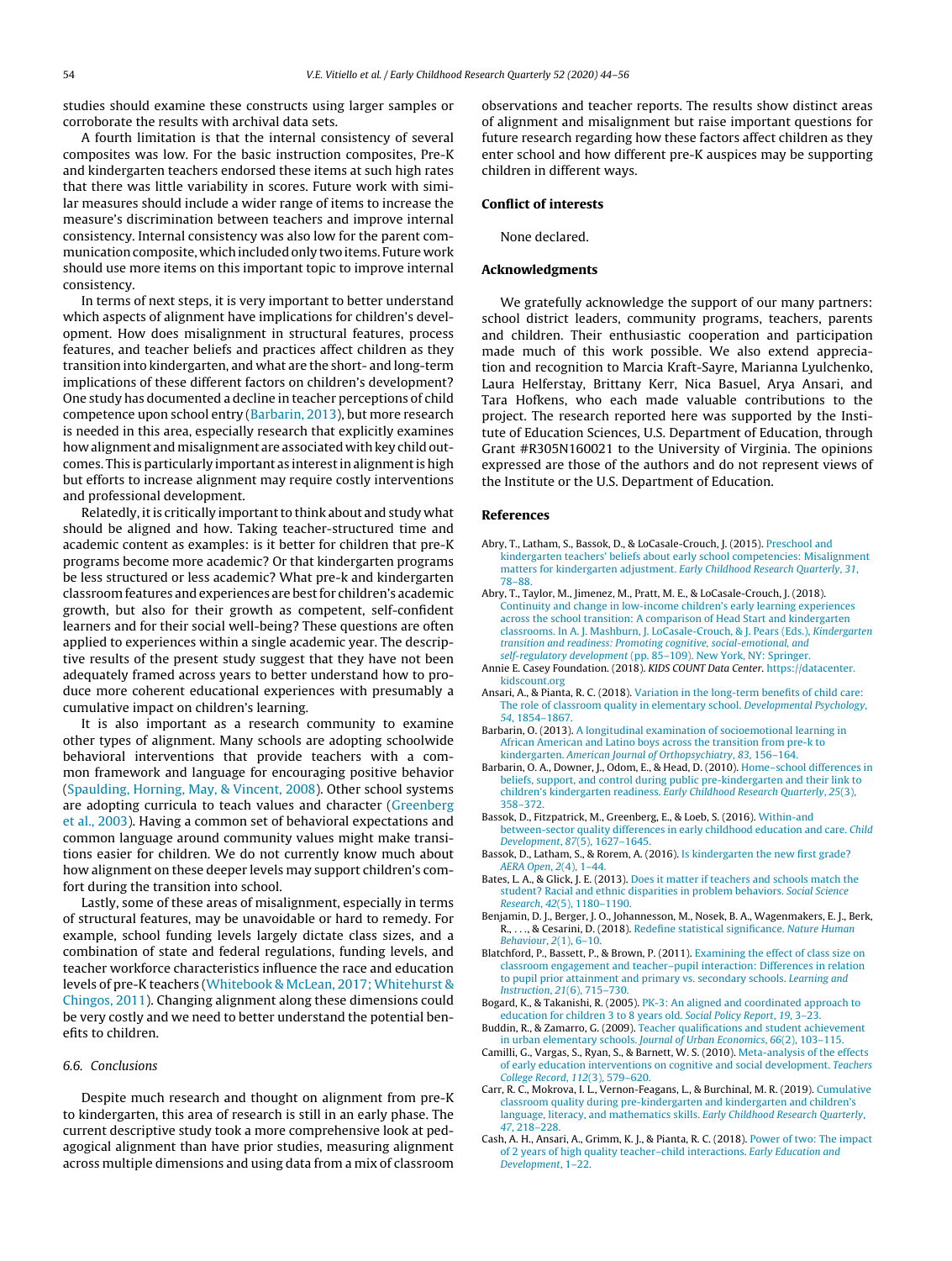<span id="page-11-0"></span>Chien, N. C., Howes, C., Burchinal, M., Pianta, R. C., Ritchie, S., Bryant, D. M., . . ., & Barbarin, O. A. (2010). [Children's](http://refhub.elsevier.com/S0885-2006(19)30103-6/sbref0085) [classroom](http://refhub.elsevier.com/S0885-2006(19)30103-6/sbref0085) [engagement](http://refhub.elsevier.com/S0885-2006(19)30103-6/sbref0085) [and](http://refhub.elsevier.com/S0885-2006(19)30103-6/sbref0085) [school](http://refhub.elsevier.com/S0885-2006(19)30103-6/sbref0085) [readiness](http://refhub.elsevier.com/S0885-2006(19)30103-6/sbref0085) [gains](http://refhub.elsevier.com/S0885-2006(19)30103-6/sbref0085) [in](http://refhub.elsevier.com/S0885-2006(19)30103-6/sbref0085) [prekindergarten.](http://refhub.elsevier.com/S0885-2006(19)30103-6/sbref0085) [Child](http://refhub.elsevier.com/S0885-2006(19)30103-6/sbref0085) [Development](http://refhub.elsevier.com/S0885-2006(19)30103-6/sbref0085)[,](http://refhub.elsevier.com/S0885-2006(19)30103-6/sbref0085) [81](http://refhub.elsevier.com/S0885-2006(19)30103-6/sbref0085)[\(5\),](http://refhub.elsevier.com/S0885-2006(19)30103-6/sbref0085) [1534–1549.](http://refhub.elsevier.com/S0885-2006(19)30103-6/sbref0085)

Claessens, A., Engel, M., & Curran, F. C. (2014). [Academic](http://refhub.elsevier.com/S0885-2006(19)30103-6/sbref0090) [content,](http://refhub.elsevier.com/S0885-2006(19)30103-6/sbref0090) [student](http://refhub.elsevier.com/S0885-2006(19)30103-6/sbref0090) [learning,](http://refhub.elsevier.com/S0885-2006(19)30103-6/sbref0090) [and](http://refhub.elsevier.com/S0885-2006(19)30103-6/sbref0090) [the](http://refhub.elsevier.com/S0885-2006(19)30103-6/sbref0090) [persistence](http://refhub.elsevier.com/S0885-2006(19)30103-6/sbref0090) [of](http://refhub.elsevier.com/S0885-2006(19)30103-6/sbref0090) [preschool](http://refhub.elsevier.com/S0885-2006(19)30103-6/sbref0090) [effects.](http://refhub.elsevier.com/S0885-2006(19)30103-6/sbref0090) [American](http://refhub.elsevier.com/S0885-2006(19)30103-6/sbref0090) [Educational](http://refhub.elsevier.com/S0885-2006(19)30103-6/sbref0090) [Research](http://refhub.elsevier.com/S0885-2006(19)30103-6/sbref0090) [Journal](http://refhub.elsevier.com/S0885-2006(19)30103-6/sbref0090)[,](http://refhub.elsevier.com/S0885-2006(19)30103-6/sbref0090) [51](http://refhub.elsevier.com/S0885-2006(19)30103-6/sbref0090)[\(2\),](http://refhub.elsevier.com/S0885-2006(19)30103-6/sbref0090) [403–434.](http://refhub.elsevier.com/S0885-2006(19)30103-6/sbref0090)

Connor, C. M., Son, S. H., Hindman, A. H., & Morrison, F. J. (2005). [Teacher](http://refhub.elsevier.com/S0885-2006(19)30103-6/sbref0095) [qualifications,](http://refhub.elsevier.com/S0885-2006(19)30103-6/sbref0095) [classroom](http://refhub.elsevier.com/S0885-2006(19)30103-6/sbref0095) [practices,](http://refhub.elsevier.com/S0885-2006(19)30103-6/sbref0095) [family](http://refhub.elsevier.com/S0885-2006(19)30103-6/sbref0095) [characteristics,](http://refhub.elsevier.com/S0885-2006(19)30103-6/sbref0095) [and](http://refhub.elsevier.com/S0885-2006(19)30103-6/sbref0095) [preschool](http://refhub.elsevier.com/S0885-2006(19)30103-6/sbref0095) [experience:](http://refhub.elsevier.com/S0885-2006(19)30103-6/sbref0095) [Complex](http://refhub.elsevier.com/S0885-2006(19)30103-6/sbref0095) [effects](http://refhub.elsevier.com/S0885-2006(19)30103-6/sbref0095) [on](http://refhub.elsevier.com/S0885-2006(19)30103-6/sbref0095) [first](http://refhub.elsevier.com/S0885-2006(19)30103-6/sbref0095) [graders'](http://refhub.elsevier.com/S0885-2006(19)30103-6/sbref0095) [vocabulary](http://refhub.elsevier.com/S0885-2006(19)30103-6/sbref0095) [and](http://refhub.elsevier.com/S0885-2006(19)30103-6/sbref0095) [early](http://refhub.elsevier.com/S0885-2006(19)30103-6/sbref0095) [reading](http://refhub.elsevier.com/S0885-2006(19)30103-6/sbref0095) [outcomes.](http://refhub.elsevier.com/S0885-2006(19)30103-6/sbref0095) [Journal](http://refhub.elsevier.com/S0885-2006(19)30103-6/sbref0095) [of](http://refhub.elsevier.com/S0885-2006(19)30103-6/sbref0095) [School](http://refhub.elsevier.com/S0885-2006(19)30103-6/sbref0095) [Psychology](http://refhub.elsevier.com/S0885-2006(19)30103-6/sbref0095)[,](http://refhub.elsevier.com/S0885-2006(19)30103-6/sbref0095) [43](http://refhub.elsevier.com/S0885-2006(19)30103-6/sbref0095)[\(4\),](http://refhub.elsevier.com/S0885-2006(19)30103-6/sbref0095) [343–375.](http://refhub.elsevier.com/S0885-2006(19)30103-6/sbref0095)

Croninger, R. G., Rice, J. K., Rathbun, A., & Nishio, M. (2007). [Teacher](http://refhub.elsevier.com/S0885-2006(19)30103-6/sbref0100) [qualifications](http://refhub.elsevier.com/S0885-2006(19)30103-6/sbref0100) [and](http://refhub.elsevier.com/S0885-2006(19)30103-6/sbref0100) [early](http://refhub.elsevier.com/S0885-2006(19)30103-6/sbref0100) [learning:](http://refhub.elsevier.com/S0885-2006(19)30103-6/sbref0100) [Effects](http://refhub.elsevier.com/S0885-2006(19)30103-6/sbref0100) [of](http://refhub.elsevier.com/S0885-2006(19)30103-6/sbref0100) [certification,](http://refhub.elsevier.com/S0885-2006(19)30103-6/sbref0100) [degree,](http://refhub.elsevier.com/S0885-2006(19)30103-6/sbref0100) [and](http://refhub.elsevier.com/S0885-2006(19)30103-6/sbref0100) [experience](http://refhub.elsevier.com/S0885-2006(19)30103-6/sbref0100) [on](http://refhub.elsevier.com/S0885-2006(19)30103-6/sbref0100) [first-grade](http://refhub.elsevier.com/S0885-2006(19)30103-6/sbref0100) [student](http://refhub.elsevier.com/S0885-2006(19)30103-6/sbref0100) [achievement.](http://refhub.elsevier.com/S0885-2006(19)30103-6/sbref0100) [Economics](http://refhub.elsevier.com/S0885-2006(19)30103-6/sbref0100) [of](http://refhub.elsevier.com/S0885-2006(19)30103-6/sbref0100) [Education](http://refhub.elsevier.com/S0885-2006(19)30103-6/sbref0100) [Review](http://refhub.elsevier.com/S0885-2006(19)30103-6/sbref0100)[,](http://refhub.elsevier.com/S0885-2006(19)30103-6/sbref0100) [26](http://refhub.elsevier.com/S0885-2006(19)30103-6/sbref0100)[\(3\),](http://refhub.elsevier.com/S0885-2006(19)30103-6/sbref0100) [312–324.](http://refhub.elsevier.com/S0885-2006(19)30103-6/sbref0100)

Curby, T. W., Rimm-Kaufman, S. E., & Ponitz, C. C. (2009). [Teacher–child](http://refhub.elsevier.com/S0885-2006(19)30103-6/sbref0105) [interactions](http://refhub.elsevier.com/S0885-2006(19)30103-6/sbref0105) [and](http://refhub.elsevier.com/S0885-2006(19)30103-6/sbref0105) [children's](http://refhub.elsevier.com/S0885-2006(19)30103-6/sbref0105) [achievement](http://refhub.elsevier.com/S0885-2006(19)30103-6/sbref0105) [trajectories](http://refhub.elsevier.com/S0885-2006(19)30103-6/sbref0105) [across](http://refhub.elsevier.com/S0885-2006(19)30103-6/sbref0105) [kindergarten](http://refhub.elsevier.com/S0885-2006(19)30103-6/sbref0105) [and](http://refhub.elsevier.com/S0885-2006(19)30103-6/sbref0105) [first](http://refhub.elsevier.com/S0885-2006(19)30103-6/sbref0105) [grade.](http://refhub.elsevier.com/S0885-2006(19)30103-6/sbref0105) [Journal](http://refhub.elsevier.com/S0885-2006(19)30103-6/sbref0105) [of](http://refhub.elsevier.com/S0885-2006(19)30103-6/sbref0105) [Educational](http://refhub.elsevier.com/S0885-2006(19)30103-6/sbref0105) [Psychology](http://refhub.elsevier.com/S0885-2006(19)30103-6/sbref0105)[,](http://refhub.elsevier.com/S0885-2006(19)30103-6/sbref0105) [101](http://refhub.elsevier.com/S0885-2006(19)30103-6/sbref0105)[\(4\),](http://refhub.elsevier.com/S0885-2006(19)30103-6/sbref0105) [912–925.](http://refhub.elsevier.com/S0885-2006(19)30103-6/sbref0105)

Downer, J. T., Goble, P., Myers, S. S., & Pianta, R. C. (2016). [Teacher–child](http://refhub.elsevier.com/S0885-2006(19)30103-6/sbref0110) [racial/ethnic](http://refhub.elsevier.com/S0885-2006(19)30103-6/sbref0110) [match](http://refhub.elsevier.com/S0885-2006(19)30103-6/sbref0110) [within](http://refhub.elsevier.com/S0885-2006(19)30103-6/sbref0110) [pre-kindergarten](http://refhub.elsevier.com/S0885-2006(19)30103-6/sbref0110) [classrooms](http://refhub.elsevier.com/S0885-2006(19)30103-6/sbref0110) [and](http://refhub.elsevier.com/S0885-2006(19)30103-6/sbref0110) [children's](http://refhub.elsevier.com/S0885-2006(19)30103-6/sbref0110) [early](http://refhub.elsevier.com/S0885-2006(19)30103-6/sbref0110) [school](http://refhub.elsevier.com/S0885-2006(19)30103-6/sbref0110) [adjustment.](http://refhub.elsevier.com/S0885-2006(19)30103-6/sbref0110) [Early](http://refhub.elsevier.com/S0885-2006(19)30103-6/sbref0110) [Childhood](http://refhub.elsevier.com/S0885-2006(19)30103-6/sbref0110) [Research](http://refhub.elsevier.com/S0885-2006(19)30103-6/sbref0110) [Quarterly](http://refhub.elsevier.com/S0885-2006(19)30103-6/sbref0110)[,](http://refhub.elsevier.com/S0885-2006(19)30103-6/sbref0110) [37](http://refhub.elsevier.com/S0885-2006(19)30103-6/sbref0110)[,](http://refhub.elsevier.com/S0885-2006(19)30103-6/sbref0110) [26–38.](http://refhub.elsevier.com/S0885-2006(19)30103-6/sbref0110)

Early, D. M., Bryant, D. M., Pianta, R. C., Clifford, R. M., Burchinal, M. R., Ritchie, S., ., & Barbarin, O. (2006). [Are](http://refhub.elsevier.com/S0885-2006(19)30103-6/sbref0115) [teachers'](http://refhub.elsevier.com/S0885-2006(19)30103-6/sbref0115) [education,](http://refhub.elsevier.com/S0885-2006(19)30103-6/sbref0115) [major,](http://refhub.elsevier.com/S0885-2006(19)30103-6/sbref0115) [and](http://refhub.elsevier.com/S0885-2006(19)30103-6/sbref0115) [credentials](http://refhub.elsevier.com/S0885-2006(19)30103-6/sbref0115) [related](http://refhub.elsevier.com/S0885-2006(19)30103-6/sbref0115) [to](http://refhub.elsevier.com/S0885-2006(19)30103-6/sbref0115) [classroom](http://refhub.elsevier.com/S0885-2006(19)30103-6/sbref0115) [quality](http://refhub.elsevier.com/S0885-2006(19)30103-6/sbref0115) [and](http://refhub.elsevier.com/S0885-2006(19)30103-6/sbref0115) [children's](http://refhub.elsevier.com/S0885-2006(19)30103-6/sbref0115) [academic](http://refhub.elsevier.com/S0885-2006(19)30103-6/sbref0115) [gains](http://refhub.elsevier.com/S0885-2006(19)30103-6/sbref0115) [in](http://refhub.elsevier.com/S0885-2006(19)30103-6/sbref0115) [pre-kindergarten?](http://refhub.elsevier.com/S0885-2006(19)30103-6/sbref0115) [Early](http://refhub.elsevier.com/S0885-2006(19)30103-6/sbref0115) [Childhood](http://refhub.elsevier.com/S0885-2006(19)30103-6/sbref0115) [Research](http://refhub.elsevier.com/S0885-2006(19)30103-6/sbref0115) [Quarterly](http://refhub.elsevier.com/S0885-2006(19)30103-6/sbref0115)[,](http://refhub.elsevier.com/S0885-2006(19)30103-6/sbref0115) [21](http://refhub.elsevier.com/S0885-2006(19)30103-6/sbref0115)[\(2\),](http://refhub.elsevier.com/S0885-2006(19)30103-6/sbref0115) [174–195.](http://refhub.elsevier.com/S0885-2006(19)30103-6/sbref0115)

Early, D. M., Pianta, R. C., Taylor, L. C., & Cox, M. J. (2001). [Transition](http://refhub.elsevier.com/S0885-2006(19)30103-6/sbref0120) [practices:](http://refhub.elsevier.com/S0885-2006(19)30103-6/sbref0120) [Findings](http://refhub.elsevier.com/S0885-2006(19)30103-6/sbref0120) [from](http://refhub.elsevier.com/S0885-2006(19)30103-6/sbref0120) [a](http://refhub.elsevier.com/S0885-2006(19)30103-6/sbref0120) [national](http://refhub.elsevier.com/S0885-2006(19)30103-6/sbref0120) [survey](http://refhub.elsevier.com/S0885-2006(19)30103-6/sbref0120) [of](http://refhub.elsevier.com/S0885-2006(19)30103-6/sbref0120) [kindergarten](http://refhub.elsevier.com/S0885-2006(19)30103-6/sbref0120) [teachers.](http://refhub.elsevier.com/S0885-2006(19)30103-6/sbref0120) [Early](http://refhub.elsevier.com/S0885-2006(19)30103-6/sbref0120) [Childhood](http://refhub.elsevier.com/S0885-2006(19)30103-6/sbref0120) [Education](http://refhub.elsevier.com/S0885-2006(19)30103-6/sbref0120) [Journal](http://refhub.elsevier.com/S0885-2006(19)30103-6/sbref0120)[,](http://refhub.elsevier.com/S0885-2006(19)30103-6/sbref0120) [28](http://refhub.elsevier.com/S0885-2006(19)30103-6/sbref0120)[\(3\),](http://refhub.elsevier.com/S0885-2006(19)30103-6/sbref0120) [199](http://refhub.elsevier.com/S0885-2006(19)30103-6/sbref0120)–[206.](http://refhub.elsevier.com/S0885-2006(19)30103-6/sbref0120)

Egalite, A. J., Kisida, B., & Winters, M. A. (2015). [Representation](http://refhub.elsevier.com/S0885-2006(19)30103-6/sbref0125) [in](http://refhub.elsevier.com/S0885-2006(19)30103-6/sbref0125) [the](http://refhub.elsevier.com/S0885-2006(19)30103-6/sbref0125) [classroom:](http://refhub.elsevier.com/S0885-2006(19)30103-6/sbref0125) [The](http://refhub.elsevier.com/S0885-2006(19)30103-6/sbref0125) [effect](http://refhub.elsevier.com/S0885-2006(19)30103-6/sbref0125) [of](http://refhub.elsevier.com/S0885-2006(19)30103-6/sbref0125) [own-race](http://refhub.elsevier.com/S0885-2006(19)30103-6/sbref0125) [teachers](http://refhub.elsevier.com/S0885-2006(19)30103-6/sbref0125) [on](http://refhub.elsevier.com/S0885-2006(19)30103-6/sbref0125) [student](http://refhub.elsevier.com/S0885-2006(19)30103-6/sbref0125) [achievement.](http://refhub.elsevier.com/S0885-2006(19)30103-6/sbref0125) [Economics](http://refhub.elsevier.com/S0885-2006(19)30103-6/sbref0125) [of](http://refhub.elsevier.com/S0885-2006(19)30103-6/sbref0125) [Education](http://refhub.elsevier.com/S0885-2006(19)30103-6/sbref0125) [Review](http://refhub.elsevier.com/S0885-2006(19)30103-6/sbref0125)[,](http://refhub.elsevier.com/S0885-2006(19)30103-6/sbref0125) [45](http://refhub.elsevier.com/S0885-2006(19)30103-6/sbref0125)[,](http://refhub.elsevier.com/S0885-2006(19)30103-6/sbref0125) [44–52.](http://refhub.elsevier.com/S0885-2006(19)30103-6/sbref0125)

Ehrlich, S. B., Pacchiano, D., Stein, A. G., Wagner, M. R., Park, S., Frank, E., . . ., & Young, C. (2018). [Early](http://refhub.elsevier.com/S0885-2006(19)30103-6/sbref0130) [Education](http://refhub.elsevier.com/S0885-2006(19)30103-6/sbref0130) [Essentials:](http://refhub.elsevier.com/S0885-2006(19)30103-6/sbref0130) [Validation](http://refhub.elsevier.com/S0885-2006(19)30103-6/sbref0130) [of](http://refhub.elsevier.com/S0885-2006(19)30103-6/sbref0130) [surveys](http://refhub.elsevier.com/S0885-2006(19)30103-6/sbref0130) [measuring](http://refhub.elsevier.com/S0885-2006(19)30103-6/sbref0130) [early](http://refhub.elsevier.com/S0885-2006(19)30103-6/sbref0130) [education](http://refhub.elsevier.com/S0885-2006(19)30103-6/sbref0130) [organizational](http://refhub.elsevier.com/S0885-2006(19)30103-6/sbref0130) [conditions.](http://refhub.elsevier.com/S0885-2006(19)30103-6/sbref0130) [Early](http://refhub.elsevier.com/S0885-2006(19)30103-6/sbref0130) [Education](http://refhub.elsevier.com/S0885-2006(19)30103-6/sbref0130) [and](http://refhub.elsevier.com/S0885-2006(19)30103-6/sbref0130) [Development](http://refhub.elsevier.com/S0885-2006(19)30103-6/sbref0130), [1](http://refhub.elsevier.com/S0885-2006(19)30103-6/sbref0130)–[28.](http://refhub.elsevier.com/S0885-2006(19)30103-6/sbref0130)

Engel, M., Claessens, A., & Finch, M. A. (2013). [Teaching](http://refhub.elsevier.com/S0885-2006(19)30103-6/sbref0135) [students](http://refhub.elsevier.com/S0885-2006(19)30103-6/sbref0135) [what](http://refhub.elsevier.com/S0885-2006(19)30103-6/sbref0135) [they](http://refhub.elsevier.com/S0885-2006(19)30103-6/sbref0135) [already](http://refhub.elsevier.com/S0885-2006(19)30103-6/sbref0135) [know?](http://refhub.elsevier.com/S0885-2006(19)30103-6/sbref0135) [The](http://refhub.elsevier.com/S0885-2006(19)30103-6/sbref0135) [\(mis\)alignment](http://refhub.elsevier.com/S0885-2006(19)30103-6/sbref0135) [between](http://refhub.elsevier.com/S0885-2006(19)30103-6/sbref0135) [mathematics](http://refhub.elsevier.com/S0885-2006(19)30103-6/sbref0135) [instructional](http://refhub.elsevier.com/S0885-2006(19)30103-6/sbref0135) [content](http://refhub.elsevier.com/S0885-2006(19)30103-6/sbref0135) [and](http://refhub.elsevier.com/S0885-2006(19)30103-6/sbref0135) [student](http://refhub.elsevier.com/S0885-2006(19)30103-6/sbref0135) [knowledge](http://refhub.elsevier.com/S0885-2006(19)30103-6/sbref0135) [in](http://refhub.elsevier.com/S0885-2006(19)30103-6/sbref0135) [kindergarten.](http://refhub.elsevier.com/S0885-2006(19)30103-6/sbref0135) [Educational](http://refhub.elsevier.com/S0885-2006(19)30103-6/sbref0135) [Evaluation](http://refhub.elsevier.com/S0885-2006(19)30103-6/sbref0135) [and](http://refhub.elsevier.com/S0885-2006(19)30103-6/sbref0135) [Policy](http://refhub.elsevier.com/S0885-2006(19)30103-6/sbref0135) [Analysis](http://refhub.elsevier.com/S0885-2006(19)30103-6/sbref0135)[,](http://refhub.elsevier.com/S0885-2006(19)30103-6/sbref0135) [35](http://refhub.elsevier.com/S0885-2006(19)30103-6/sbref0135)[\(2\),](http://refhub.elsevier.com/S0885-2006(19)30103-6/sbref0135) [157](http://refhub.elsevier.com/S0885-2006(19)30103-6/sbref0135)–[178.](http://refhub.elsevier.com/S0885-2006(19)30103-6/sbref0135)

Engel, M., Claessens, A., Watts, T., & Farkas, G. (2016). [Mathematics](http://refhub.elsevier.com/S0885-2006(19)30103-6/sbref0140) [content](http://refhub.elsevier.com/S0885-2006(19)30103-6/sbref0140) [coverage](http://refhub.elsevier.com/S0885-2006(19)30103-6/sbref0140) [and](http://refhub.elsevier.com/S0885-2006(19)30103-6/sbref0140) [student](http://refhub.elsevier.com/S0885-2006(19)30103-6/sbref0140) [learning](http://refhub.elsevier.com/S0885-2006(19)30103-6/sbref0140) [in](http://refhub.elsevier.com/S0885-2006(19)30103-6/sbref0140) [kindergarten.](http://refhub.elsevier.com/S0885-2006(19)30103-6/sbref0140) [Educational](http://refhub.elsevier.com/S0885-2006(19)30103-6/sbref0140) [Researcher](http://refhub.elsevier.com/S0885-2006(19)30103-6/sbref0140)[,](http://refhub.elsevier.com/S0885-2006(19)30103-6/sbref0140) [45](http://refhub.elsevier.com/S0885-2006(19)30103-6/sbref0140)[,](http://refhub.elsevier.com/S0885-2006(19)30103-6/sbref0140) [293–300.](http://refhub.elsevier.com/S0885-2006(19)30103-6/sbref0140)

Fantuzzo, J., Tighe, E., & Childs, S. (2000). [Family](http://refhub.elsevier.com/S0885-2006(19)30103-6/sbref0145) [Involvement](http://refhub.elsevier.com/S0885-2006(19)30103-6/sbref0145) [Questionnaire:](http://refhub.elsevier.com/S0885-2006(19)30103-6/sbref0145) [A](http://refhub.elsevier.com/S0885-2006(19)30103-6/sbref0145) [multivariate](http://refhub.elsevier.com/S0885-2006(19)30103-6/sbref0145) [assessment](http://refhub.elsevier.com/S0885-2006(19)30103-6/sbref0145) [of](http://refhub.elsevier.com/S0885-2006(19)30103-6/sbref0145) [family](http://refhub.elsevier.com/S0885-2006(19)30103-6/sbref0145) [participation](http://refhub.elsevier.com/S0885-2006(19)30103-6/sbref0145) [in](http://refhub.elsevier.com/S0885-2006(19)30103-6/sbref0145) [early](http://refhub.elsevier.com/S0885-2006(19)30103-6/sbref0145) [childhood](http://refhub.elsevier.com/S0885-2006(19)30103-6/sbref0145) [education.](http://refhub.elsevier.com/S0885-2006(19)30103-6/sbref0145) [Journal](http://refhub.elsevier.com/S0885-2006(19)30103-6/sbref0145) [of](http://refhub.elsevier.com/S0885-2006(19)30103-6/sbref0145) [Educational](http://refhub.elsevier.com/S0885-2006(19)30103-6/sbref0145) [Psychology](http://refhub.elsevier.com/S0885-2006(19)30103-6/sbref0145)[,](http://refhub.elsevier.com/S0885-2006(19)30103-6/sbref0145) [92](http://refhub.elsevier.com/S0885-2006(19)30103-6/sbref0145)[\(2\),](http://refhub.elsevier.com/S0885-2006(19)30103-6/sbref0145) [367.](http://refhub.elsevier.com/S0885-2006(19)30103-6/sbref0145)

Faria, A. M., Heppen, J., Li, Y., Stachel, S., Jones, W., Sawyer, K., . . ., & Casserly, M. (2012). [Charting](http://refhub.elsevier.com/S0885-2006(19)30103-6/sbref0150) [success:](http://refhub.elsevier.com/S0885-2006(19)30103-6/sbref0150) [Data](http://refhub.elsevier.com/S0885-2006(19)30103-6/sbref0150) [use](http://refhub.elsevier.com/S0885-2006(19)30103-6/sbref0150) [and](http://refhub.elsevier.com/S0885-2006(19)30103-6/sbref0150) [student](http://refhub.elsevier.com/S0885-2006(19)30103-6/sbref0150) [achievement](http://refhub.elsevier.com/S0885-2006(19)30103-6/sbref0150) [in](http://refhub.elsevier.com/S0885-2006(19)30103-6/sbref0150) [urban](http://refhub.elsevier.com/S0885-2006(19)30103-6/sbref0150) [schools](http://refhub.elsevier.com/S0885-2006(19)30103-6/sbref0150). [Washington,](http://refhub.elsevier.com/S0885-2006(19)30103-6/sbref0150) [DC:](http://refhub.elsevier.com/S0885-2006(19)30103-6/sbref0150) [Council](http://refhub.elsevier.com/S0885-2006(19)30103-6/sbref0150) [of](http://refhub.elsevier.com/S0885-2006(19)30103-6/sbref0150) [the](http://refhub.elsevier.com/S0885-2006(19)30103-6/sbref0150) [Great](http://refhub.elsevier.com/S0885-2006(19)30103-6/sbref0150) [City](http://refhub.elsevier.com/S0885-2006(19)30103-6/sbref0150) [Schools.](http://refhub.elsevier.com/S0885-2006(19)30103-6/sbref0150)

Fuligni, A. S., Howes, C., Huang, Y., Hong, S. S., & Lara-Cinisomo, S. (2012). [Activity](http://refhub.elsevier.com/S0885-2006(19)30103-6/sbref0155) [settings](http://refhub.elsevier.com/S0885-2006(19)30103-6/sbref0155) [and](http://refhub.elsevier.com/S0885-2006(19)30103-6/sbref0155) [daily](http://refhub.elsevier.com/S0885-2006(19)30103-6/sbref0155) [routines](http://refhub.elsevier.com/S0885-2006(19)30103-6/sbref0155) [in](http://refhub.elsevier.com/S0885-2006(19)30103-6/sbref0155) [preschool](http://refhub.elsevier.com/S0885-2006(19)30103-6/sbref0155) [classrooms:](http://refhub.elsevier.com/S0885-2006(19)30103-6/sbref0155) [Diverse](http://refhub.elsevier.com/S0885-2006(19)30103-6/sbref0155) [experiences](http://refhub.elsevier.com/S0885-2006(19)30103-6/sbref0155) [in](http://refhub.elsevier.com/S0885-2006(19)30103-6/sbref0155) [early](http://refhub.elsevier.com/S0885-2006(19)30103-6/sbref0155) [learning](http://refhub.elsevier.com/S0885-2006(19)30103-6/sbref0155) [settings](http://refhub.elsevier.com/S0885-2006(19)30103-6/sbref0155) [for](http://refhub.elsevier.com/S0885-2006(19)30103-6/sbref0155) [low-income](http://refhub.elsevier.com/S0885-2006(19)30103-6/sbref0155) [children.](http://refhub.elsevier.com/S0885-2006(19)30103-6/sbref0155) [Early](http://refhub.elsevier.com/S0885-2006(19)30103-6/sbref0155) [Childhood](http://refhub.elsevier.com/S0885-2006(19)30103-6/sbref0155) [Research](http://refhub.elsevier.com/S0885-2006(19)30103-6/sbref0155) [Quarterly](http://refhub.elsevier.com/S0885-2006(19)30103-6/sbref0155)[,](http://refhub.elsevier.com/S0885-2006(19)30103-6/sbref0155) [27](http://refhub.elsevier.com/S0885-2006(19)30103-6/sbref0155)[\(2\),](http://refhub.elsevier.com/S0885-2006(19)30103-6/sbref0155) [198–209.](http://refhub.elsevier.com/S0885-2006(19)30103-6/sbref0155)

Fuller, B., Bein, E., Bridges, M., Kim, Y., & Rabe-Hesketh, S. (2017). [Do](http://refhub.elsevier.com/S0885-2006(19)30103-6/sbref0160) [academic](http://refhub.elsevier.com/S0885-2006(19)30103-6/sbref0160) [preschools](http://refhub.elsevier.com/S0885-2006(19)30103-6/sbref0160) [yield](http://refhub.elsevier.com/S0885-2006(19)30103-6/sbref0160) [stronger](http://refhub.elsevier.com/S0885-2006(19)30103-6/sbref0160) [benefits?](http://refhub.elsevier.com/S0885-2006(19)30103-6/sbref0160) [Cognitive](http://refhub.elsevier.com/S0885-2006(19)30103-6/sbref0160) [emphasis,](http://refhub.elsevier.com/S0885-2006(19)30103-6/sbref0160) [dosage,](http://refhub.elsevier.com/S0885-2006(19)30103-6/sbref0160) [and](http://refhub.elsevier.com/S0885-2006(19)30103-6/sbref0160) [early](http://refhub.elsevier.com/S0885-2006(19)30103-6/sbref0160) [learning.](http://refhub.elsevier.com/S0885-2006(19)30103-6/sbref0160) [Journal](http://refhub.elsevier.com/S0885-2006(19)30103-6/sbref0160) [of](http://refhub.elsevier.com/S0885-2006(19)30103-6/sbref0160) [Applied](http://refhub.elsevier.com/S0885-2006(19)30103-6/sbref0160) [Developmental](http://refhub.elsevier.com/S0885-2006(19)30103-6/sbref0160) [Psychology](http://refhub.elsevier.com/S0885-2006(19)30103-6/sbref0160)[,](http://refhub.elsevier.com/S0885-2006(19)30103-6/sbref0160) [52](http://refhub.elsevier.com/S0885-2006(19)30103-6/sbref0160)[,](http://refhub.elsevier.com/S0885-2006(19)30103-6/sbref0160) [1–11.](http://refhub.elsevier.com/S0885-2006(19)30103-6/sbref0160)

Greenberg, M. T., Weissberg, R. P., O'Brien, M. U., Zins, J. E., Fredericks, L., Resnik, H., & Elias, M. J. (2003). [Enhancing](http://refhub.elsevier.com/S0885-2006(19)30103-6/sbref0165) [school-based](http://refhub.elsevier.com/S0885-2006(19)30103-6/sbref0165) [prevention](http://refhub.elsevier.com/S0885-2006(19)30103-6/sbref0165) [and](http://refhub.elsevier.com/S0885-2006(19)30103-6/sbref0165) [youth](http://refhub.elsevier.com/S0885-2006(19)30103-6/sbref0165) [development](http://refhub.elsevier.com/S0885-2006(19)30103-6/sbref0165) [through](http://refhub.elsevier.com/S0885-2006(19)30103-6/sbref0165) [coordinated](http://refhub.elsevier.com/S0885-2006(19)30103-6/sbref0165) [social,](http://refhub.elsevier.com/S0885-2006(19)30103-6/sbref0165) [emotional,](http://refhub.elsevier.com/S0885-2006(19)30103-6/sbref0165) [and](http://refhub.elsevier.com/S0885-2006(19)30103-6/sbref0165) [academic](http://refhub.elsevier.com/S0885-2006(19)30103-6/sbref0165) [learning.](http://refhub.elsevier.com/S0885-2006(19)30103-6/sbref0165) [American](http://refhub.elsevier.com/S0885-2006(19)30103-6/sbref0165) [Psychologist](http://refhub.elsevier.com/S0885-2006(19)30103-6/sbref0165)[,](http://refhub.elsevier.com/S0885-2006(19)30103-6/sbref0165) [58](http://refhub.elsevier.com/S0885-2006(19)30103-6/sbref0165)[\(6–7\),](http://refhub.elsevier.com/S0885-2006(19)30103-6/sbref0165) [466–474.](http://refhub.elsevier.com/S0885-2006(19)30103-6/sbref0165)

Hamre, B., Hatfield, B., Pianta, R., & Jamil, F. (2014). [Evidence](http://refhub.elsevier.com/S0885-2006(19)30103-6/sbref0170) [for](http://refhub.elsevier.com/S0885-2006(19)30103-6/sbref0170) [general](http://refhub.elsevier.com/S0885-2006(19)30103-6/sbref0170) [and](http://refhub.elsevier.com/S0885-2006(19)30103-6/sbref0170) [domain-specific](http://refhub.elsevier.com/S0885-2006(19)30103-6/sbref0170) [elements](http://refhub.elsevier.com/S0885-2006(19)30103-6/sbref0170) [of](http://refhub.elsevier.com/S0885-2006(19)30103-6/sbref0170) [teacher–child](http://refhub.elsevier.com/S0885-2006(19)30103-6/sbref0170) [interactions:](http://refhub.elsevier.com/S0885-2006(19)30103-6/sbref0170) [Associations](http://refhub.elsevier.com/S0885-2006(19)30103-6/sbref0170) [with](http://refhub.elsevier.com/S0885-2006(19)30103-6/sbref0170) [preschool](http://refhub.elsevier.com/S0885-2006(19)30103-6/sbref0170) [children's](http://refhub.elsevier.com/S0885-2006(19)30103-6/sbref0170) [development.](http://refhub.elsevier.com/S0885-2006(19)30103-6/sbref0170) [Child](http://refhub.elsevier.com/S0885-2006(19)30103-6/sbref0170) [Development](http://refhub.elsevier.com/S0885-2006(19)30103-6/sbref0170)[,](http://refhub.elsevier.com/S0885-2006(19)30103-6/sbref0170) [85](http://refhub.elsevier.com/S0885-2006(19)30103-6/sbref0170)[\(3\),](http://refhub.elsevier.com/S0885-2006(19)30103-6/sbref0170) [1257](http://refhub.elsevier.com/S0885-2006(19)30103-6/sbref0170)–[1274.](http://refhub.elsevier.com/S0885-2006(19)30103-6/sbref0170)

Hirsh-Pasek, K., Hyson, M. C., & Rescorla, L. (1990). [Academic](http://refhub.elsevier.com/S0885-2006(19)30103-6/sbref0175) [environments](http://refhub.elsevier.com/S0885-2006(19)30103-6/sbref0175) [in](http://refhub.elsevier.com/S0885-2006(19)30103-6/sbref0175) [preschool:](http://refhub.elsevier.com/S0885-2006(19)30103-6/sbref0175) [Do](http://refhub.elsevier.com/S0885-2006(19)30103-6/sbref0175) [they](http://refhub.elsevier.com/S0885-2006(19)30103-6/sbref0175) [pressure](http://refhub.elsevier.com/S0885-2006(19)30103-6/sbref0175) [or](http://refhub.elsevier.com/S0885-2006(19)30103-6/sbref0175) [challenge](http://refhub.elsevier.com/S0885-2006(19)30103-6/sbref0175) [young](http://refhub.elsevier.com/S0885-2006(19)30103-6/sbref0175) [children.](http://refhub.elsevier.com/S0885-2006(19)30103-6/sbref0175) [Early](http://refhub.elsevier.com/S0885-2006(19)30103-6/sbref0175) [Education](http://refhub.elsevier.com/S0885-2006(19)30103-6/sbref0175) [and](http://refhub.elsevier.com/S0885-2006(19)30103-6/sbref0175) [Development](http://refhub.elsevier.com/S0885-2006(19)30103-6/sbref0175), [1](http://refhub.elsevier.com/S0885-2006(19)30103-6/sbref0175)[\(6\),](http://refhub.elsevier.com/S0885-2006(19)30103-6/sbref0175) [401–423.](http://refhub.elsevier.com/S0885-2006(19)30103-6/sbref0175)

Jenkins, J. M., Watts, T. W., Magnuson, K., Gershoff, E., Clements, D., Sarama, J., & Duncan, G. J. (2018). [Do](http://refhub.elsevier.com/S0885-2006(19)30103-6/sbref0180) [high-quality](http://refhub.elsevier.com/S0885-2006(19)30103-6/sbref0180) [kindergarten](http://refhub.elsevier.com/S0885-2006(19)30103-6/sbref0180) [and](http://refhub.elsevier.com/S0885-2006(19)30103-6/sbref0180) [first-grade](http://refhub.elsevier.com/S0885-2006(19)30103-6/sbref0180) [classrooms](http://refhub.elsevier.com/S0885-2006(19)30103-6/sbref0180) [mitigate](http://refhub.elsevier.com/S0885-2006(19)30103-6/sbref0180) [preschool](http://refhub.elsevier.com/S0885-2006(19)30103-6/sbref0180) [fadeout?](http://refhub.elsevier.com/S0885-2006(19)30103-6/sbref0180) [Journal](http://refhub.elsevier.com/S0885-2006(19)30103-6/sbref0180) [of](http://refhub.elsevier.com/S0885-2006(19)30103-6/sbref0180) [Research](http://refhub.elsevier.com/S0885-2006(19)30103-6/sbref0180) [on](http://refhub.elsevier.com/S0885-2006(19)30103-6/sbref0180) [Educational](http://refhub.elsevier.com/S0885-2006(19)30103-6/sbref0180) [Effectiveness](http://refhub.elsevier.com/S0885-2006(19)30103-6/sbref0180)[,](http://refhub.elsevier.com/S0885-2006(19)30103-6/sbref0180) [11](http://refhub.elsevier.com/S0885-2006(19)30103-6/sbref0180)[\(3\),](http://refhub.elsevier.com/S0885-2006(19)30103-6/sbref0180) [339](http://refhub.elsevier.com/S0885-2006(19)30103-6/sbref0180)–[374.](http://refhub.elsevier.com/S0885-2006(19)30103-6/sbref0180)

Kagan, S. L. (2010). [Seeing](http://refhub.elsevier.com/S0885-2006(19)30103-6/sbref0185) [transition](http://refhub.elsevier.com/S0885-2006(19)30103-6/sbref0185) [through](http://refhub.elsevier.com/S0885-2006(19)30103-6/sbref0185) [a](http://refhub.elsevier.com/S0885-2006(19)30103-6/sbref0185) [new](http://refhub.elsevier.com/S0885-2006(19)30103-6/sbref0185) [prism:](http://refhub.elsevier.com/S0885-2006(19)30103-6/sbref0185) [Pedagogical,](http://refhub.elsevier.com/S0885-2006(19)30103-6/sbref0185) [programmatic,](http://refhub.elsevier.com/S0885-2006(19)30103-6/sbref0185) [and](http://refhub.elsevier.com/S0885-2006(19)30103-6/sbref0185) [policy](http://refhub.elsevier.com/S0885-2006(19)30103-6/sbref0185) [alignment.](http://refhub.elsevier.com/S0885-2006(19)30103-6/sbref0185) [In](http://refhub.elsevier.com/S0885-2006(19)30103-6/sbref0185) [S.](http://refhub.elsevier.com/S0885-2006(19)30103-6/sbref0185) [L.](http://refhub.elsevier.com/S0885-2006(19)30103-6/sbref0185) [Kagan,](http://refhub.elsevier.com/S0885-2006(19)30103-6/sbref0185) [&](http://refhub.elsevier.com/S0885-2006(19)30103-6/sbref0185) [K.](http://refhub.elsevier.com/S0885-2006(19)30103-6/sbref0185) [Tarrant](http://refhub.elsevier.com/S0885-2006(19)30103-6/sbref0185) [\(Eds.\),](http://refhub.elsevier.com/S0885-2006(19)30103-6/sbref0185) [Transitions](http://refhub.elsevier.com/S0885-2006(19)30103-6/sbref0185) [for](http://refhub.elsevier.com/S0885-2006(19)30103-6/sbref0185) [young](http://refhub.elsevier.com/S0885-2006(19)30103-6/sbref0185) [children:](http://refhub.elsevier.com/S0885-2006(19)30103-6/sbref0185) [Creating](http://refhub.elsevier.com/S0885-2006(19)30103-6/sbref0185) [connections](http://refhub.elsevier.com/S0885-2006(19)30103-6/sbref0185) [across](http://refhub.elsevier.com/S0885-2006(19)30103-6/sbref0185) [early](http://refhub.elsevier.com/S0885-2006(19)30103-6/sbref0185) [childhood](http://refhub.elsevier.com/S0885-2006(19)30103-6/sbref0185) [systems](http://refhub.elsevier.com/S0885-2006(19)30103-6/sbref0185) [\(pp.](http://refhub.elsevier.com/S0885-2006(19)30103-6/sbref0185) [3](http://refhub.elsevier.com/S0885-2006(19)30103-6/sbref0185)–[17\).](http://refhub.elsevier.com/S0885-2006(19)30103-6/sbref0185) [Baltimore,](http://refhub.elsevier.com/S0885-2006(19)30103-6/sbref0185) [MD:](http://refhub.elsevier.com/S0885-2006(19)30103-6/sbref0185) [Paul](http://refhub.elsevier.com/S0885-2006(19)30103-6/sbref0185) [H.](http://refhub.elsevier.com/S0885-2006(19)30103-6/sbref0185) [Brookes](http://refhub.elsevier.com/S0885-2006(19)30103-6/sbref0185) [Publishing](http://refhub.elsevier.com/S0885-2006(19)30103-6/sbref0185) [Co.](http://refhub.elsevier.com/S0885-2006(19)30103-6/sbref0185)

Katz, L. G. (2015). [Lively](http://refhub.elsevier.com/S0885-2006(19)30103-6/sbref0190) [minds:](http://refhub.elsevier.com/S0885-2006(19)30103-6/sbref0190) [Distinctions](http://refhub.elsevier.com/S0885-2006(19)30103-6/sbref0190) [between](http://refhub.elsevier.com/S0885-2006(19)30103-6/sbref0190) [academic](http://refhub.elsevier.com/S0885-2006(19)30103-6/sbref0190) [versus](http://refhub.elsevier.com/S0885-2006(19)30103-6/sbref0190) [intellectual](http://refhub.elsevier.com/S0885-2006(19)30103-6/sbref0190) [goals](http://refhub.elsevier.com/S0885-2006(19)30103-6/sbref0190) [for](http://refhub.elsevier.com/S0885-2006(19)30103-6/sbref0190) [young](http://refhub.elsevier.com/S0885-2006(19)30103-6/sbref0190) [children.](http://refhub.elsevier.com/S0885-2006(19)30103-6/sbref0190) [Defending](http://refhub.elsevier.com/S0885-2006(19)30103-6/sbref0190) [the](http://refhub.elsevier.com/S0885-2006(19)30103-6/sbref0190) [Early](http://refhub.elsevier.com/S0885-2006(19)30103-6/sbref0190) [Years](http://refhub.elsevier.com/S0885-2006(19)30103-6/sbref0190)[.](http://refhub.elsevier.com/S0885-2006(19)30103-6/sbref0190) [Urbana-Champagne,](http://refhub.elsevier.com/S0885-2006(19)30103-6/sbref0190) [IL:](http://refhub.elsevier.com/S0885-2006(19)30103-6/sbref0190) [University](http://refhub.elsevier.com/S0885-2006(19)30103-6/sbref0190) [of](http://refhub.elsevier.com/S0885-2006(19)30103-6/sbref0190) [Illinois.](http://refhub.elsevier.com/S0885-2006(19)30103-6/sbref0190)

Lerkkannen, M. K., Kiuru, N., Pakarinen, E., Viljaranta, J., Poikkeus, A. M., Rasku-Puttonen, H., . . ., & Nurmi, J. E. (2012). [The](http://refhub.elsevier.com/S0885-2006(19)30103-6/sbref0195) [role](http://refhub.elsevier.com/S0885-2006(19)30103-6/sbref0195) [of](http://refhub.elsevier.com/S0885-2006(19)30103-6/sbref0195) [teaching](http://refhub.elsevier.com/S0885-2006(19)30103-6/sbref0195) [practices](http://refhub.elsevier.com/S0885-2006(19)30103-6/sbref0195) [in](http://refhub.elsevier.com/S0885-2006(19)30103-6/sbref0195) [the](http://refhub.elsevier.com/S0885-2006(19)30103-6/sbref0195) [development](http://refhub.elsevier.com/S0885-2006(19)30103-6/sbref0195) [of](http://refhub.elsevier.com/S0885-2006(19)30103-6/sbref0195) [children's](http://refhub.elsevier.com/S0885-2006(19)30103-6/sbref0195) [interest](http://refhub.elsevier.com/S0885-2006(19)30103-6/sbref0195) [in](http://refhub.elsevier.com/S0885-2006(19)30103-6/sbref0195) [reading](http://refhub.elsevier.com/S0885-2006(19)30103-6/sbref0195) [and](http://refhub.elsevier.com/S0885-2006(19)30103-6/sbref0195) [mathematics](http://refhub.elsevier.com/S0885-2006(19)30103-6/sbref0195) [in](http://refhub.elsevier.com/S0885-2006(19)30103-6/sbref0195) [kindergarten.](http://refhub.elsevier.com/S0885-2006(19)30103-6/sbref0195) [Contemporary](http://refhub.elsevier.com/S0885-2006(19)30103-6/sbref0195) [Educational](http://refhub.elsevier.com/S0885-2006(19)30103-6/sbref0195) [Psychology](http://refhub.elsevier.com/S0885-2006(19)30103-6/sbref0195)[,](http://refhub.elsevier.com/S0885-2006(19)30103-6/sbref0195) [37](http://refhub.elsevier.com/S0885-2006(19)30103-6/sbref0195)[\(4\),](http://refhub.elsevier.com/S0885-2006(19)30103-6/sbref0195) [266–279.](http://refhub.elsevier.com/S0885-2006(19)30103-6/sbref0195)

Leyva, D., Weiland, C., Barata, M., Yoshikawa, H., Snow, C., Treviño, E., & Rolla, A. (2015). [Teacher–child](http://refhub.elsevier.com/S0885-2006(19)30103-6/sbref0200) [interactions](http://refhub.elsevier.com/S0885-2006(19)30103-6/sbref0200) [in](http://refhub.elsevier.com/S0885-2006(19)30103-6/sbref0200) [Chile](http://refhub.elsevier.com/S0885-2006(19)30103-6/sbref0200) [and](http://refhub.elsevier.com/S0885-2006(19)30103-6/sbref0200) [their](http://refhub.elsevier.com/S0885-2006(19)30103-6/sbref0200) [associations](http://refhub.elsevier.com/S0885-2006(19)30103-6/sbref0200) [with](http://refhub.elsevier.com/S0885-2006(19)30103-6/sbref0200) [prekindergarten](http://refhub.elsevier.com/S0885-2006(19)30103-6/sbref0200) [outcomes.](http://refhub.elsevier.com/S0885-2006(19)30103-6/sbref0200) [Child](http://refhub.elsevier.com/S0885-2006(19)30103-6/sbref0200) [Development](http://refhub.elsevier.com/S0885-2006(19)30103-6/sbref0200), [86](http://refhub.elsevier.com/S0885-2006(19)30103-6/sbref0200)[\(3\),](http://refhub.elsevier.com/S0885-2006(19)30103-6/sbref0200) [781–799.](http://refhub.elsevier.com/S0885-2006(19)30103-6/sbref0200)

Li, W., Farkas, G., Duncan, G. J., Burchinal, M. R., & Vandell, D. L. (2013). [Timing](http://refhub.elsevier.com/S0885-2006(19)30103-6/sbref0205) [of](http://refhub.elsevier.com/S0885-2006(19)30103-6/sbref0205) [high-quality](http://refhub.elsevier.com/S0885-2006(19)30103-6/sbref0205) [child](http://refhub.elsevier.com/S0885-2006(19)30103-6/sbref0205) [care](http://refhub.elsevier.com/S0885-2006(19)30103-6/sbref0205) [and](http://refhub.elsevier.com/S0885-2006(19)30103-6/sbref0205) [cognitive,](http://refhub.elsevier.com/S0885-2006(19)30103-6/sbref0205) [language,](http://refhub.elsevier.com/S0885-2006(19)30103-6/sbref0205) [and](http://refhub.elsevier.com/S0885-2006(19)30103-6/sbref0205) [preacademic](http://refhub.elsevier.com/S0885-2006(19)30103-6/sbref0205) [development.](http://refhub.elsevier.com/S0885-2006(19)30103-6/sbref0205) [Developmental](http://refhub.elsevier.com/S0885-2006(19)30103-6/sbref0205) [Psychology](http://refhub.elsevier.com/S0885-2006(19)30103-6/sbref0205)[,](http://refhub.elsevier.com/S0885-2006(19)30103-6/sbref0205) [49](http://refhub.elsevier.com/S0885-2006(19)30103-6/sbref0205)[\(8\),](http://refhub.elsevier.com/S0885-2006(19)30103-6/sbref0205) [1440–1451.](http://refhub.elsevier.com/S0885-2006(19)30103-6/sbref0205)

Lin, Y. C., & Magnuson, K. A. (2018). [Classroom](http://refhub.elsevier.com/S0885-2006(19)30103-6/sbref0210) [quality](http://refhub.elsevier.com/S0885-2006(19)30103-6/sbref0210) [and](http://refhub.elsevier.com/S0885-2006(19)30103-6/sbref0210) [children's](http://refhub.elsevier.com/S0885-2006(19)30103-6/sbref0210) [academic](http://refhub.elsevier.com/S0885-2006(19)30103-6/sbref0210) [skills](http://refhub.elsevier.com/S0885-2006(19)30103-6/sbref0210) [in](http://refhub.elsevier.com/S0885-2006(19)30103-6/sbref0210) [child](http://refhub.elsevier.com/S0885-2006(19)30103-6/sbref0210) [care](http://refhub.elsevier.com/S0885-2006(19)30103-6/sbref0210) [centers:](http://refhub.elsevier.com/S0885-2006(19)30103-6/sbref0210) [Understanding](http://refhub.elsevier.com/S0885-2006(19)30103-6/sbref0210) [the](http://refhub.elsevier.com/S0885-2006(19)30103-6/sbref0210) [role](http://refhub.elsevier.com/S0885-2006(19)30103-6/sbref0210) [of](http://refhub.elsevier.com/S0885-2006(19)30103-6/sbref0210) [teacher](http://refhub.elsevier.com/S0885-2006(19)30103-6/sbref0210) [qualifications.](http://refhub.elsevier.com/S0885-2006(19)30103-6/sbref0210)

[Early](http://refhub.elsevier.com/S0885-2006(19)30103-6/sbref0210) [Childhood](http://refhub.elsevier.com/S0885-2006(19)30103-6/sbref0210) [Research](http://refhub.elsevier.com/S0885-2006(19)30103-6/sbref0210) [Quarterly](http://refhub.elsevier.com/S0885-2006(19)30103-6/sbref0210)[,](http://refhub.elsevier.com/S0885-2006(19)30103-6/sbref0210) [42](http://refhub.elsevier.com/S0885-2006(19)30103-6/sbref0210)[,](http://refhub.elsevier.com/S0885-2006(19)30103-6/sbref0210) [215](http://refhub.elsevier.com/S0885-2006(19)30103-6/sbref0210)–[227.](http://refhub.elsevier.com/S0885-2006(19)30103-6/sbref0210) Lippard, C. N., Choi, J. Y., & Walter, M. C. (2019). [Profiles](http://refhub.elsevier.com/S0885-2006(19)30103-6/sbref0215) [of](http://refhub.elsevier.com/S0885-2006(19)30103-6/sbref0215) [classroom](http://refhub.elsevier.com/S0885-2006(19)30103-6/sbref0215) [activity](http://refhub.elsevier.com/S0885-2006(19)30103-6/sbref0215) [settings](http://refhub.elsevier.com/S0885-2006(19)30103-6/sbref0215) [associated](http://refhub.elsevier.com/S0885-2006(19)30103-6/sbref0215) [with](http://refhub.elsevier.com/S0885-2006(19)30103-6/sbref0215) [Head](http://refhub.elsevier.com/S0885-2006(19)30103-6/sbref0215) [Start](http://refhub.elsevier.com/S0885-2006(19)30103-6/sbref0215) [children's](http://refhub.elsevier.com/S0885-2006(19)30103-6/sbref0215) [receptive](http://refhub.elsevier.com/S0885-2006(19)30103-6/sbref0215) [vocabulary.](http://refhub.elsevier.com/S0885-2006(19)30103-6/sbref0215) [Journal](http://refhub.elsevier.com/S0885-2006(19)30103-6/sbref0215) [of](http://refhub.elsevier.com/S0885-2006(19)30103-6/sbref0215) [Applied](http://refhub.elsevier.com/S0885-2006(19)30103-6/sbref0215) [Developmental](http://refhub.elsevier.com/S0885-2006(19)30103-6/sbref0215) [Psychology](http://refhub.elsevier.com/S0885-2006(19)30103-6/sbref0215)[,](http://refhub.elsevier.com/S0885-2006(19)30103-6/sbref0215) [60](http://refhub.elsevier.com/S0885-2006(19)30103-6/sbref0215)[,](http://refhub.elsevier.com/S0885-2006(19)30103-6/sbref0215) [65](http://refhub.elsevier.com/S0885-2006(19)30103-6/sbref0215)–[75.](http://refhub.elsevier.com/S0885-2006(19)30103-6/sbref0215)

Lipsey, M. W., Farran, D. C., & Hofer, K. G. (2015). [A](http://refhub.elsevier.com/S0885-2006(19)30103-6/sbref0220) [randomized](http://refhub.elsevier.com/S0885-2006(19)30103-6/sbref0220) [control](http://refhub.elsevier.com/S0885-2006(19)30103-6/sbref0220) [trial](http://refhub.elsevier.com/S0885-2006(19)30103-6/sbref0220) [of](http://refhub.elsevier.com/S0885-2006(19)30103-6/sbref0220) [the](http://refhub.elsevier.com/S0885-2006(19)30103-6/sbref0220) [effects](http://refhub.elsevier.com/S0885-2006(19)30103-6/sbref0220) [of](http://refhub.elsevier.com/S0885-2006(19)30103-6/sbref0220) [a](http://refhub.elsevier.com/S0885-2006(19)30103-6/sbref0220) [Statewide](http://refhub.elsevier.com/S0885-2006(19)30103-6/sbref0220) [Voluntary](http://refhub.elsevier.com/S0885-2006(19)30103-6/sbref0220) [Prekindergarten](http://refhub.elsevier.com/S0885-2006(19)30103-6/sbref0220) [Program](http://refhub.elsevier.com/S0885-2006(19)30103-6/sbref0220) [on](http://refhub.elsevier.com/S0885-2006(19)30103-6/sbref0220) [children's](http://refhub.elsevier.com/S0885-2006(19)30103-6/sbref0220) [skills](http://refhub.elsevier.com/S0885-2006(19)30103-6/sbref0220) [and](http://refhub.elsevier.com/S0885-2006(19)30103-6/sbref0220) [behaviors](http://refhub.elsevier.com/S0885-2006(19)30103-6/sbref0220) [through](http://refhub.elsevier.com/S0885-2006(19)30103-6/sbref0220) [third](http://refhub.elsevier.com/S0885-2006(19)30103-6/sbref0220) [grade](http://refhub.elsevier.com/S0885-2006(19)30103-6/sbref0220)[.](http://refhub.elsevier.com/S0885-2006(19)30103-6/sbref0220) [Nashville,](http://refhub.elsevier.com/S0885-2006(19)30103-6/sbref0220) [TN:](http://refhub.elsevier.com/S0885-2006(19)30103-6/sbref0220) [Vanderbilt](http://refhub.elsevier.com/S0885-2006(19)30103-6/sbref0220) [University,](http://refhub.elsevier.com/S0885-2006(19)30103-6/sbref0220) [Peabody](http://refhub.elsevier.com/S0885-2006(19)30103-6/sbref0220) [Research](http://refhub.elsevier.com/S0885-2006(19)30103-6/sbref0220) [Institute.](http://refhub.elsevier.com/S0885-2006(19)30103-6/sbref0220)

Miller, E., & Almon, J. (2009). [Crisis](http://refhub.elsevier.com/S0885-2006(19)30103-6/sbref0225) [in](http://refhub.elsevier.com/S0885-2006(19)30103-6/sbref0225) [the](http://refhub.elsevier.com/S0885-2006(19)30103-6/sbref0225) [kindergarten:](http://refhub.elsevier.com/S0885-2006(19)30103-6/sbref0225) [Why](http://refhub.elsevier.com/S0885-2006(19)30103-6/sbref0225) [children](http://refhub.elsevier.com/S0885-2006(19)30103-6/sbref0225) [need](http://refhub.elsevier.com/S0885-2006(19)30103-6/sbref0225) [to](http://refhub.elsevier.com/S0885-2006(19)30103-6/sbref0225) [play](http://refhub.elsevier.com/S0885-2006(19)30103-6/sbref0225) [in](http://refhub.elsevier.com/S0885-2006(19)30103-6/sbref0225) [school.](http://refhub.elsevier.com/S0885-2006(19)30103-6/sbref0225) [In](http://refhub.elsevier.com/S0885-2006(19)30103-6/sbref0225) [Alliance](http://refhub.elsevier.com/S0885-2006(19)30103-6/sbref0225) [for](http://refhub.elsevier.com/S0885-2006(19)30103-6/sbref0225) [childhood](http://refhub.elsevier.com/S0885-2006(19)30103-6/sbref0225) [\(NJ3a\)](http://refhub.elsevier.com/S0885-2006(19)30103-6/sbref0225)[.](http://refhub.elsevier.com/S0885-2006(19)30103-6/sbref0225)

Mosteller, F. (1995). [The](http://refhub.elsevier.com/S0885-2006(19)30103-6/sbref0230) [Tennessee](http://refhub.elsevier.com/S0885-2006(19)30103-6/sbref0230) [study](http://refhub.elsevier.com/S0885-2006(19)30103-6/sbref0230) [of](http://refhub.elsevier.com/S0885-2006(19)30103-6/sbref0230) [class](http://refhub.elsevier.com/S0885-2006(19)30103-6/sbref0230) [size](http://refhub.elsevier.com/S0885-2006(19)30103-6/sbref0230) [in](http://refhub.elsevier.com/S0885-2006(19)30103-6/sbref0230) [the](http://refhub.elsevier.com/S0885-2006(19)30103-6/sbref0230) [early](http://refhub.elsevier.com/S0885-2006(19)30103-6/sbref0230) [school](http://refhub.elsevier.com/S0885-2006(19)30103-6/sbref0230) [grades.](http://refhub.elsevier.com/S0885-2006(19)30103-6/sbref0230) [The](http://refhub.elsevier.com/S0885-2006(19)30103-6/sbref0230) [Future](http://refhub.elsevier.com/S0885-2006(19)30103-6/sbref0230) [of](http://refhub.elsevier.com/S0885-2006(19)30103-6/sbref0230) [Children](http://refhub.elsevier.com/S0885-2006(19)30103-6/sbref0230)[,](http://refhub.elsevier.com/S0885-2006(19)30103-6/sbref0230) [5](http://refhub.elsevier.com/S0885-2006(19)30103-6/sbref0230)[,](http://refhub.elsevier.com/S0885-2006(19)30103-6/sbref0230) [113–127.](http://refhub.elsevier.com/S0885-2006(19)30103-6/sbref0230)

Nicolopoulou, A., McDowell, J., & Brockmeyer, C. (2006). [Narrative](http://refhub.elsevier.com/S0885-2006(19)30103-6/sbref0235) [play](http://refhub.elsevier.com/S0885-2006(19)30103-6/sbref0235) [and](http://refhub.elsevier.com/S0885-2006(19)30103-6/sbref0235) [emergent](http://refhub.elsevier.com/S0885-2006(19)30103-6/sbref0235) [literacy:](http://refhub.elsevier.com/S0885-2006(19)30103-6/sbref0235) [storytelling](http://refhub.elsevier.com/S0885-2006(19)30103-6/sbref0235) [and](http://refhub.elsevier.com/S0885-2006(19)30103-6/sbref0235) [story-acting.](http://refhub.elsevier.com/S0885-2006(19)30103-6/sbref0235) [In](http://refhub.elsevier.com/S0885-2006(19)30103-6/sbref0235) [D.](http://refhub.elsevier.com/S0885-2006(19)30103-6/sbref0235) [Singer,](http://refhub.elsevier.com/S0885-2006(19)30103-6/sbref0235) [R.](http://refhub.elsevier.com/S0885-2006(19)30103-6/sbref0235) [Golinkoff,](http://refhub.elsevier.com/S0885-2006(19)30103-6/sbref0235) [&](http://refhub.elsevier.com/S0885-2006(19)30103-6/sbref0235) [K.](http://refhub.elsevier.com/S0885-2006(19)30103-6/sbref0235) [Hirsh-Pasek](http://refhub.elsevier.com/S0885-2006(19)30103-6/sbref0235) [\(Eds.\),](http://refhub.elsevier.com/S0885-2006(19)30103-6/sbref0235) [Play](http://refhub.elsevier.com/S0885-2006(19)30103-6/sbref0235) [=](http://refhub.elsevier.com/S0885-2006(19)30103-6/sbref0235) [Learning:](http://refhub.elsevier.com/S0885-2006(19)30103-6/sbref0235) [how](http://refhub.elsevier.com/S0885-2006(19)30103-6/sbref0235) [play](http://refhub.elsevier.com/S0885-2006(19)30103-6/sbref0235) [motivates](http://refhub.elsevier.com/S0885-2006(19)30103-6/sbref0235) [and](http://refhub.elsevier.com/S0885-2006(19)30103-6/sbref0235) [enhances](http://refhub.elsevier.com/S0885-2006(19)30103-6/sbref0235) [children's](http://refhub.elsevier.com/S0885-2006(19)30103-6/sbref0235) [cognitive](http://refhub.elsevier.com/S0885-2006(19)30103-6/sbref0235) [and](http://refhub.elsevier.com/S0885-2006(19)30103-6/sbref0235) [social–emotional](http://refhub.elsevier.com/S0885-2006(19)30103-6/sbref0235) [growth](http://refhub.elsevier.com/S0885-2006(19)30103-6/sbref0235) [\(pp.](http://refhub.elsevier.com/S0885-2006(19)30103-6/sbref0235) [124–144\).](http://refhub.elsevier.com/S0885-2006(19)30103-6/sbref0235) [New](http://refhub.elsevier.com/S0885-2006(19)30103-6/sbref0235) [York,](http://refhub.elsevier.com/S0885-2006(19)30103-6/sbref0235) [NY:](http://refhub.elsevier.com/S0885-2006(19)30103-6/sbref0235) [Oxford](http://refhub.elsevier.com/S0885-2006(19)30103-6/sbref0235) [University](http://refhub.elsevier.com/S0885-2006(19)30103-6/sbref0235) [Press.](http://refhub.elsevier.com/S0885-2006(19)30103-6/sbref0235)

Park, V., & Datnow, A. (2017). [Ability](http://refhub.elsevier.com/S0885-2006(19)30103-6/sbref0240) [grouping](http://refhub.elsevier.com/S0885-2006(19)30103-6/sbref0240) [and](http://refhub.elsevier.com/S0885-2006(19)30103-6/sbref0240) [differentiated](http://refhub.elsevier.com/S0885-2006(19)30103-6/sbref0240) [instruction](http://refhub.elsevier.com/S0885-2006(19)30103-6/sbref0240) [in](http://refhub.elsevier.com/S0885-2006(19)30103-6/sbref0240) [an](http://refhub.elsevier.com/S0885-2006(19)30103-6/sbref0240) [era](http://refhub.elsevier.com/S0885-2006(19)30103-6/sbref0240) [of](http://refhub.elsevier.com/S0885-2006(19)30103-6/sbref0240) [data-driven](http://refhub.elsevier.com/S0885-2006(19)30103-6/sbref0240) [decision](http://refhub.elsevier.com/S0885-2006(19)30103-6/sbref0240) [making.](http://refhub.elsevier.com/S0885-2006(19)30103-6/sbref0240) [American](http://refhub.elsevier.com/S0885-2006(19)30103-6/sbref0240) [Journal](http://refhub.elsevier.com/S0885-2006(19)30103-6/sbref0240) [of](http://refhub.elsevier.com/S0885-2006(19)30103-6/sbref0240) [Education](http://refhub.elsevier.com/S0885-2006(19)30103-6/sbref0240), [123](http://refhub.elsevier.com/S0885-2006(19)30103-6/sbref0240)[\(2\),](http://refhub.elsevier.com/S0885-2006(19)30103-6/sbref0240) [281–306.](http://refhub.elsevier.com/S0885-2006(19)30103-6/sbref0240)

Parker, A., & Neuharth-Pritchett, S. (2006). [Developmentally](http://refhub.elsevier.com/S0885-2006(19)30103-6/sbref0245) [appropriate](http://refhub.elsevier.com/S0885-2006(19)30103-6/sbref0245) [practice](http://refhub.elsevier.com/S0885-2006(19)30103-6/sbref0245) [in](http://refhub.elsevier.com/S0885-2006(19)30103-6/sbref0245) [kindergarten:](http://refhub.elsevier.com/S0885-2006(19)30103-6/sbref0245) [Factors](http://refhub.elsevier.com/S0885-2006(19)30103-6/sbref0245) [shaping](http://refhub.elsevier.com/S0885-2006(19)30103-6/sbref0245) [teacher](http://refhub.elsevier.com/S0885-2006(19)30103-6/sbref0245) [beliefs](http://refhub.elsevier.com/S0885-2006(19)30103-6/sbref0245) [and](http://refhub.elsevier.com/S0885-2006(19)30103-6/sbref0245) [practice.](http://refhub.elsevier.com/S0885-2006(19)30103-6/sbref0245) [Journal](http://refhub.elsevier.com/S0885-2006(19)30103-6/sbref0245) [of](http://refhub.elsevier.com/S0885-2006(19)30103-6/sbref0245) [Research](http://refhub.elsevier.com/S0885-2006(19)30103-6/sbref0245) [in](http://refhub.elsevier.com/S0885-2006(19)30103-6/sbref0245) [Childhood](http://refhub.elsevier.com/S0885-2006(19)30103-6/sbref0245) [Education](http://refhub.elsevier.com/S0885-2006(19)30103-6/sbref0245)[,](http://refhub.elsevier.com/S0885-2006(19)30103-6/sbref0245) [21](http://refhub.elsevier.com/S0885-2006(19)30103-6/sbref0245)[\(1\),](http://refhub.elsevier.com/S0885-2006(19)30103-6/sbref0245) [65](http://refhub.elsevier.com/S0885-2006(19)30103-6/sbref0245)–[78.](http://refhub.elsevier.com/S0885-2006(19)30103-6/sbref0245)

Phillips, D., Lipsey, M. W., Dodge, K. A., Haskins, R., Bassok, D., Burchinal, M. R., & Weiland, C. (2017). [Puzzling](http://refhub.elsevier.com/S0885-2006(19)30103-6/sbref0250) [it](http://refhub.elsevier.com/S0885-2006(19)30103-6/sbref0250) [out:](http://refhub.elsevier.com/S0885-2006(19)30103-6/sbref0250) [The](http://refhub.elsevier.com/S0885-2006(19)30103-6/sbref0250) [current](http://refhub.elsevier.com/S0885-2006(19)30103-6/sbref0250) [state](http://refhub.elsevier.com/S0885-2006(19)30103-6/sbref0250) [of](http://refhub.elsevier.com/S0885-2006(19)30103-6/sbref0250) [scientific](http://refhub.elsevier.com/S0885-2006(19)30103-6/sbref0250) [knowledge](http://refhub.elsevier.com/S0885-2006(19)30103-6/sbref0250) [on](http://refhub.elsevier.com/S0885-2006(19)30103-6/sbref0250) [pre-kindergarten](http://refhub.elsevier.com/S0885-2006(19)30103-6/sbref0250) [effects.](http://refhub.elsevier.com/S0885-2006(19)30103-6/sbref0250) [A](http://refhub.elsevier.com/S0885-2006(19)30103-6/sbref0250) [consensus](http://refhub.elsevier.com/S0885-2006(19)30103-6/sbref0250) [statement.](http://refhub.elsevier.com/S0885-2006(19)30103-6/sbref0250) [In](http://refhub.elsevier.com/S0885-2006(19)30103-6/sbref0250) [Issues](http://refhub.elsevier.com/S0885-2006(19)30103-6/sbref0250) [in](http://refhub.elsevier.com/S0885-2006(19)30103-6/sbref0250) [Pre-Kindergarten](http://refhub.elsevier.com/S0885-2006(19)30103-6/sbref0250) [Programs](http://refhub.elsevier.com/S0885-2006(19)30103-6/sbref0250) [and](http://refhub.elsevier.com/S0885-2006(19)30103-6/sbref0250) [Policy](http://refhub.elsevier.com/S0885-2006(19)30103-6/sbref0250)[.](http://refhub.elsevier.com/S0885-2006(19)30103-6/sbref0250) [pp.](http://refhub.elsevier.com/S0885-2006(19)30103-6/sbref0250) [19](http://refhub.elsevier.com/S0885-2006(19)30103-6/sbref0250)–[30.](http://refhub.elsevier.com/S0885-2006(19)30103-6/sbref0250) [Washington,](http://refhub.elsevier.com/S0885-2006(19)30103-6/sbref0250) [DC:](http://refhub.elsevier.com/S0885-2006(19)30103-6/sbref0250) [Brookings](http://refhub.elsevier.com/S0885-2006(19)30103-6/sbref0250) [Institute.](http://refhub.elsevier.com/S0885-2006(19)30103-6/sbref0250)

Pianta, R., Howes, C., Burchinal, M., Bryant, D., Clifford, R., Early, D., et al. (2005). [Features](http://refhub.elsevier.com/S0885-2006(19)30103-6/sbref0255) [of](http://refhub.elsevier.com/S0885-2006(19)30103-6/sbref0255) [pre-kindergarten](http://refhub.elsevier.com/S0885-2006(19)30103-6/sbref0255) [programs,](http://refhub.elsevier.com/S0885-2006(19)30103-6/sbref0255) [classrooms,](http://refhub.elsevier.com/S0885-2006(19)30103-6/sbref0255) [and](http://refhub.elsevier.com/S0885-2006(19)30103-6/sbref0255) [teachers:](http://refhub.elsevier.com/S0885-2006(19)30103-6/sbref0255) [Do](http://refhub.elsevier.com/S0885-2006(19)30103-6/sbref0255) [they](http://refhub.elsevier.com/S0885-2006(19)30103-6/sbref0255) [predict](http://refhub.elsevier.com/S0885-2006(19)30103-6/sbref0255) [observed](http://refhub.elsevier.com/S0885-2006(19)30103-6/sbref0255) [classroom](http://refhub.elsevier.com/S0885-2006(19)30103-6/sbref0255) [quality](http://refhub.elsevier.com/S0885-2006(19)30103-6/sbref0255) [and](http://refhub.elsevier.com/S0885-2006(19)30103-6/sbref0255) [teacher-child](http://refhub.elsevier.com/S0885-2006(19)30103-6/sbref0255) [interactions?](http://refhub.elsevier.com/S0885-2006(19)30103-6/sbref0255) [Applied](http://refhub.elsevier.com/S0885-2006(19)30103-6/sbref0255) [Developmental](http://refhub.elsevier.com/S0885-2006(19)30103-6/sbref0255) [Science](http://refhub.elsevier.com/S0885-2006(19)30103-6/sbref0255)[,](http://refhub.elsevier.com/S0885-2006(19)30103-6/sbref0255) [9](http://refhub.elsevier.com/S0885-2006(19)30103-6/sbref0255)[,](http://refhub.elsevier.com/S0885-2006(19)30103-6/sbref0255) [144](http://refhub.elsevier.com/S0885-2006(19)30103-6/sbref0255)–[159.](http://refhub.elsevier.com/S0885-2006(19)30103-6/sbref0255)

Pianta, R. C., La Paro, K., & Hamre, B. K. (2008). [Classroom](http://refhub.elsevier.com/S0885-2006(19)30103-6/sbref0260) [assessment](http://refhub.elsevier.com/S0885-2006(19)30103-6/sbref0260) [scoring](http://refhub.elsevier.com/S0885-2006(19)30103-6/sbref0260) [system](http://refhub.elsevier.com/S0885-2006(19)30103-6/sbref0260) [\(CLASS\)](http://refhub.elsevier.com/S0885-2006(19)30103-6/sbref0260) [manual,](http://refhub.elsevier.com/S0885-2006(19)30103-6/sbref0260) [pre-K](http://refhub.elsevier.com/S0885-2006(19)30103-6/sbref0260)[.](http://refhub.elsevier.com/S0885-2006(19)30103-6/sbref0260) [Baltimore,](http://refhub.elsevier.com/S0885-2006(19)30103-6/sbref0260) [MD:](http://refhub.elsevier.com/S0885-2006(19)30103-6/sbref0260) [Paul](http://refhub.elsevier.com/S0885-2006(19)30103-6/sbref0260) [H.](http://refhub.elsevier.com/S0885-2006(19)30103-6/sbref0260) [Brookes](http://refhub.elsevier.com/S0885-2006(19)30103-6/sbref0260) [Publishing](http://refhub.elsevier.com/S0885-2006(19)30103-6/sbref0260) [Company.](http://refhub.elsevier.com/S0885-2006(19)30103-6/sbref0260)

Pianta, R. C., Rimm-Kaufman, S. E., & Cox, M. J. (1999). [An](http://refhub.elsevier.com/S0885-2006(19)30103-6/sbref0265) [ecological](http://refhub.elsevier.com/S0885-2006(19)30103-6/sbref0265) [approach](http://refhub.elsevier.com/S0885-2006(19)30103-6/sbref0265) [to](http://refhub.elsevier.com/S0885-2006(19)30103-6/sbref0265) [kindergarten](http://refhub.elsevier.com/S0885-2006(19)30103-6/sbref0265) [transition.](http://refhub.elsevier.com/S0885-2006(19)30103-6/sbref0265) [In](http://refhub.elsevier.com/S0885-2006(19)30103-6/sbref0265) [R.](http://refhub.elsevier.com/S0885-2006(19)30103-6/sbref0265) [C.](http://refhub.elsevier.com/S0885-2006(19)30103-6/sbref0265) [Pianta,](http://refhub.elsevier.com/S0885-2006(19)30103-6/sbref0265) [&](http://refhub.elsevier.com/S0885-2006(19)30103-6/sbref0265) [M.](http://refhub.elsevier.com/S0885-2006(19)30103-6/sbref0265) [J.](http://refhub.elsevier.com/S0885-2006(19)30103-6/sbref0265) [Cox](http://refhub.elsevier.com/S0885-2006(19)30103-6/sbref0265) [\(Eds.\),](http://refhub.elsevier.com/S0885-2006(19)30103-6/sbref0265) [The](http://refhub.elsevier.com/S0885-2006(19)30103-6/sbref0265) [transition](http://refhub.elsevier.com/S0885-2006(19)30103-6/sbref0265) [to](http://refhub.elsevier.com/S0885-2006(19)30103-6/sbref0265) [kindergarten](http://refhub.elsevier.com/S0885-2006(19)30103-6/sbref0265) [\(pp.](http://refhub.elsevier.com/S0885-2006(19)30103-6/sbref0265) [3](http://refhub.elsevier.com/S0885-2006(19)30103-6/sbref0265)–[12\).](http://refhub.elsevier.com/S0885-2006(19)30103-6/sbref0265) [Baltimore,](http://refhub.elsevier.com/S0885-2006(19)30103-6/sbref0265) [MD:](http://refhub.elsevier.com/S0885-2006(19)30103-6/sbref0265) [Paul](http://refhub.elsevier.com/S0885-2006(19)30103-6/sbref0265) [H.](http://refhub.elsevier.com/S0885-2006(19)30103-6/sbref0265) [Brookes](http://refhub.elsevier.com/S0885-2006(19)30103-6/sbref0265) [Publishing](http://refhub.elsevier.com/S0885-2006(19)30103-6/sbref0265) [Co.](http://refhub.elsevier.com/S0885-2006(19)30103-6/sbref0265)

Puma, M., Bell, S., Cook, R., Heid, C., Broene, P., Jenkins, F., . . ., & Downer, J. (2012). [Third](http://refhub.elsevier.com/S0885-2006(19)30103-6/sbref0270) [grade](http://refhub.elsevier.com/S0885-2006(19)30103-6/sbref0270) [follow-up](http://refhub.elsevier.com/S0885-2006(19)30103-6/sbref0270) [to](http://refhub.elsevier.com/S0885-2006(19)30103-6/sbref0270) [the](http://refhub.elsevier.com/S0885-2006(19)30103-6/sbref0270) [Head](http://refhub.elsevier.com/S0885-2006(19)30103-6/sbref0270) [Start](http://refhub.elsevier.com/S0885-2006(19)30103-6/sbref0270) [Impact](http://refhub.elsevier.com/S0885-2006(19)30103-6/sbref0270) [Study:](http://refhub.elsevier.com/S0885-2006(19)30103-6/sbref0270) [Final](http://refhub.elsevier.com/S0885-2006(19)30103-6/sbref0270) [report.](http://refhub.elsevier.com/S0885-2006(19)30103-6/sbref0270) [OPRE](http://refhub.elsevier.com/S0885-2006(19)30103-6/sbref0270) [Report](http://refhub.elsevier.com/S0885-2006(19)30103-6/sbref0270) [2012-45](http://refhub.elsevier.com/S0885-2006(19)30103-6/sbref0270)[.](http://refhub.elsevier.com/S0885-2006(19)30103-6/sbref0270) [Washington,](http://refhub.elsevier.com/S0885-2006(19)30103-6/sbref0270) [DC:](http://refhub.elsevier.com/S0885-2006(19)30103-6/sbref0270) [Office](http://refhub.elsevier.com/S0885-2006(19)30103-6/sbref0270) [of](http://refhub.elsevier.com/S0885-2006(19)30103-6/sbref0270) [Planning,](http://refhub.elsevier.com/S0885-2006(19)30103-6/sbref0270) [Research](http://refhub.elsevier.com/S0885-2006(19)30103-6/sbref0270) [and](http://refhub.elsevier.com/S0885-2006(19)30103-6/sbref0270) [Evaluation,](http://refhub.elsevier.com/S0885-2006(19)30103-6/sbref0270) [Administration](http://refhub.elsevier.com/S0885-2006(19)30103-6/sbref0270) [for](http://refhub.elsevier.com/S0885-2006(19)30103-6/sbref0270) [Children](http://refhub.elsevier.com/S0885-2006(19)30103-6/sbref0270) [and](http://refhub.elsevier.com/S0885-2006(19)30103-6/sbref0270) [Families,](http://refhub.elsevier.com/S0885-2006(19)30103-6/sbref0270) [U.S.](http://refhub.elsevier.com/S0885-2006(19)30103-6/sbref0270) [Department](http://refhub.elsevier.com/S0885-2006(19)30103-6/sbref0270) [of](http://refhub.elsevier.com/S0885-2006(19)30103-6/sbref0270) [Health](http://refhub.elsevier.com/S0885-2006(19)30103-6/sbref0270) [and](http://refhub.elsevier.com/S0885-2006(19)30103-6/sbref0270) [Human](http://refhub.elsevier.com/S0885-2006(19)30103-6/sbref0270) [Services.](http://refhub.elsevier.com/S0885-2006(19)30103-6/sbref0270)

Ramey, C. T., & Ramey, S. L. (2010). [The](http://refhub.elsevier.com/S0885-2006(19)30103-6/sbref0275) [transition](http://refhub.elsevier.com/S0885-2006(19)30103-6/sbref0275) [to](http://refhub.elsevier.com/S0885-2006(19)30103-6/sbref0275) [school:](http://refhub.elsevier.com/S0885-2006(19)30103-6/sbref0275) [Concepts,](http://refhub.elsevier.com/S0885-2006(19)30103-6/sbref0275) [practices,](http://refhub.elsevier.com/S0885-2006(19)30103-6/sbref0275) [and](http://refhub.elsevier.com/S0885-2006(19)30103-6/sbref0275) [needed](http://refhub.elsevier.com/S0885-2006(19)30103-6/sbref0275) [research.](http://refhub.elsevier.com/S0885-2006(19)30103-6/sbref0275) [In](http://refhub.elsevier.com/S0885-2006(19)30103-6/sbref0275) [S.](http://refhub.elsevier.com/S0885-2006(19)30103-6/sbref0275) [L.](http://refhub.elsevier.com/S0885-2006(19)30103-6/sbref0275) [Kagan,](http://refhub.elsevier.com/S0885-2006(19)30103-6/sbref0275) [&](http://refhub.elsevier.com/S0885-2006(19)30103-6/sbref0275) [K.](http://refhub.elsevier.com/S0885-2006(19)30103-6/sbref0275) [Tarrant](http://refhub.elsevier.com/S0885-2006(19)30103-6/sbref0275) [\(Eds.\),](http://refhub.elsevier.com/S0885-2006(19)30103-6/sbref0275) [Transitions](http://refhub.elsevier.com/S0885-2006(19)30103-6/sbref0275) [for](http://refhub.elsevier.com/S0885-2006(19)30103-6/sbref0275) [young](http://refhub.elsevier.com/S0885-2006(19)30103-6/sbref0275) [children:](http://refhub.elsevier.com/S0885-2006(19)30103-6/sbref0275) [Creating](http://refhub.elsevier.com/S0885-2006(19)30103-6/sbref0275) [connections](http://refhub.elsevier.com/S0885-2006(19)30103-6/sbref0275) [across](http://refhub.elsevier.com/S0885-2006(19)30103-6/sbref0275) [early](http://refhub.elsevier.com/S0885-2006(19)30103-6/sbref0275) [childhood](http://refhub.elsevier.com/S0885-2006(19)30103-6/sbref0275) [systems](http://refhub.elsevier.com/S0885-2006(19)30103-6/sbref0275) [\(pp.](http://refhub.elsevier.com/S0885-2006(19)30103-6/sbref0275) [19–32\).](http://refhub.elsevier.com/S0885-2006(19)30103-6/sbref0275) [Baltimore,](http://refhub.elsevier.com/S0885-2006(19)30103-6/sbref0275) [MD:](http://refhub.elsevier.com/S0885-2006(19)30103-6/sbref0275) [Paul](http://refhub.elsevier.com/S0885-2006(19)30103-6/sbref0275) [H.](http://refhub.elsevier.com/S0885-2006(19)30103-6/sbref0275) [Brookes](http://refhub.elsevier.com/S0885-2006(19)30103-6/sbref0275) [Publishing](http://refhub.elsevier.com/S0885-2006(19)30103-6/sbref0275) [Co.](http://refhub.elsevier.com/S0885-2006(19)30103-6/sbref0275)

Rice, J. K. (2010). [The](http://refhub.elsevier.com/S0885-2006(19)30103-6/sbref0280) [impact](http://refhub.elsevier.com/S0885-2006(19)30103-6/sbref0280) [of](http://refhub.elsevier.com/S0885-2006(19)30103-6/sbref0280) [teacher](http://refhub.elsevier.com/S0885-2006(19)30103-6/sbref0280) [experience:](http://refhub.elsevier.com/S0885-2006(19)30103-6/sbref0280) [Examining](http://refhub.elsevier.com/S0885-2006(19)30103-6/sbref0280) [the](http://refhub.elsevier.com/S0885-2006(19)30103-6/sbref0280) [evidence](http://refhub.elsevier.com/S0885-2006(19)30103-6/sbref0280) [and](http://refhub.elsevier.com/S0885-2006(19)30103-6/sbref0280) [policy](http://refhub.elsevier.com/S0885-2006(19)30103-6/sbref0280) [implications.](http://refhub.elsevier.com/S0885-2006(19)30103-6/sbref0280) [Brief](http://refhub.elsevier.com/S0885-2006(19)30103-6/sbref0280) [No.](http://refhub.elsevier.com/S0885-2006(19)30103-6/sbref0280) [11](http://refhub.elsevier.com/S0885-2006(19)30103-6/sbref0280)[.](http://refhub.elsevier.com/S0885-2006(19)30103-6/sbref0280) [Washington,](http://refhub.elsevier.com/S0885-2006(19)30103-6/sbref0280) [DC:](http://refhub.elsevier.com/S0885-2006(19)30103-6/sbref0280) [National](http://refhub.elsevier.com/S0885-2006(19)30103-6/sbref0280) [Center](http://refhub.elsevier.com/S0885-2006(19)30103-6/sbref0280) [for](http://refhub.elsevier.com/S0885-2006(19)30103-6/sbref0280) [Analysis](http://refhub.elsevier.com/S0885-2006(19)30103-6/sbref0280) [of](http://refhub.elsevier.com/S0885-2006(19)30103-6/sbref0280) [Longitudinal](http://refhub.elsevier.com/S0885-2006(19)30103-6/sbref0280) [Data](http://refhub.elsevier.com/S0885-2006(19)30103-6/sbref0280) [in](http://refhub.elsevier.com/S0885-2006(19)30103-6/sbref0280) [Education](http://refhub.elsevier.com/S0885-2006(19)30103-6/sbref0280) [Research.](http://refhub.elsevier.com/S0885-2006(19)30103-6/sbref0280)

Rimm-Kaufman, S. E., & Pianta, R. C. (1999). [Patterns](http://refhub.elsevier.com/S0885-2006(19)30103-6/sbref0285) [of](http://refhub.elsevier.com/S0885-2006(19)30103-6/sbref0285) [family–school](http://refhub.elsevier.com/S0885-2006(19)30103-6/sbref0285) [contact](http://refhub.elsevier.com/S0885-2006(19)30103-6/sbref0285) [in](http://refhub.elsevier.com/S0885-2006(19)30103-6/sbref0285) [preschool](http://refhub.elsevier.com/S0885-2006(19)30103-6/sbref0285) [and](http://refhub.elsevier.com/S0885-2006(19)30103-6/sbref0285) [kindergarten.](http://refhub.elsevier.com/S0885-2006(19)30103-6/sbref0285) [School](http://refhub.elsevier.com/S0885-2006(19)30103-6/sbref0285) [Psychology](http://refhub.elsevier.com/S0885-2006(19)30103-6/sbref0285) [Review](http://refhub.elsevier.com/S0885-2006(19)30103-6/sbref0285)[,](http://refhub.elsevier.com/S0885-2006(19)30103-6/sbref0285) [28](http://refhub.elsevier.com/S0885-2006(19)30103-6/sbref0285)[,](http://refhub.elsevier.com/S0885-2006(19)30103-6/sbref0285) [426–438.](http://refhub.elsevier.com/S0885-2006(19)30103-6/sbref0285)

Rimm-Kaufman, S. E., & Pianta, R. C. (2000). [An](http://refhub.elsevier.com/S0885-2006(19)30103-6/sbref0290) [ecological](http://refhub.elsevier.com/S0885-2006(19)30103-6/sbref0290) [perspective](http://refhub.elsevier.com/S0885-2006(19)30103-6/sbref0290) [on](http://refhub.elsevier.com/S0885-2006(19)30103-6/sbref0290) [the](http://refhub.elsevier.com/S0885-2006(19)30103-6/sbref0290) [transition](http://refhub.elsevier.com/S0885-2006(19)30103-6/sbref0290) [to](http://refhub.elsevier.com/S0885-2006(19)30103-6/sbref0290) [kindergarten:](http://refhub.elsevier.com/S0885-2006(19)30103-6/sbref0290) [A](http://refhub.elsevier.com/S0885-2006(19)30103-6/sbref0290) [theoretical](http://refhub.elsevier.com/S0885-2006(19)30103-6/sbref0290) [framework](http://refhub.elsevier.com/S0885-2006(19)30103-6/sbref0290) [to](http://refhub.elsevier.com/S0885-2006(19)30103-6/sbref0290) [guide](http://refhub.elsevier.com/S0885-2006(19)30103-6/sbref0290) [empirical](http://refhub.elsevier.com/S0885-2006(19)30103-6/sbref0290) [research.](http://refhub.elsevier.com/S0885-2006(19)30103-6/sbref0290) [Journal](http://refhub.elsevier.com/S0885-2006(19)30103-6/sbref0290) [of](http://refhub.elsevier.com/S0885-2006(19)30103-6/sbref0290) [Applied](http://refhub.elsevier.com/S0885-2006(19)30103-6/sbref0290) [Developmental](http://refhub.elsevier.com/S0885-2006(19)30103-6/sbref0290) [Psychology](http://refhub.elsevier.com/S0885-2006(19)30103-6/sbref0290)[,](http://refhub.elsevier.com/S0885-2006(19)30103-6/sbref0290) [21](http://refhub.elsevier.com/S0885-2006(19)30103-6/sbref0290)[\(5\),](http://refhub.elsevier.com/S0885-2006(19)30103-6/sbref0290) [491–511.](http://refhub.elsevier.com/S0885-2006(19)30103-6/sbref0290)

Rimm-Kaufman, S. E., & Pianta, R. C. (2005). [Family–school](http://refhub.elsevier.com/S0885-2006(19)30103-6/sbref0295) [communication](http://refhub.elsevier.com/S0885-2006(19)30103-6/sbref0295) [in](http://refhub.elsevier.com/S0885-2006(19)30103-6/sbref0295) [preschool](http://refhub.elsevier.com/S0885-2006(19)30103-6/sbref0295) [and](http://refhub.elsevier.com/S0885-2006(19)30103-6/sbref0295) [kindergarten](http://refhub.elsevier.com/S0885-2006(19)30103-6/sbref0295) [in](http://refhub.elsevier.com/S0885-2006(19)30103-6/sbref0295) [the](http://refhub.elsevier.com/S0885-2006(19)30103-6/sbref0295) [context](http://refhub.elsevier.com/S0885-2006(19)30103-6/sbref0295) [of](http://refhub.elsevier.com/S0885-2006(19)30103-6/sbref0295) [a](http://refhub.elsevier.com/S0885-2006(19)30103-6/sbref0295) [relationship-enhancing](http://refhub.elsevier.com/S0885-2006(19)30103-6/sbref0295) [intervention.](http://refhub.elsevier.com/S0885-2006(19)30103-6/sbref0295) [Early](http://refhub.elsevier.com/S0885-2006(19)30103-6/sbref0295) [Education](http://refhub.elsevier.com/S0885-2006(19)30103-6/sbref0295) [and](http://refhub.elsevier.com/S0885-2006(19)30103-6/sbref0295) [Development](http://refhub.elsevier.com/S0885-2006(19)30103-6/sbref0295), [16](http://refhub.elsevier.com/S0885-2006(19)30103-6/sbref0295)[,](http://refhub.elsevier.com/S0885-2006(19)30103-6/sbref0295) [287–316.](http://refhub.elsevier.com/S0885-2006(19)30103-6/sbref0295)

Ritchie, S., Clifford, R. M., Malloy, W. W., Cobb, C. T., & Crawford, G. M. (2010). [Ready](http://refhub.elsevier.com/S0885-2006(19)30103-6/sbref0300) [or](http://refhub.elsevier.com/S0885-2006(19)30103-6/sbref0300) [not?](http://refhub.elsevier.com/S0885-2006(19)30103-6/sbref0300) [Schools'](http://refhub.elsevier.com/S0885-2006(19)30103-6/sbref0300) [readiness](http://refhub.elsevier.com/S0885-2006(19)30103-6/sbref0300) [for](http://refhub.elsevier.com/S0885-2006(19)30103-6/sbref0300) [young](http://refhub.elsevier.com/S0885-2006(19)30103-6/sbref0300) [children.](http://refhub.elsevier.com/S0885-2006(19)30103-6/sbref0300) [In](http://refhub.elsevier.com/S0885-2006(19)30103-6/sbref0300) [S.](http://refhub.elsevier.com/S0885-2006(19)30103-6/sbref0300) [L.](http://refhub.elsevier.com/S0885-2006(19)30103-6/sbref0300) [Kagan,](http://refhub.elsevier.com/S0885-2006(19)30103-6/sbref0300) [&](http://refhub.elsevier.com/S0885-2006(19)30103-6/sbref0300) [K.](http://refhub.elsevier.com/S0885-2006(19)30103-6/sbref0300) [Tarrant](http://refhub.elsevier.com/S0885-2006(19)30103-6/sbref0300) [\(Eds.\),](http://refhub.elsevier.com/S0885-2006(19)30103-6/sbref0300) [Transitions](http://refhub.elsevier.com/S0885-2006(19)30103-6/sbref0300) [for](http://refhub.elsevier.com/S0885-2006(19)30103-6/sbref0300) [young](http://refhub.elsevier.com/S0885-2006(19)30103-6/sbref0300) [children:](http://refhub.elsevier.com/S0885-2006(19)30103-6/sbref0300) [Creating](http://refhub.elsevier.com/S0885-2006(19)30103-6/sbref0300) [connections](http://refhub.elsevier.com/S0885-2006(19)30103-6/sbref0300) [across](http://refhub.elsevier.com/S0885-2006(19)30103-6/sbref0300) [early](http://refhub.elsevier.com/S0885-2006(19)30103-6/sbref0300) [childhood](http://refhub.elsevier.com/S0885-2006(19)30103-6/sbref0300) [systems](http://refhub.elsevier.com/S0885-2006(19)30103-6/sbref0300) [\(pp.](http://refhub.elsevier.com/S0885-2006(19)30103-6/sbref0300) [161](http://refhub.elsevier.com/S0885-2006(19)30103-6/sbref0300)–[173\).](http://refhub.elsevier.com/S0885-2006(19)30103-6/sbref0300) [Baltimore,](http://refhub.elsevier.com/S0885-2006(19)30103-6/sbref0300) [MD:](http://refhub.elsevier.com/S0885-2006(19)30103-6/sbref0300) [Paul](http://refhub.elsevier.com/S0885-2006(19)30103-6/sbref0300) [H.](http://refhub.elsevier.com/S0885-2006(19)30103-6/sbref0300) [Brookes](http://refhub.elsevier.com/S0885-2006(19)30103-6/sbref0300) [Publishing](http://refhub.elsevier.com/S0885-2006(19)30103-6/sbref0300) [Co.](http://refhub.elsevier.com/S0885-2006(19)30103-6/sbref0300)

Sandfort, J., Selden, S. C., & Sowa, J. E. (2008). [Do](http://refhub.elsevier.com/S0885-2006(19)30103-6/sbref0305) [government](http://refhub.elsevier.com/S0885-2006(19)30103-6/sbref0305) [tools](http://refhub.elsevier.com/S0885-2006(19)30103-6/sbref0305) [influence](http://refhub.elsevier.com/S0885-2006(19)30103-6/sbref0305) [organizational](http://refhub.elsevier.com/S0885-2006(19)30103-6/sbref0305) [performance?:](http://refhub.elsevier.com/S0885-2006(19)30103-6/sbref0305) [Examining](http://refhub.elsevier.com/S0885-2006(19)30103-6/sbref0305) [their](http://refhub.elsevier.com/S0885-2006(19)30103-6/sbref0305) [implementation](http://refhub.elsevier.com/S0885-2006(19)30103-6/sbref0305) [in](http://refhub.elsevier.com/S0885-2006(19)30103-6/sbref0305) [early](http://refhub.elsevier.com/S0885-2006(19)30103-6/sbref0305) [childhood](http://refhub.elsevier.com/S0885-2006(19)30103-6/sbref0305) [education.](http://refhub.elsevier.com/S0885-2006(19)30103-6/sbref0305) [The](http://refhub.elsevier.com/S0885-2006(19)30103-6/sbref0305) [American](http://refhub.elsevier.com/S0885-2006(19)30103-6/sbref0305) [Review](http://refhub.elsevier.com/S0885-2006(19)30103-6/sbref0305) [of](http://refhub.elsevier.com/S0885-2006(19)30103-6/sbref0305) [Public](http://refhub.elsevier.com/S0885-2006(19)30103-6/sbref0305) [Administration](http://refhub.elsevier.com/S0885-2006(19)30103-6/sbref0305)[,](http://refhub.elsevier.com/S0885-2006(19)30103-6/sbref0305) [38](http://refhub.elsevier.com/S0885-2006(19)30103-6/sbref0305)[\(4\),](http://refhub.elsevier.com/S0885-2006(19)30103-6/sbref0305) [412](http://refhub.elsevier.com/S0885-2006(19)30103-6/sbref0305)–[438.](http://refhub.elsevier.com/S0885-2006(19)30103-6/sbref0305)

Schaefer, E. S., & Edgerton, M. (1985). [Parent](http://refhub.elsevier.com/S0885-2006(19)30103-6/sbref0310) [and](http://refhub.elsevier.com/S0885-2006(19)30103-6/sbref0310) [child](http://refhub.elsevier.com/S0885-2006(19)30103-6/sbref0310) [correlates](http://refhub.elsevier.com/S0885-2006(19)30103-6/sbref0310) [of](http://refhub.elsevier.com/S0885-2006(19)30103-6/sbref0310) [parental](http://refhub.elsevier.com/S0885-2006(19)30103-6/sbref0310) [modernity.](http://refhub.elsevier.com/S0885-2006(19)30103-6/sbref0310) [In](http://refhub.elsevier.com/S0885-2006(19)30103-6/sbref0310) [I.](http://refhub.elsevier.com/S0885-2006(19)30103-6/sbref0310) [E.](http://refhub.elsevier.com/S0885-2006(19)30103-6/sbref0310) [Sigel](http://refhub.elsevier.com/S0885-2006(19)30103-6/sbref0310) [\(Ed.\),](http://refhub.elsevier.com/S0885-2006(19)30103-6/sbref0310) [Parental](http://refhub.elsevier.com/S0885-2006(19)30103-6/sbref0310) [belief](http://refhub.elsevier.com/S0885-2006(19)30103-6/sbref0310) [systems:](http://refhub.elsevier.com/S0885-2006(19)30103-6/sbref0310) [The](http://refhub.elsevier.com/S0885-2006(19)30103-6/sbref0310) [psychological](http://refhub.elsevier.com/S0885-2006(19)30103-6/sbref0310) [consequences](http://refhub.elsevier.com/S0885-2006(19)30103-6/sbref0310) [for](http://refhub.elsevier.com/S0885-2006(19)30103-6/sbref0310) [children](http://refhub.elsevier.com/S0885-2006(19)30103-6/sbref0310) [\(pp.](http://refhub.elsevier.com/S0885-2006(19)30103-6/sbref0310) [287](http://refhub.elsevier.com/S0885-2006(19)30103-6/sbref0310)-[318\).](http://refhub.elsevier.com/S0885-2006(19)30103-6/sbref0310) [Hillsdale,](http://refhub.elsevier.com/S0885-2006(19)30103-6/sbref0310) [NJ:](http://refhub.elsevier.com/S0885-2006(19)30103-6/sbref0310) [Erlbaum.](http://refhub.elsevier.com/S0885-2006(19)30103-6/sbref0310)

Scott-Little, C., & Reid, J. (2010). [Aligning](http://refhub.elsevier.com/S0885-2006(19)30103-6/sbref0315) [the](http://refhub.elsevier.com/S0885-2006(19)30103-6/sbref0315) [content](http://refhub.elsevier.com/S0885-2006(19)30103-6/sbref0315) [of](http://refhub.elsevier.com/S0885-2006(19)30103-6/sbref0315) [early](http://refhub.elsevier.com/S0885-2006(19)30103-6/sbref0315) [childhood](http://refhub.elsevier.com/S0885-2006(19)30103-6/sbref0315) [care](http://refhub.elsevier.com/S0885-2006(19)30103-6/sbref0315) [and](http://refhub.elsevier.com/S0885-2006(19)30103-6/sbref0315) [education.](http://refhub.elsevier.com/S0885-2006(19)30103-6/sbref0315) [In](http://refhub.elsevier.com/S0885-2006(19)30103-6/sbref0315) [Transitions](http://refhub.elsevier.com/S0885-2006(19)30103-6/sbref0315) [for](http://refhub.elsevier.com/S0885-2006(19)30103-6/sbref0315) [young](http://refhub.elsevier.com/S0885-2006(19)30103-6/sbref0315) [children:](http://refhub.elsevier.com/S0885-2006(19)30103-6/sbref0315) [Creating](http://refhub.elsevier.com/S0885-2006(19)30103-6/sbref0315) [connections](http://refhub.elsevier.com/S0885-2006(19)30103-6/sbref0315) [across](http://refhub.elsevier.com/S0885-2006(19)30103-6/sbref0315) [early](http://refhub.elsevier.com/S0885-2006(19)30103-6/sbref0315) [childhood](http://refhub.elsevier.com/S0885-2006(19)30103-6/sbref0315) [systems](http://refhub.elsevier.com/S0885-2006(19)30103-6/sbref0315)[.](http://refhub.elsevier.com/S0885-2006(19)30103-6/sbref0315) [pp.](http://refhub.elsevier.com/S0885-2006(19)30103-6/sbref0315) [109](http://refhub.elsevier.com/S0885-2006(19)30103-6/sbref0315)–[133.](http://refhub.elsevier.com/S0885-2006(19)30103-6/sbref0315)

Shields, K. A., Cook, K. D., & Greller, S. (2016). [How](http://refhub.elsevier.com/S0885-2006(19)30103-6/sbref0320) [kindergarten](http://refhub.elsevier.com/S0885-2006(19)30103-6/sbref0320) [entry](http://refhub.elsevier.com/S0885-2006(19)30103-6/sbref0320) [assessments](http://refhub.elsevier.com/S0885-2006(19)30103-6/sbref0320) [are](http://refhub.elsevier.com/S0885-2006(19)30103-6/sbref0320) [used](http://refhub.elsevier.com/S0885-2006(19)30103-6/sbref0320) [in](http://refhub.elsevier.com/S0885-2006(19)30103-6/sbref0320) [public](http://refhub.elsevier.com/S0885-2006(19)30103-6/sbref0320) [schools](http://refhub.elsevier.com/S0885-2006(19)30103-6/sbref0320) [and](http://refhub.elsevier.com/S0885-2006(19)30103-6/sbref0320) [how](http://refhub.elsevier.com/S0885-2006(19)30103-6/sbref0320) [they](http://refhub.elsevier.com/S0885-2006(19)30103-6/sbref0320) [correlate](http://refhub.elsevier.com/S0885-2006(19)30103-6/sbref0320) [with](http://refhub.elsevier.com/S0885-2006(19)30103-6/sbref0320) [spring](http://refhub.elsevier.com/S0885-2006(19)30103-6/sbref0320) [assessments.](http://refhub.elsevier.com/S0885-2006(19)30103-6/sbref0320) [REL](http://refhub.elsevier.com/S0885-2006(19)30103-6/sbref0320) [2017-182](http://refhub.elsevier.com/S0885-2006(19)30103-6/sbref0320)[.](http://refhub.elsevier.com/S0885-2006(19)30103-6/sbref0320) [Regional](http://refhub.elsevier.com/S0885-2006(19)30103-6/sbref0320) [Educational](http://refhub.elsevier.com/S0885-2006(19)30103-6/sbref0320) [Laboratory](http://refhub.elsevier.com/S0885-2006(19)30103-6/sbref0320) [Northeast](http://refhub.elsevier.com/S0885-2006(19)30103-6/sbref0320) [&](http://refhub.elsevier.com/S0885-2006(19)30103-6/sbref0320) [Islands.](http://refhub.elsevier.com/S0885-2006(19)30103-6/sbref0320)

Snow, K. L. (2006). [Measuring](http://refhub.elsevier.com/S0885-2006(19)30103-6/sbref0325) [school](http://refhub.elsevier.com/S0885-2006(19)30103-6/sbref0325) [readiness:](http://refhub.elsevier.com/S0885-2006(19)30103-6/sbref0325) [Conceptual](http://refhub.elsevier.com/S0885-2006(19)30103-6/sbref0325) [and](http://refhub.elsevier.com/S0885-2006(19)30103-6/sbref0325) [practical](http://refhub.elsevier.com/S0885-2006(19)30103-6/sbref0325) [considerations.](http://refhub.elsevier.com/S0885-2006(19)30103-6/sbref0325) [Early](http://refhub.elsevier.com/S0885-2006(19)30103-6/sbref0325) [Education](http://refhub.elsevier.com/S0885-2006(19)30103-6/sbref0325) [and](http://refhub.elsevier.com/S0885-2006(19)30103-6/sbref0325) [Development](http://refhub.elsevier.com/S0885-2006(19)30103-6/sbref0325)[,](http://refhub.elsevier.com/S0885-2006(19)30103-6/sbref0325) [17](http://refhub.elsevier.com/S0885-2006(19)30103-6/sbref0325)[,](http://refhub.elsevier.com/S0885-2006(19)30103-6/sbref0325) [7–41.](http://refhub.elsevier.com/S0885-2006(19)30103-6/sbref0325)

Spaulding, S. A., Horning, R. H., May, S. L., & Vincent, C. G. (2008). Implementation of school-wide PBIS across the United States. Washington, DC: OSEP Technical Assistance Center. Retrieved from [https://www.pbis.org/blueprint/evaluation](https://www.pbis.org/blueprint/evaluation-briefs/implementation-across-us)[briefs/implementation-across-us](https://www.pbis.org/blueprint/evaluation-briefs/implementation-across-us) (4 October 2019)

Stipek, D., Franke, M., Clements, D., Farran, D., & Coburn, C. (2017). [PreK-3:](http://refhub.elsevier.com/S0885-2006(19)30103-6/sbref0335) [What](http://refhub.elsevier.com/S0885-2006(19)30103-6/sbref0335) [does](http://refhub.elsevier.com/S0885-2006(19)30103-6/sbref0335) [it](http://refhub.elsevier.com/S0885-2006(19)30103-6/sbref0335) [mean](http://refhub.elsevier.com/S0885-2006(19)30103-6/sbref0335) [for](http://refhub.elsevier.com/S0885-2006(19)30103-6/sbref0335) [instruction?](http://refhub.elsevier.com/S0885-2006(19)30103-6/sbref0335) [Social](http://refhub.elsevier.com/S0885-2006(19)30103-6/sbref0335) [Policy](http://refhub.elsevier.com/S0885-2006(19)30103-6/sbref0335) [Report](http://refhub.elsevier.com/S0885-2006(19)30103-6/sbref0335)[,](http://refhub.elsevier.com/S0885-2006(19)30103-6/sbref0335) [30](http://refhub.elsevier.com/S0885-2006(19)30103-6/sbref0335)[\(2\).](http://refhub.elsevier.com/S0885-2006(19)30103-6/sbref0335)

U.S. Department of Education, National Center for Education Statistics. (2017). District Directory Information (2016–2017 school year).. Retrieved from [https://](https://nces.ed.gov/ccd/districtsearch/district_detail.asp?ID2=5101260&details) [nces.ed.gov/ccd/districtsearch/district](https://nces.ed.gov/ccd/districtsearch/district_detail.asp?ID2=5101260&details) [detail.asp?ID2=5101260&details](https://nces.ed.gov/ccd/districtsearch/district_detail.asp?ID2=5101260&details)